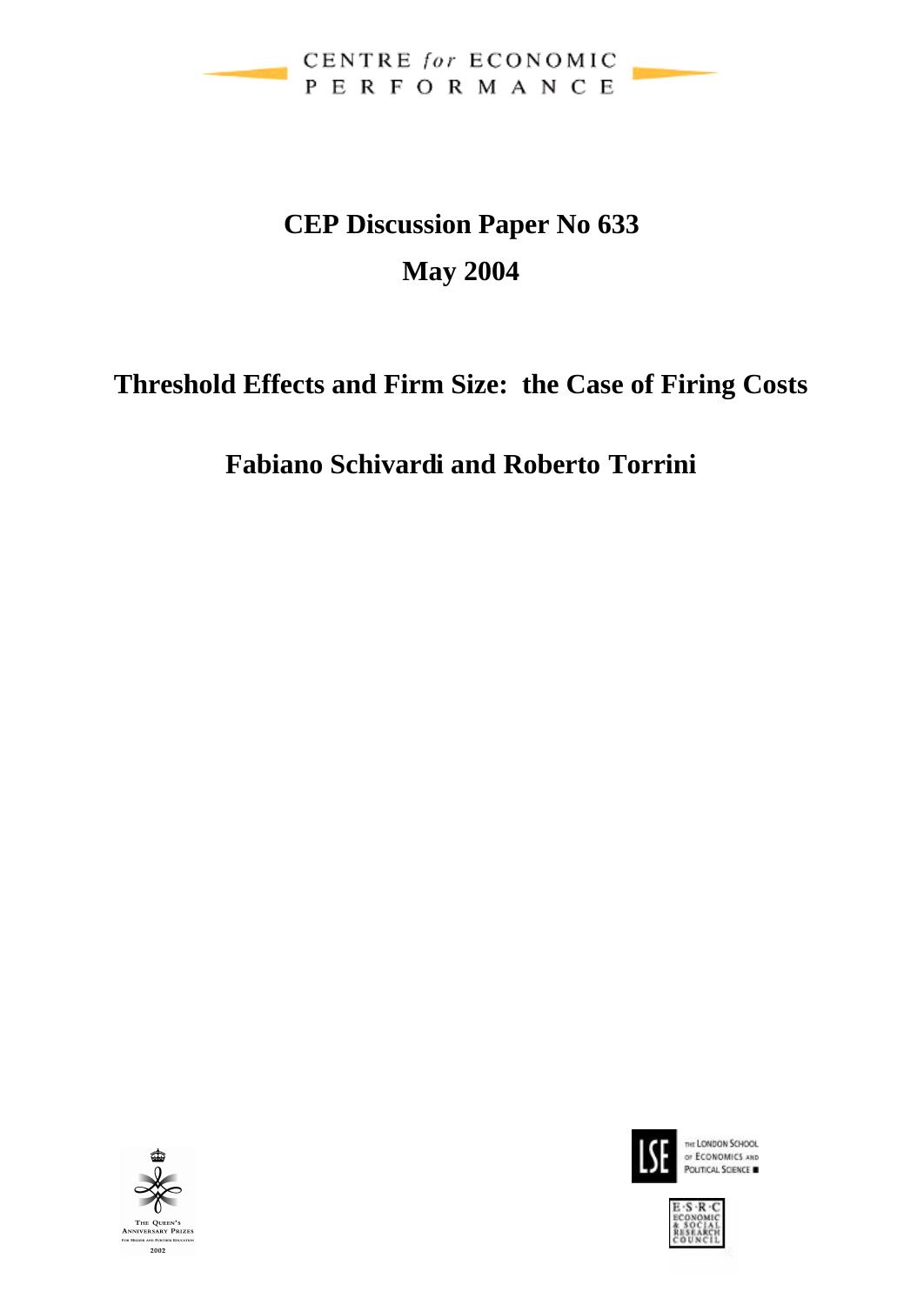#### **Abstract**

We study the role of employment protection legislation (EPL) in determining firm size distribution. In many countries the provisions of EPL are more stringent for firms above certain size thresholds. We construct a simple model that shows that the smooth relation between size and growth probability is interrupted in proximity of the thresholds at which EPL applies differentially. We use a comprehensive longitudinal dataset of all Italian firms, a country with an important threshold at 15 employees, to estimate the effects of EPL in terms of discouraging small firms from growing. We find that the probability of firms' growth in the proximity of the threshold is reduced by around 2 percentage points. Using the stochastic transition matrix for firm size, we compute the long-run effects of EPL on size distribution. We find that average firm size would increase by less than 1% in steady state when removing the threshold; a quantitatively modest effect.

Keywords: Firm size distribution, Employment protection, Firing costs. JEL Classifications: J65, D21, L11 Data Used: Italian Social Security Service (INPS) database

This paper was produced as part of the Centre's Labour Markets Programme. The Centre for Economic Performance is financed by the Economic and Social Research Council.

#### **Acknowledgements**

This paper was presented at a Labour Market Seminar held at the Centre for Economic Performance, London School of Economics. We have benefited from many discussions with Andrea Brandolini. We also thank David Card, Piero Cipollone, Francis Kramarz, Marco Magnani, Marco Manacorda, Alan Manning, Barbara Petrongolo, Sandro Trento and participants at seminars at the Bank of Italy, LSE, Stanford and at the Research Conference on Microeconomic Analysis of Labor Reallocation (Kalamazoo, Michigan, August 2003) for useful comments and suggestions. Many thanks to the Italian Social Security Service (INPS) for providing us with their firm-level data. We are responsible for any mistakes. The views expressed here are our own and do not necessarily reflect those of the Bank of Italy.

Fabiano Schivardi and Roberto Torrini are economists at the Research Department of the Bank of Italy. Roberto Torrini is also a member of the Centre for Economic Performance, London School of Economics.

Fabiano Schivardi and Roberto Torrini Affiliations/Contact Details: Bank of Italy, Research Department, via Nazionale 91, 00184 Rome, Italy. Tel: ++39 06 4792 3040 Fax: ++39 06 4792 3720. Email: schivard@fas.harvard.edu ; R.Torrini@lse.ac.uk

Published by Centre for Economic Performance London School of Economics and Political Science Houghton Street London WC2A 2AE

All rights reserved. No part of this publication may be reproduced, stored in a retrieval system or transmitted in any form or by any means without the prior permission in writing of the publisher nor be issued to the public or circulated in any form other than that in which it is published.

Requests for permission to reproduce any article or part of the Working Paper should be sent to the editor at the above address.

Fabiano Schivardi and Roberto Torrini, submitted 2004

ISBN 0 7530 1759 8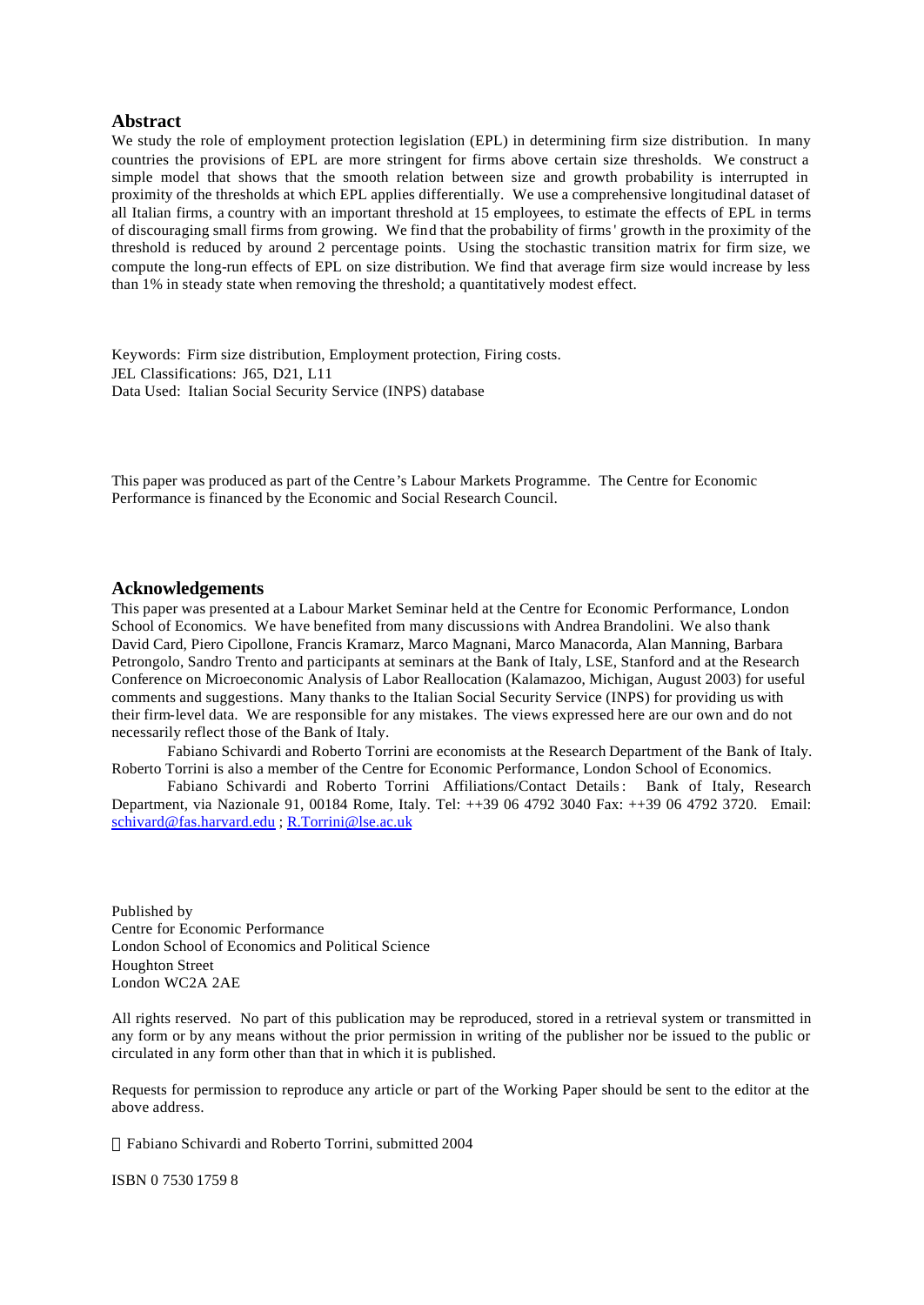# Threshold Effects and Firm Size: The Case of Firing Costs

Fabiano Schivardi and Roberto Torrini

| Introduction                                             |    |
|----------------------------------------------------------|----|
| 2. Institutional setting                                 | 5  |
| 3. A simple model of threshold effect and size structure | 7  |
| 4. Estimating the threshold effect                       | 15 |
| 4.1 Extensions                                           | 19 |
| 5. Epl and firm size in steady state                     | 21 |
| 6. Conclusions                                           | 27 |
| Tables                                                   | 29 |
| Figures                                                  | 36 |
| Appendix                                                 | 44 |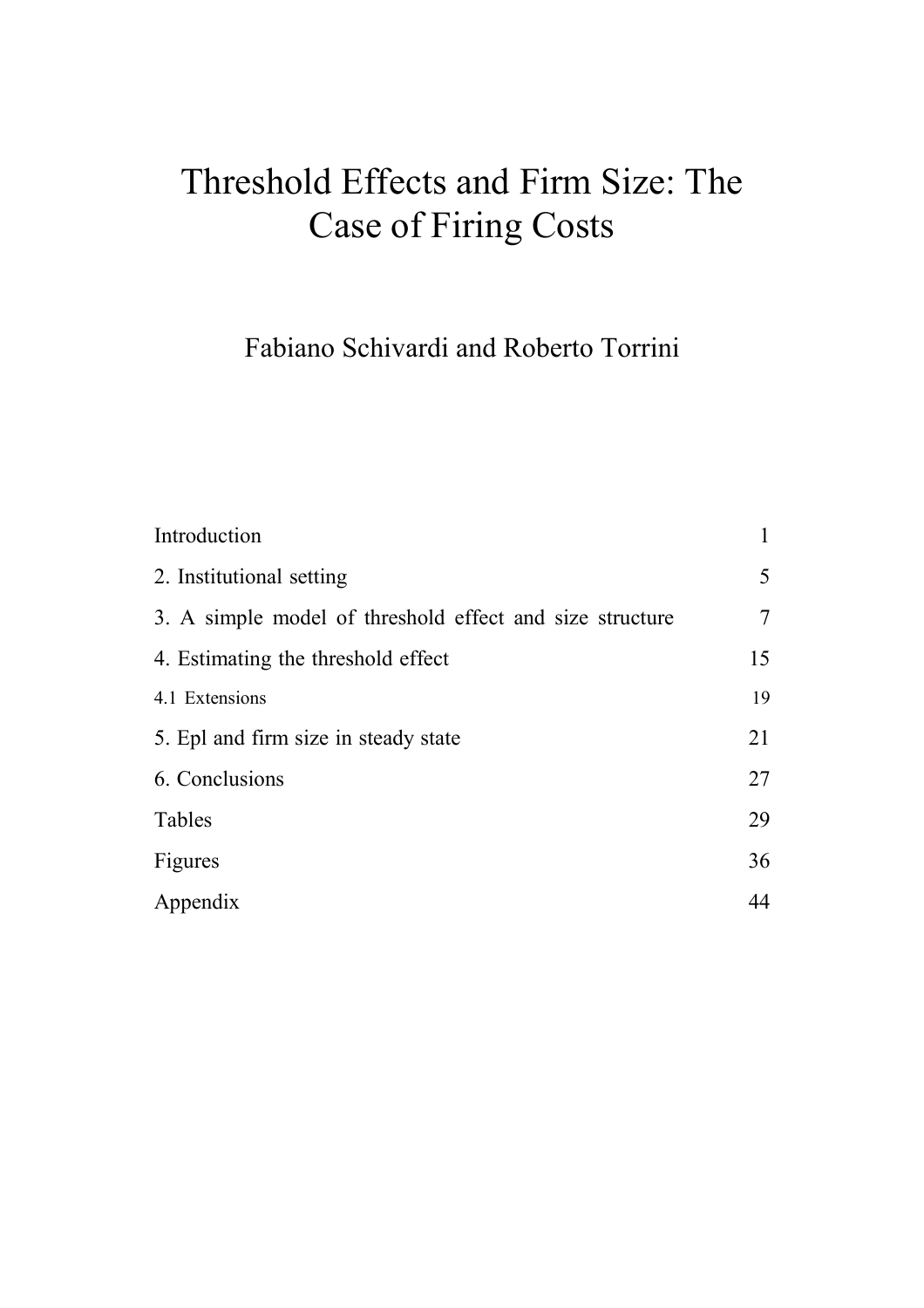#### 1 Introduction

Economists have long been concerned with the influence of firm size on economic performance (Schumpeter 1911) and, as a consequence, with its determinants (Lucas 1978). A robust empirical finding is that average firm size varies substantially even across countries at a similar stage of development. Table 1, taken from Bartelsman, Scarpetta & Schivardi (2003), reports average firm size for a set of OECD countries for broad sectoral subdivisions. In manufacturing, the average number of employees ranges from 80.3 in the US, to 39 in Germany and 32 in France, reaching a minimum of 15.3 in Italy. These variations are confirmed by more sectorally disaggregated studies (Kumar, Rajan & Zingales 2001). In particular, cross-country differences are not simply driven by the sectoral composition of the economy: rather, countries with a large overall size tend to show the same pattern even within narrowly defined sectors (Davis & Henrekson 1999, Pagano & Schivardi 2003). This suggests that firm size distribution might have an important country specific component.

Notwithstanding the relevance of these cross-countries differences, very little is known about their causes. Cross-sectional studies relating size distribution to country characteristics are plagued by collinearity, measurement and omitted variable problems, making this line of investigation problematic.<sup>1</sup> This paper takes a different route. First, we consider one particular institutional feature, i.e., employment protection legislation (EPL). While the theoretical literature does not establish any uncontroversial link between EPL per se and average firm size,<sup>2</sup> one particular feature of EPL may impede firm growth: in many countries, EPL provisions are more stringent above certain employee thresholds. For exam-

<sup>1</sup>Kumar et al. (2001) undertake such an experiment for a set of European countries, confirming the difficulties in pinning down the country-level determinants of firm size.

<sup>&</sup>lt;sup>2</sup>Bentolila & Bertola (1990) show that firing costs reduce employment turnover, but have only second order effects (and, in their simulations, mostly positive) on average employment.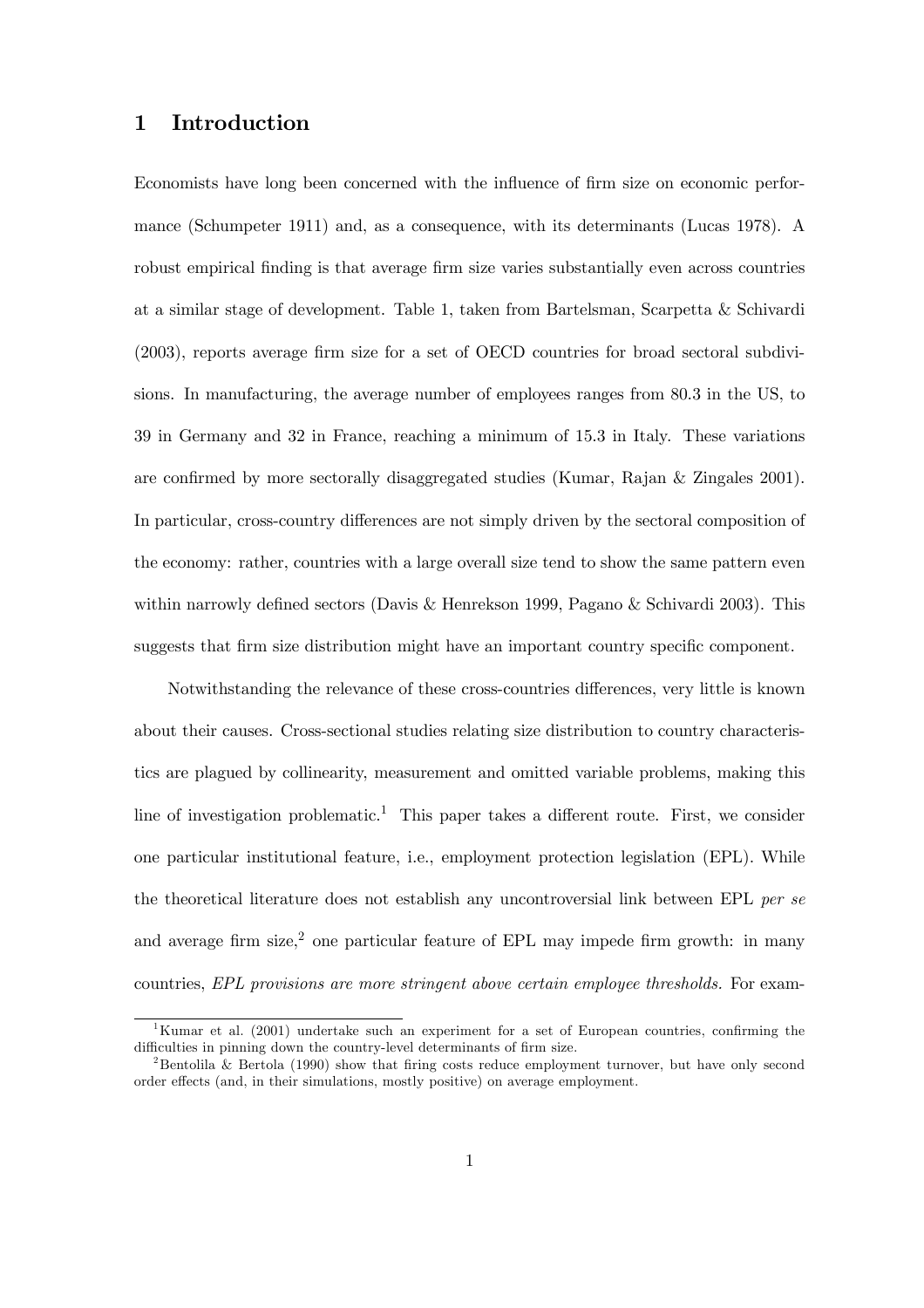ple, in Germany and Austria establishments with less than 6 employees are exempted from EPL, while in France firms with less then 10; in Spain, 40% of the severance payment due upon dismissal (20 days wages for each year of seniority, up to a maximum of one year) is covered by a state fund for firms with less than 25 employees; in Italy EPL is substantially less stringent for firms with less than 16 employees. The presence of such thresholds can clearly influence the size distribution, because firms might be discouraged to grow above them to avoid the more stringent EPL.

Second, we conduct a within-country analysis based on Italy, a country that presents a natural laboratory for testing the effects of EPL on size. Italy is characterized both by a more stringent regulation for firms above the 15-employee threshold and by one of the largest share of small firms in industrialized economies. Indeed, in policy debates EPL is often indicated as one of the most important factors in explaining the left skewed distribution of Italian firms.

Our aim is to quantify the effects of the threshold on steady state size distribution. To this end, we construct a simple model that, given the indivisibility of labor and Gibrat's law, predicts a smoothly increasing relation between a firm's probability of growing (as well as shrinking) and its size, and show that the threshold effect implies a drop in the probability of growing in the proximity of the threshold itself. While highly stylized, the model singles out the assumptions required for identification and offers a number of further testable predictions. In this exercise, we take the behavior of firms above the threshold as fixed, so that our exercise only identifies the threshold effect.<sup>3</sup>

Based on these predictions, we use a comprehensive longitudinal dataset of all Italian

<sup>3</sup>As noted above, the literature on firing costs does not indicate any clear-cut relationship between EPL and average firm size, suggesting that the effects above the threshold might be second order ones. The policy debate also reproduces this insight: the size effects of EPL are invariably related to a supposedly low propensity of small firms to grow.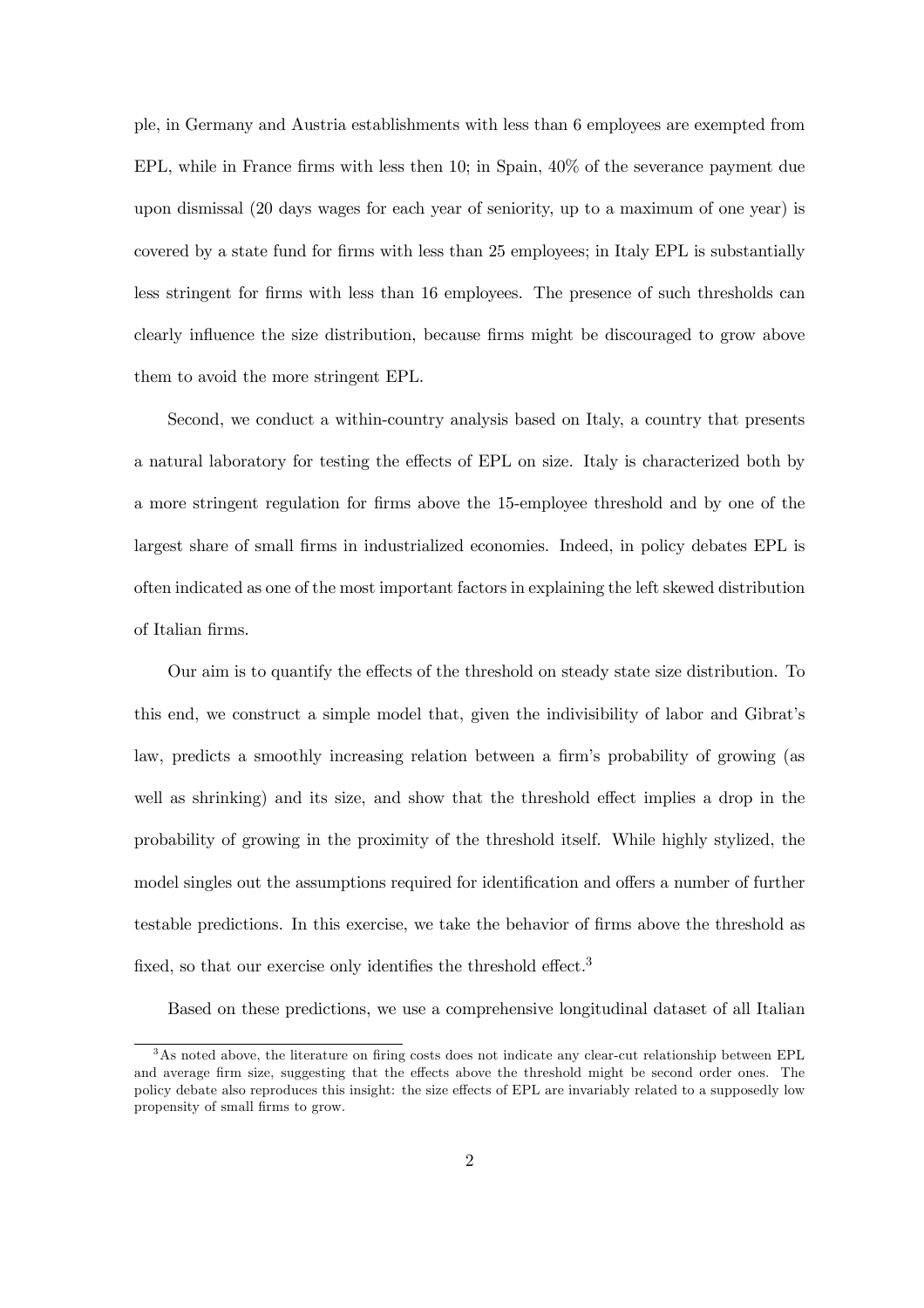firms between 1986 and 1998 to estimate the effects of EPL in discouraging small firms from growing. Finally, to measure the impact of the threshold effect on firm size in the long run, we compute the actual stochastic transition matrix for firm size and use our estimates to remove the threshold effects. Using the properties of Markov chains, the modified matrix can then be used to determine the steady-state firm size distribution that would emerge in the absence of the threshold.

To measure the effects of the threshold on growth propensity, we run a probit of positive employment changes on a polynomial in size and additional controls. The model fits the data remarkably well, except in the proximity of the threshold, where it overpredicts growth by approximately two percentage points, that, according to our identification procedure, is the measure of the impact effect of the threshold. We therefore conclude that, as theory predicts, the threshold effect does influence firm size. Once we compute its effect in steady state, it proves to be very modest: we estimate that, after removing the threshold, average size would increase by 0.5 per cent, a value that would narrowly reduce the gap in size of Italian firms versus those of other industrial countries (see Table 1). Extensions of this exercise along several dimensions show that the increase in average firm size would remain below 2% even under the less conservative hypotheses.

Our analysis adds to within country empirical research on the effects of employment protection legislation. Autor (2003) and Autor, Donohue & Schwab (2004b) exploit crossstate variation in the adoption of common law exceptions to the employment-at-will doctrine in the US, to estimate its role in explaining the spread of the temporary help supply industry (the first), and its impact on employment (the second). Acemoglu  $\&$  Angrist (2001) show that the detrimental effects the Americans with Disabilities Act on the employment of disabled people are differentiated according to firm size, because its provisions do not apply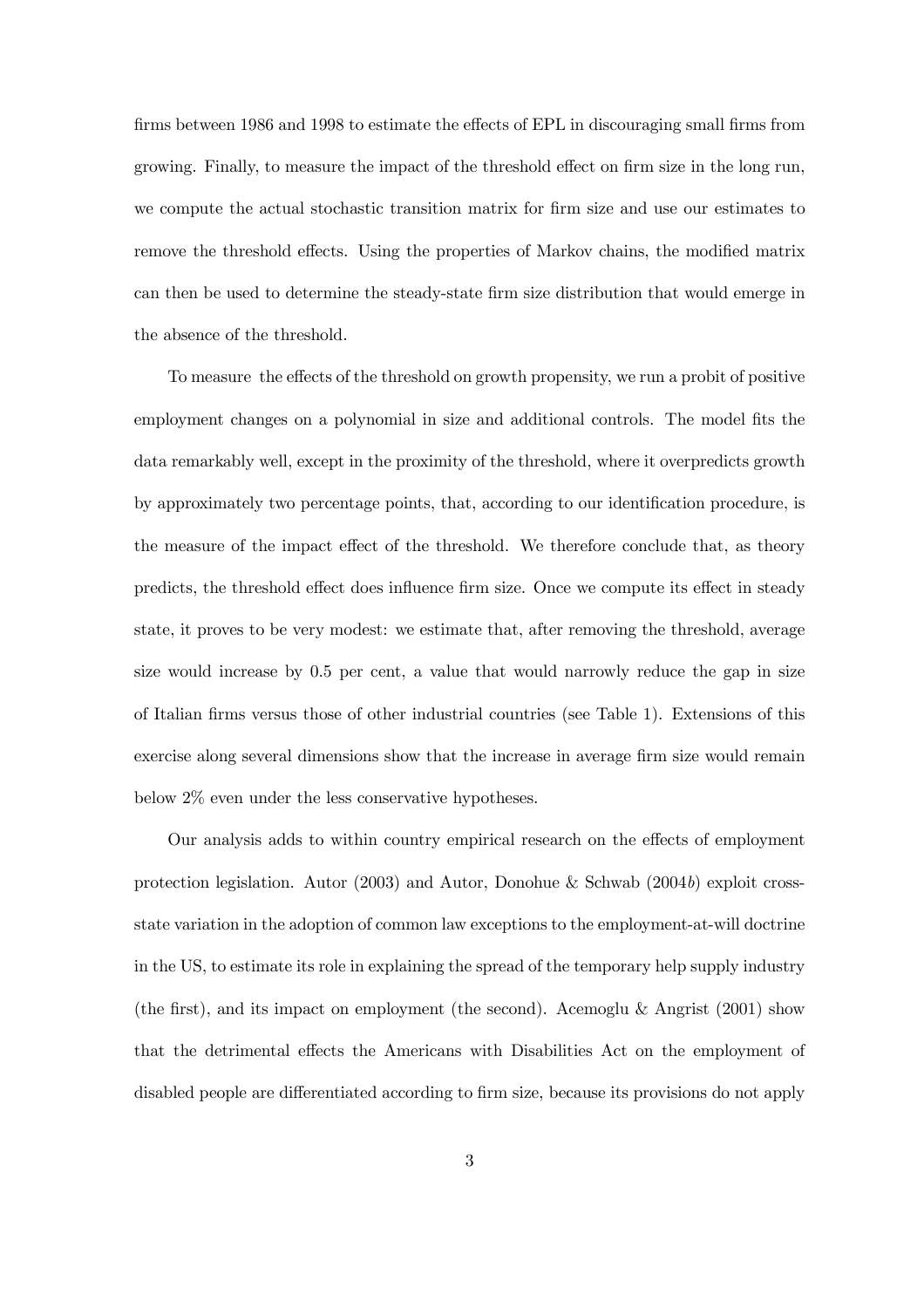to small firms. This suggests that the Act might have introduced a bias in the American size distribution similar to the one we find for Italy.4

Our results contrast previous work on Italian data that has been unable to find any effect of the threshold on the size distribution (Anastasia 1999). This is probably because of the relative small effect, which can only be detected with a very rich dataset like the one we use. A recent exception is Borgarello, Garibaldi & Pacelli (2002), that, in independently developed work, also finds significant but quantitatively small effects of EPL on firms' propensity to grow. Our approach differs both in the modeling and the estimation strategy; moreover, we use a more comprehensive dataset; finally, we compute the long-run effects on the steady state distribution of firms. As to other countries, Verick (2004) exploits a legislative change in Germany to measure the threshold effect of EPL, finding mixed and inclusive evidence on its relevance. Boeri & Jimeno (2003) consider the implications of the EPL threshold for dismissal probabilities in Italy and Spain.

The rest of the paper is organized as follows. Section 2 contains a brief summary of the EPL in Italy; Section 3 constructs a simple model of firm growth that illustrates our identifying assumptions and empirical predictions, while Section 4 estimates the threshold effects. Section 5 constructs the stochastic transition matrix and simulates the effects of EPL in the long run, and Section 6 concludes.

<sup>4</sup>Until 1999, Italian legislation had similar provisions that only applied to firms with more than 35 employees. Indeed, we have found that this threshold reduces the probability of growth of firms with 35 employees of about 2 percentage points, an effect very similar to that estimated for the 15 employee threshold. Again, the long run effects on firm size distribution are rather limited.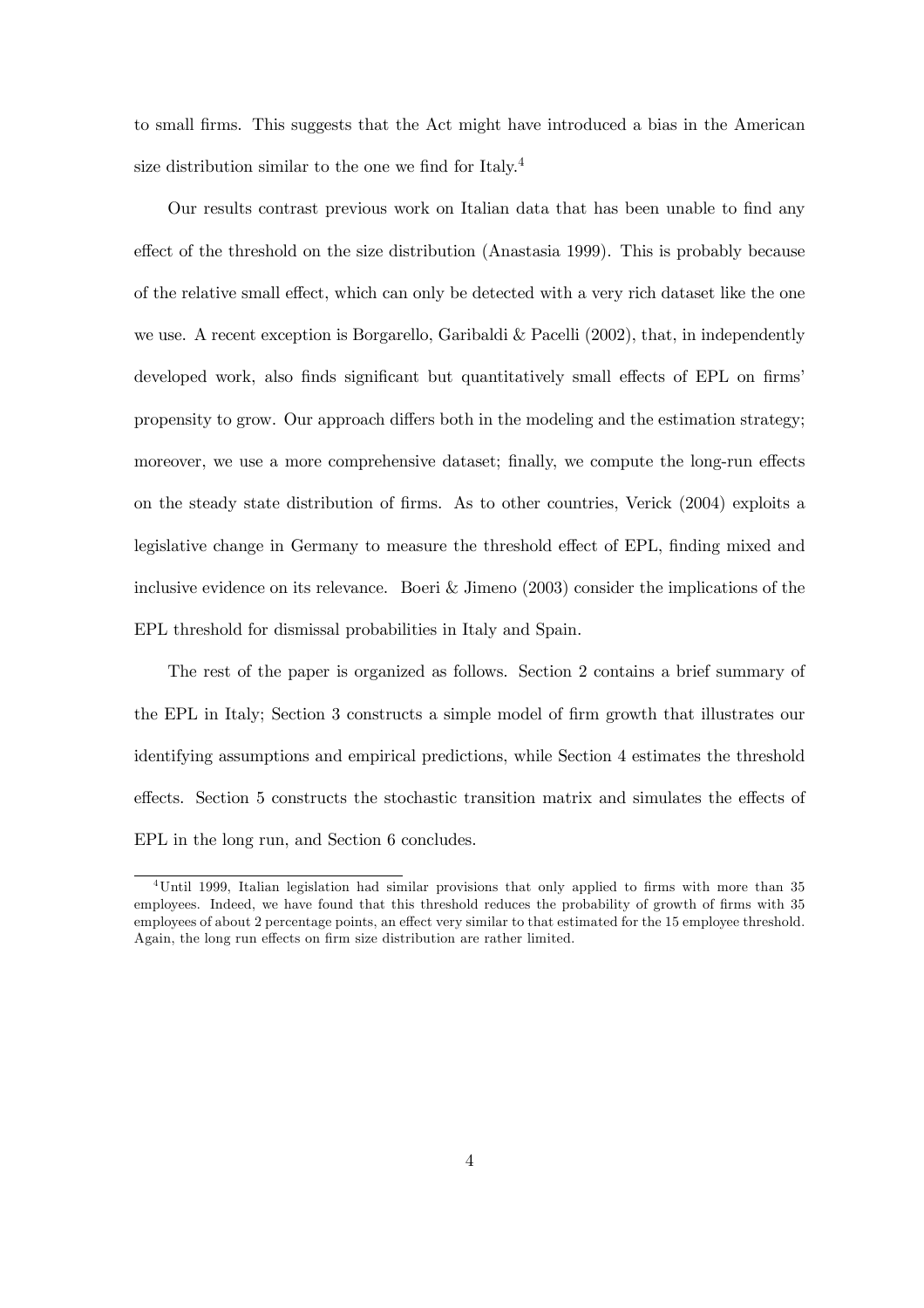#### 2 Institutional setting

In economies where "employment at will" does not apply.<sup>5</sup> firing costs can be thought of as the result of three main elements: the definition of fair and unfair dismissal; the cost of a no-fault dismissal and the penalty when the dismissal is ruled to be unfair; the odds for the result of a possible trial. The first defines when firing is allowed; the second assesses the costs a firm can incur; the third describes the actual enforcement of the law and the probability of winning a case for unfair dismissal.6

According to Italian employment protection legislation, individual and collective dismissals of workers with open-end contracts are only allowed on a just cause basis. Workers can be fired because of misbehavior (giusta causa o giustificato motivo soggettivo), or the firm's need to downsize or reorganize its activities (*giustificato motivo oggettivo*). A worker cannot be fired to be replaced with another if this is not justified by worker misconduct or by the need to restructure the activity. For instance, it would not be possible to fire an employee with a long tenure and a high salary just to replace her with a young worker paid the minimum contractual wage.

Workers can appeal to the court against dismissal. If the judge rules the dismissal was unfair, workers are entitled to compensation that varies according to firm size.<sup>7</sup> Since 1990, these general rules apply on an almost universal basis, irrespective of the employers'

<sup>&</sup>lt;sup>5</sup>Strictly speaking, even in the US, whose legislation is considered one of the least stringent among the industrialized countries, employment at will does not apply anymore, as several exceptions have been introduced by the courts (Autor, Donohue & Schwab 2004a).

<sup>&</sup>lt;sup>6</sup>This representation clearly indicates that comparing the institutional settings across countries is a very difficult task. Indeed, a close look at the most commonly used international measure of EPL, the OECD index (OECD 1999), shows that, at least in the Italian case, the measure has several problems. In particular, the TFR, a form of deferred compensation to which the worker is entitled upon separation independently of its nature (fired, quit or retired), is erroneously computed as a firing cost. We discuss these issues more in detail in the appendix.

<sup>7</sup>Discriminatory dismissals, such as for ethnic, religious or trade-union membership reasons are never allowed; in this case a worker always has the right to be reinstated in the work place irrespective of the firm's size.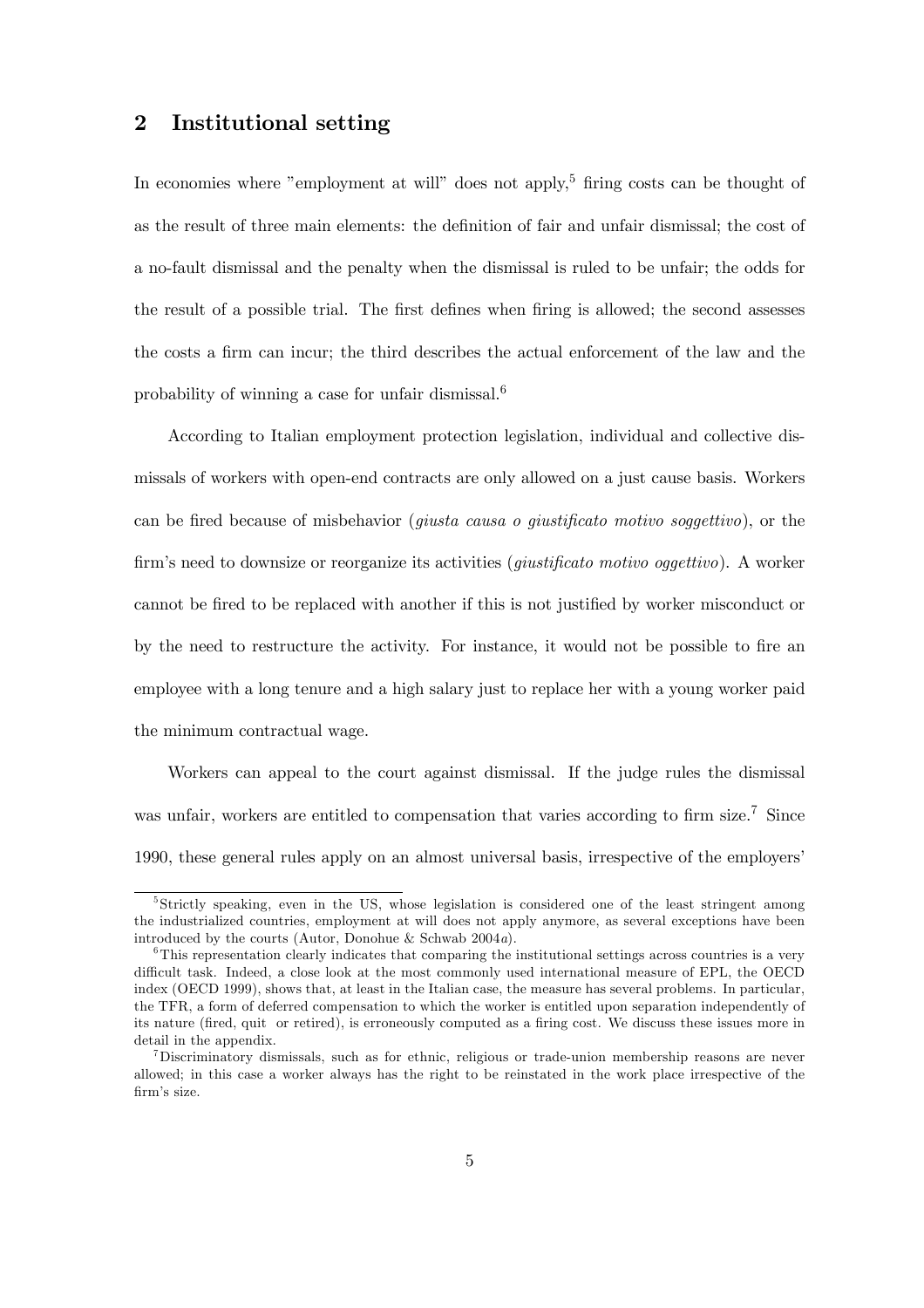characteristics.8 Firing costs are nil when a dismissal is not contested or it is ruled to be fair, although firms may want to pay workers to make firing easier (this is especially true in collective dismissals, when lump-sum payments are sometimes explicitly bargained with trade unions). In cases of unfair dismissals, the workers' compensation varies substantially according to the firm's size. Firms with less than 16 employees must compensate unfairly dismissed workers with a severance payment that varies between 2.5 and 6 months of salary (tutela obbligatoria). As an alternative to the severance payment, firms with less than 16 employees can opt for reinstating the worker. The potential cost of an unfair dismissal is substantially higher in larger firms. Firms with more than  $15 \text{ employees}^9$  to which Article 18 of the "Statuto dei lavoratori"1<sup>0</sup> applies, have to compensate workers for the forgone wages in the time elapsing between the dismissal and the sentence, with no upper limits. As the trial can last up to five years, the firm that loses a case for unfair dismissal will have to pay the worker a large sum of money. Moreover, firms are obliged to reinstate the unfairly dismissed worker, unless he or she opts for a further severance payment equal to 15 months of salary.

Given that the definition of fair dismissal is not particularly restrictive (OECD 1999) and that the cost is nil if a dismissal is ruled to be fair, a critical variable in determining the expected firing costs in Italy is uncertainty about the result of the trial. The actual application of a rule is always difficult to assess, as it depends critically on the courts

<sup>8</sup> In 1991 a special procedure was introduced for collective dismissals in firms with more than 15 workers. When a firm with more than 15 employees wants to fire five or more workers within 120 days to reorganize or to downsize its production, it has to follow a procedure that involves the trade union representatives and the public administration. Firms and unions are asked to reach an agreement on dismissals; if the administration finds that an agreement is not possible, the firm can still dismiss the workers. When choosing which workers to fire, firms are required to take into account specific criteria, such as seniority and workers' family conditions, usually explicitly stated in collective contracts.

<sup>&</sup>lt;sup>9</sup>More precisely, the rule refers to establishments with more than 15 employees, firms with more than 15 workers in the same municipality or with more than 60 employees in all establishments combined.

 $10$ Law 300 of 1970, "Statuto dei lavoratori," was passed after the so-called "hot autumn" of 1969, when large-scale strikes were called all over the country, forcing the Parliament and the government to pass prolabor reforms.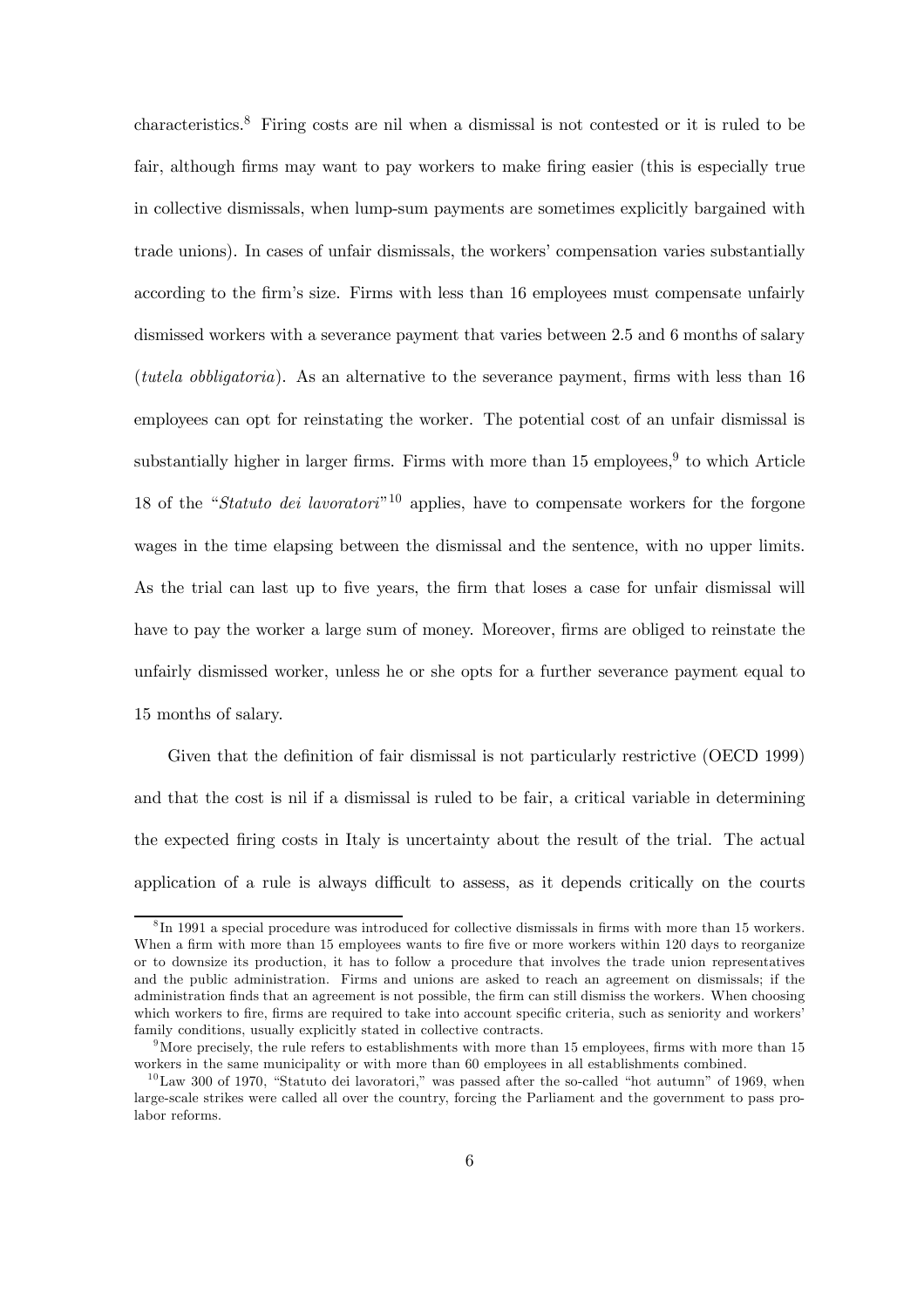and on the judges' interpretation of the law. Some Italian jurists deem the discretionary power of judges to be far reaching (Ichino 1996), so that firms undergoing a trial for unfair dismissal would not be sure of the result even when the dismissal is justified by the firm's needs or the worker's behavior. In fact, the firm bears the burden of proof. The judges' discretionary power is limited when the dismissal is due to the need to reduce employment or reorganize the production process. On the contrary, when the dismissal is due to worker misconduct, the judge is asked to assess the effective behavior of the worker. In this case it could prove difficult for a firm to show a worker deserves to be fired. For large Italian firms, this uncertainty can be extremely important, as the compensation in cases of unfair dismissal depend on the duration of the trial, which can be very long. Ichino (1996) argues that the uncertainty about the result of the case, together with the potential high cost in case of loss, is a strong deterrent to initiating a dismissal procedure even when the firm might think it has the right to do so. Thus, the expected firing cost should be substantially higher for firms with more than 15 workers, to which Article 18 of the *Statuto dei lavoratori* applies.<sup>11</sup>

#### 3 A simple model of threshold effects and size structure

In this section we construct a model of size evolution in the presence of the threshold effect induced by EPL. In the tradition of modern theories of firm size distribution, we assume that firms are heterogeneous in productivity, which determines optimal individual firm size

 $11$ The threshold of 15 workers is also relevant for the establishment of the "Rappresentanze Sindacali Aziendali". Workers of firms with more than 15 employees can elect trade union representatives at firm level, who can call general meetings, affix posters on union activities and call referendums. This represents a further effect of the 15-employee threshold, whose relevance, however, is likely to be minor, as trade union membership and activity within the firm do not depend on the presence of a "Rappresentanza Sindacale Aziendale". Moreover, collective agreements also apply to workers and firms that do not belong to unions and employers' organizations.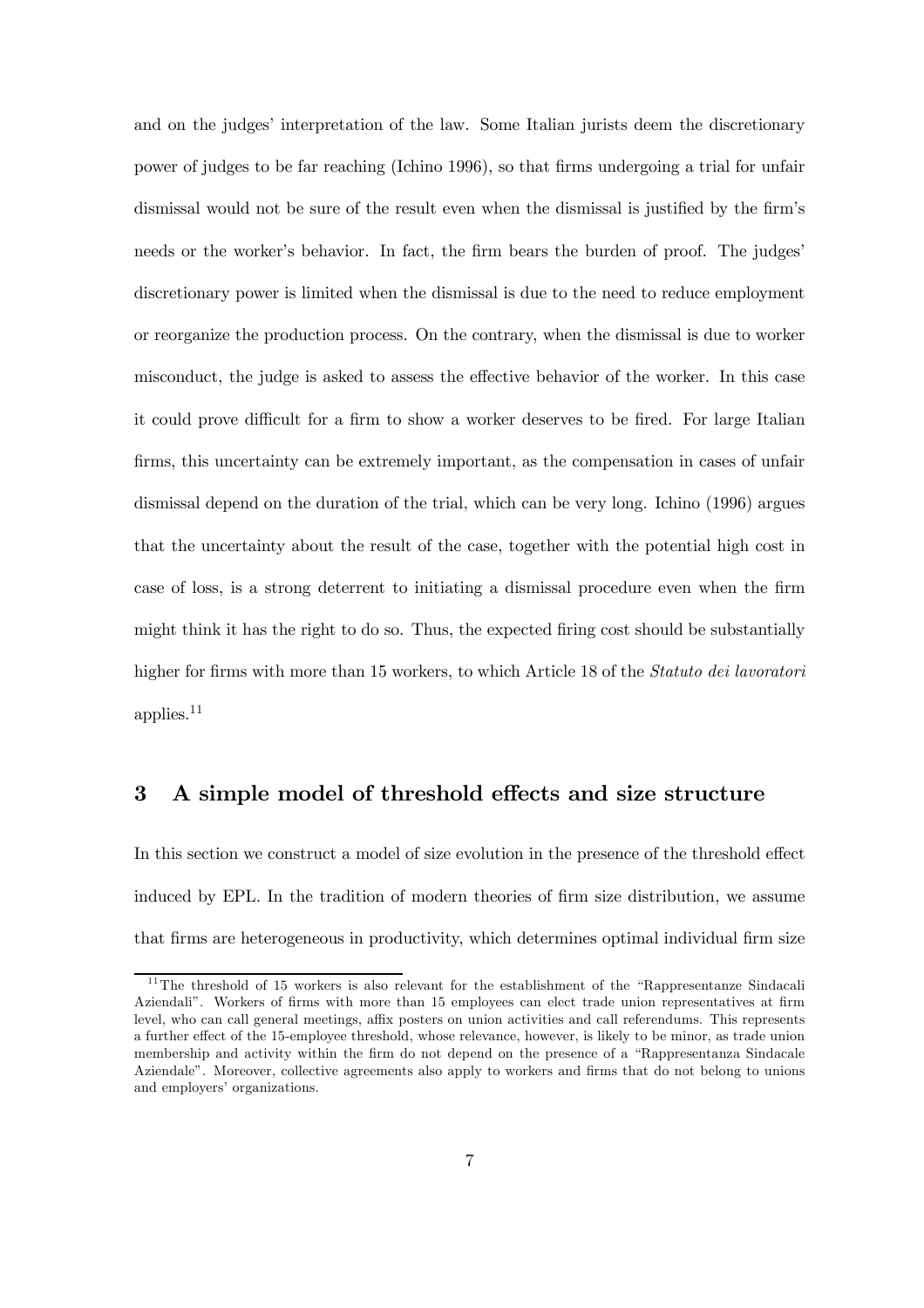(see for example Lucas (1978), Hopenhayn (1992) and Jovanovic (1982)). The model has two main ingredients. First, we assume that labor is indivisible. Second, firms above a certain threshold face a higher costs of labor. This assumption formalizes the notion that EPL applies differentially to firms of different sizes. It clearly represents a shortcut with respect to modeling firing restrictions directly; however, as shown by Bentolila & Bertola (1990), firing costs can be thought of as increasing the expected cost of labor, because the firm takes into account the expected costs of firing. This assumption greatly simplifies the analysis while resulting in several general empirical predictions derived from the fact that the expected cost of labor is higher above a certain threshold. This is therefore a simple and convenient way of modeling the behavior of firms below the threshold. As we will see, the assumption is more problematic for firms above it.

Firms produce output with a decreasing return to scale Cobb-Douglas technology with labor as the only input, with a productivity or demand shock A that determines the marginal product of labor:

$$
Y = Al^{\alpha} \tag{1}
$$

For given wage  $w$ , optimal employment is:

$$
l^* = (\alpha \frac{A}{w})^{\frac{1}{1-\alpha}}
$$
 (2)

In this economy, the size structure at any point in time is determined by the distribution of A, and its evolution by the stochastic evolution of A. We assume that  $A = e^{\varepsilon}$  and that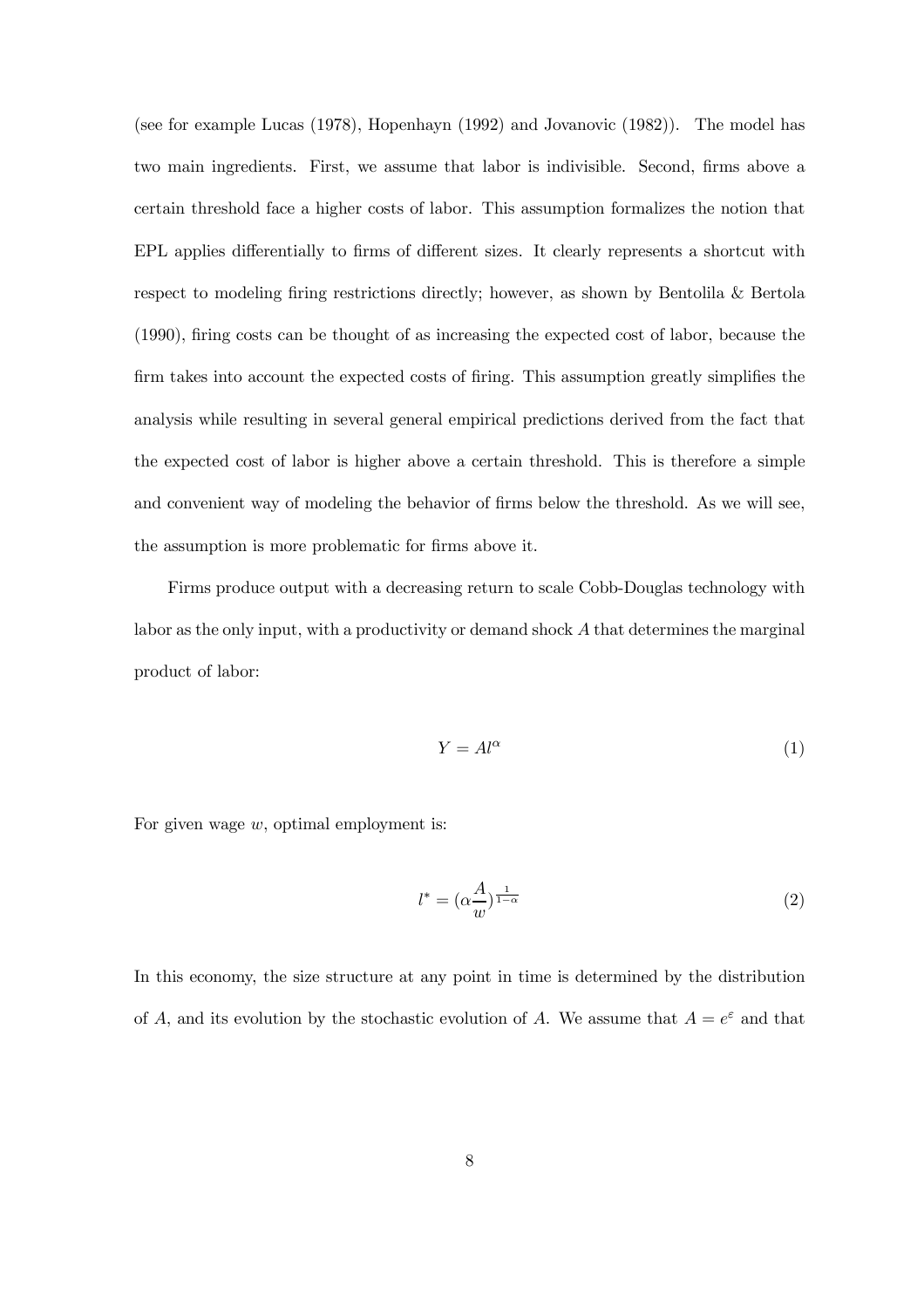$\varepsilon$  evolves according to a random walk:

$$
\varepsilon_t = \varepsilon_{t-1} + u_t \tag{3}
$$

where u is and *iid* normal random variable distributed according to a  $N(0, \sigma^2)$ . This formulation can accommodate two features that have appealing implications for firm-size dynamics:

- 1. Firm productivity is highly persistent;
- 2. Percentage changes in productivity are independent of the productivity level itself:  $\Delta \log A = u_t.$

The first feature reproduces the empirical regularity that firm size is a regular process rather than an erratic one; the second, known in the literature as Gibrat's law of independent increments, implies that absolute changes in employment depend on size.

Consider now labor adjustment. From (2), and assuming that the wage is fixed, labor adjustment will be:

$$
\Delta \log l = \frac{1}{1 - \alpha} \Delta \log A
$$

This equation assumes that labor is perfectly divisible. Given that the relevant entity for EPL legislation is the number of employees, and given that this is exactly what we observe in our data, we want to characterize employment behavior when  $l \in N_+$ , the nonnegative integers. Define  $l = \text{int}((\alpha \frac{A}{w})^{\frac{1}{1-\alpha}})$  as the optimal integer employment given A. Given indivisibility, employment cannot change continuously with  $A$ , so that the employmentproductivity relation can be represented with a step function. Consider first the case in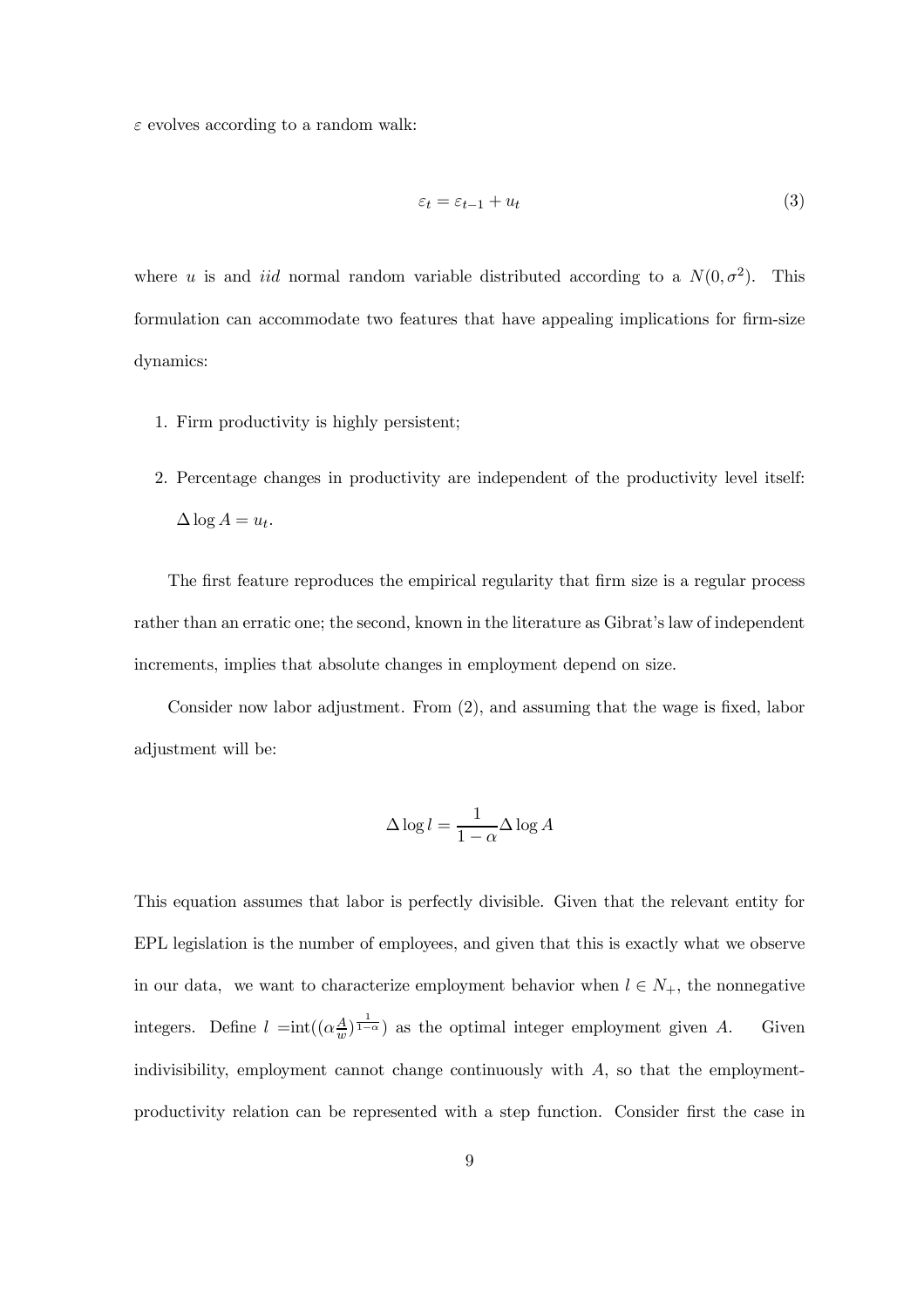which  $A = l^{1-\alpha} \frac{w}{\alpha}, l \in N_+$ , i.e., the value of productivity is such that an integer employment value would be exactly optimal even without indivisibility. To determine if the firm increases employment after an increase in productivity to  $A'$ , we simply need to check if profits at  $l + 1$  are larger than at l, given the new productivity level: in fact, if the new maximum prescribes  $l' > l$ , then the profits are increasing in l as log as  $l < l'$ , so that profits at  $l + 1$ are larger than at l. Therefore, the condition is:

increase l if  $A'(l + 1)^{\alpha} - w(l + 1) > A'l^{\alpha} - wl$ 

or

$$
A' > \frac{w}{(l+1)^{\alpha} - l^{\alpha}}
$$

The probability of increasing employment conditional on  $A = l^{1-\alpha} \frac{w}{\alpha}$  is then:

$$
\Pr\{l' > l | A\} = \Pr\{A' > \frac{w}{(l+1)^{\alpha} - l^{\alpha}} | A\} = \Pr\{u' > \ln\left(\frac{\alpha}{l\left(\frac{l+1}{l}\right)^{\alpha} - 1}\right)\}\tag{4}
$$

where we use the fact that  $A' = Ae^{u'}$  and  $A = l^{1-\alpha} \frac{w}{\alpha}$ . The right hand side of the inequality is decreasing in  $l$ ; moreover, it is a smooth function of  $l$ . These two properties imply that the probability of increasing employment is a smoothly increasing function of employment itself: in fact, it reaches a minimum of  $Pr\{u' > \ln \frac{\alpha}{2^{\alpha}-1}\}\$  for  $l=1$ , where  $\ln \frac{\alpha}{2^{\alpha}-1}$  is strictly larger than zero, and converges to  $Pr\{u' > 0\} = \frac{1}{2}$  for  $l \to \infty$ . A similar argument applies to the probability of decreasing employment, which is also an increasing and smooth function of initial employment. As we will see, this property, which derives from indivisible labor and Gibrat's law, is very much in line with the empirical evidence. Note also that the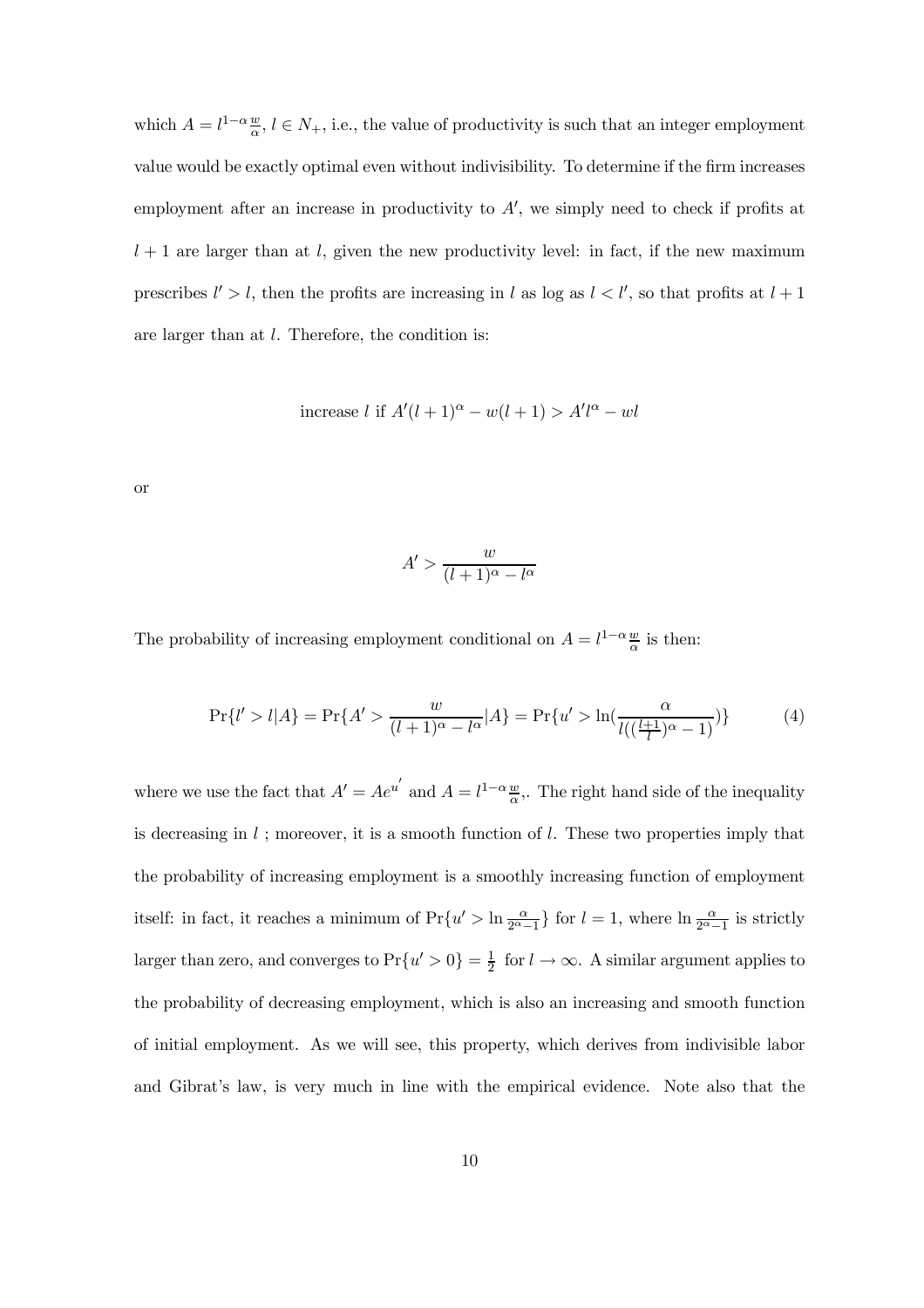probability of adjusting employment is independent of the wage, which influences the level of employment but not its changes.

We have derived the result under the assumption that  $A = l^{1-\alpha} \frac{w}{\alpha}$  for l integer. In general, firms with employment level  $l$  will have productivity levels  $A$  in range around  $l^{1-\alpha} \frac{w}{\alpha}$ , i.e. the range for which l is preferable to both  $l-1$  and  $l+1$ . Call this set  $A_l$ . To determine the probability of increasing employment conditional on  $l$ , one needs to integrate over this set:  $Pr{l' > l | l} = \int_{A_l} Pr{l' > l | A} dG(A)$ , where  $G(A)$  is the CDF of the productivity level over  $A_l$ . As shown by the literature on Ss policy rules (Caplin & Spulber 1987), the behavior of the "representative firm" considered above is sufficient to characterize to a first degree approximation the average probability of adjustment, because the higher probability of increasing employment of firms in the upper part of  $A_l$  will be compensated by the lower ones of those in the lower range of  $A_l$ .

We now turn to the threshold effect. We assume that firms above the relevant employment threshold  $\tilde{l}$  pay a wage  $w_H = \lambda w$ , with  $\lambda > 1$ .<sup>12</sup> We temporarily put aside the integer problem, which, for this part of the argument, is inconsequential and would only make notation substantially more involved.

If we define  $\Pi(A)$  as the maximized value of profits for a firm with productivity level A, we find:

$$
\Pi(A) = \left(\frac{1-\alpha}{\alpha}\right)\left(\frac{\alpha A}{w^{\alpha}}\right)^{\frac{1}{1-\alpha}}.
$$
\n(5)

Clearly,  $\Pi'(A) > 0$ : the higher the productivity level, the higher the profits. The problem of the firm in the presence of a threshold above which the EPL imposes additional costs

<sup>&</sup>lt;sup>12</sup>Another possibility is to assume that firms that pass the threshold pay an additional fixed cost c. This assumption is less realistic and, in any case, leads to very similar predictions.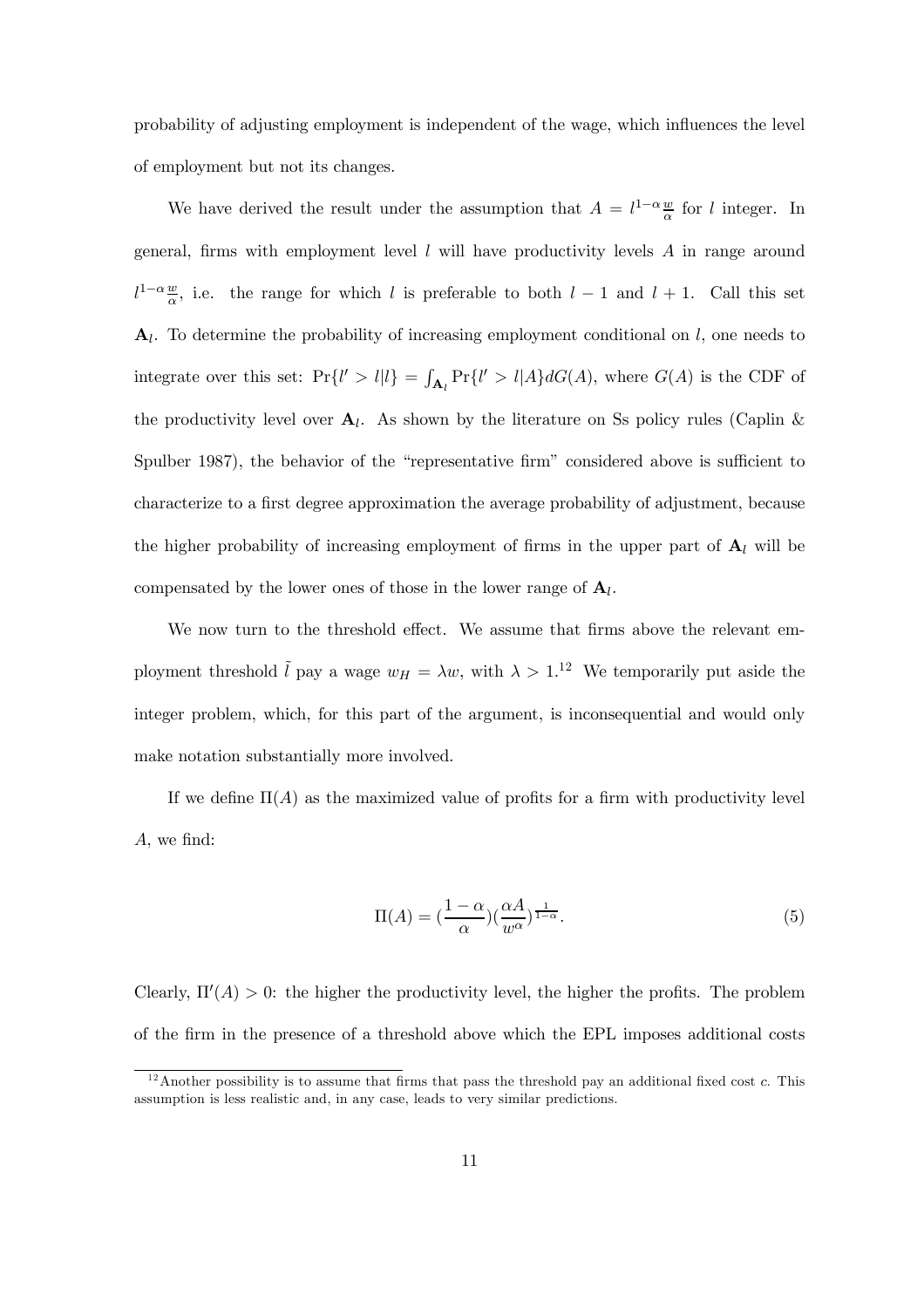can be formulated as follows:

$$
\max_{l} \{ A l^{\alpha} - [wI_{\{l \le \tilde{l}\}} + \lambda w(1 - I_{\{l \le \tilde{l}\}})]l \}
$$
\n
$$
\tag{6}
$$

where  $I_{\{l\leq \tilde{l}\}}$  is the indicator function taking the value of 1 if  $l \leq \tilde{l}$  and zero otherwise. Define  $\tilde{A} = \frac{w\tilde{l}^{1-\alpha}}{\alpha}$  as the minimum productivity level at which optimal employment is  $\tilde{l}$ . Clearly, optimal employment will be equal to  $(\frac{\alpha A}{w})^{\frac{1}{1-\alpha}}$  for  $A \leq \tilde{A}$ . Moreover, if  $A > \tilde{A}$  and the firm optimally chooses not to pass the threshold, the employment level which maximizes profits is  $\tilde{l}$ , because profits are increasing in l for  $l < \tilde{l}$ . For  $A > \tilde{A}$ , we therefore need to compare profits at  $\tilde{l}$  with those at the optimized value of employment given  $w_H = \lambda w$ 

$$
A\tilde{l}^{\alpha} - w\tilde{l} \leqslant \left(\frac{1-\alpha}{\alpha}\right) \left(\frac{\alpha A}{(\lambda w)^{\alpha}}\right)^{\frac{1}{1-\alpha}}.
$$
\n<sup>(7)</sup>

By construction, evaluated at  $\tilde{A}$ , the left-hand side of (7) is larger than the right-hand side; moreover, the former increases linearly with  $A$ , while the latter exponentially. This implies that there exist one and only one  $\overline{A}$  at which (7) is satisfied as an equality, and above which it is optimal to pass the employment threshold. It is easy to show that the size of the productivity range in which  $\tilde{l}$  is the preferred employment level increases with  $\lambda$ . We can therefore characterize optimal employment as follows:

$$
l^* = \begin{cases} \left(\frac{\alpha A}{w}\right)^{\frac{1}{1-\alpha}} & \text{if } A < \tilde{A} \\ \qquad \tilde{l} & \text{if } \tilde{A} \leq A < \bar{A} \\ \\ \left(\frac{\alpha A}{\lambda w}\right)^{\frac{1}{1-\alpha}} & \text{if } A \geq \bar{A} \end{cases}
$$

The same conditions hold for the indivisible labor case. The difference is that the profits in (5) will not generally be attainable, so that profits will be lower than in the unconstrained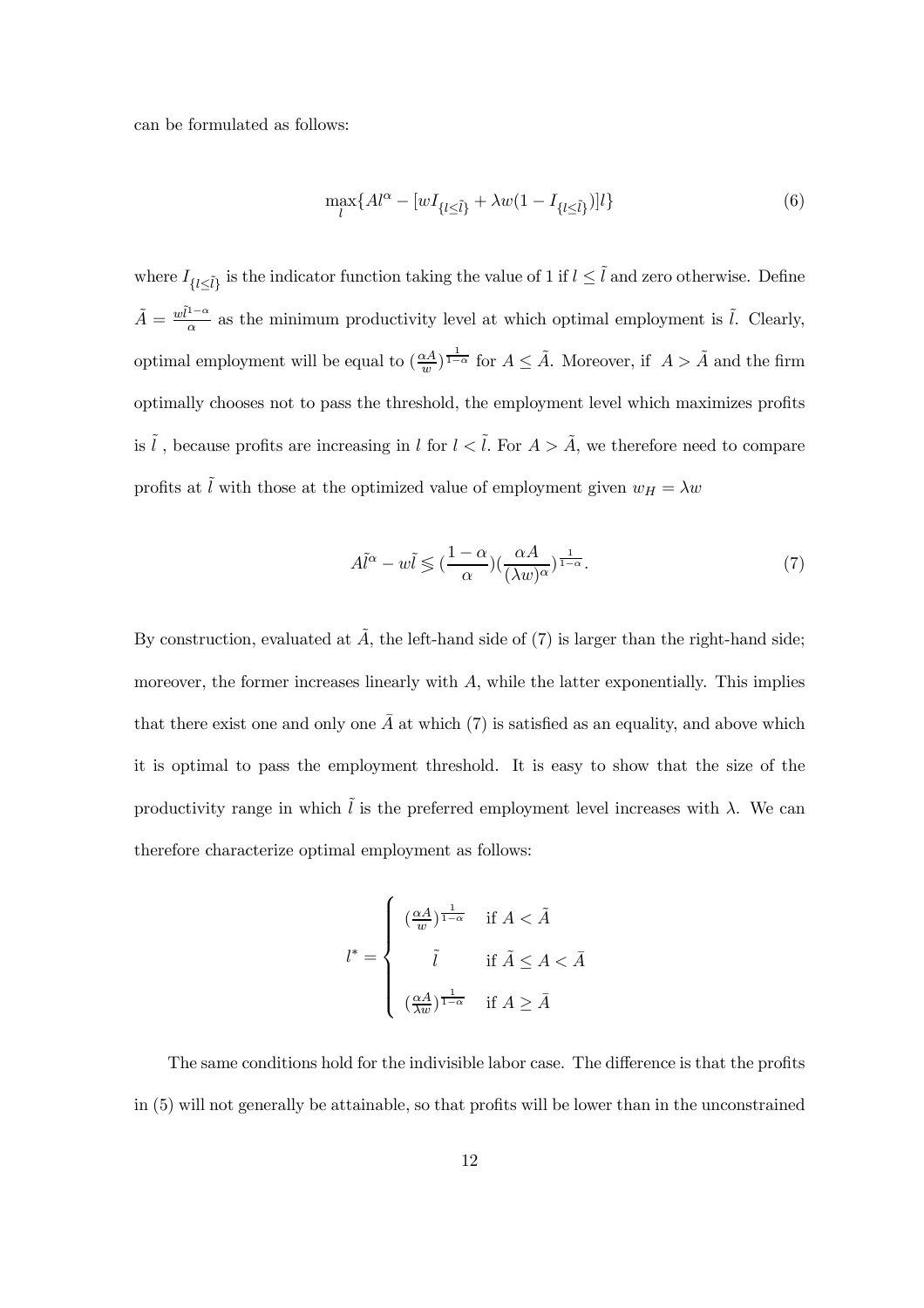case. This implies that  $\overline{A}$  must be adjusted to compensate for this, so that the minimum value of A that prescribes adjustment will generally be larger. However, the reduction in profits because of indivisibility is rather modest, so that this constitutes a second order effect with respect to the impact of the increase in labor costs.<sup>13</sup>

Define  $A_{+1}$  as the minimum value of A which, in the absence of EPL, would induce a firm which experiences a productivity gain from  $\tilde{A}$  to  $\tilde{A}_{+1}$  to increase employment from  $\tilde{l}$ to  $\tilde{l} + 1$ . If the costs of EPL are nontrivial, then  $\tilde{A}_{+1} < \bar{A}$ , the more so the larger  $\lambda$ . Then, we have that:

$$
\Pr\{l' > \tilde{l}|\tilde{A}\} = \Pr\{A' \ge \bar{A}|\tilde{A}\} < \Pr\{A' \ge \tilde{A}_{+1}|\tilde{A}\}\tag{8}
$$

if and only if  $\bar{A} > \tilde{A}_{+1}$ , where we use the notation  $Pr{A'|z} \equiv Pr{A|A_t = z}$  The inequality in (8) formalizes the notion that EPL makes employment growth less attractive for firms within the proximity of the threshold. This implies that, with respect to a situation without the differential effect of the EPL, we should observe:

- 1. An increase in the share of firms within the proximity of the threshold;
- 2. A drop in the probability of growth for firms at the threshold.

These predictions, coupled with the smoothness of the relation between firm size and the probability of inaction implied by (4), offer an identification strategy to estimate the impact of EPL on the growth choices of firms below the threshold: if we observe that the probability of growth follows a smooth pattern, interrupted in the proximity of the threshold, than we can speculate that the deviation from this smooth relation is attributable to the

<sup>&</sup>lt;sup>13</sup>For example, fixing  $\alpha$  to 2/3,  $\tilde{l}$  to 15, w to  $\frac{\alpha}{15^{1-\alpha}}$  (so that A at  $l = 15$  is 1) and  $\lambda$  to 1.05, we find that  $\bar{A}$  =1.1141, and the corresponding value for l is 20.75. At  $\bar{l} = 21$ , the minimum value of A that makes adjustment optimal would rise to 1.1145, an increase of less that .04%.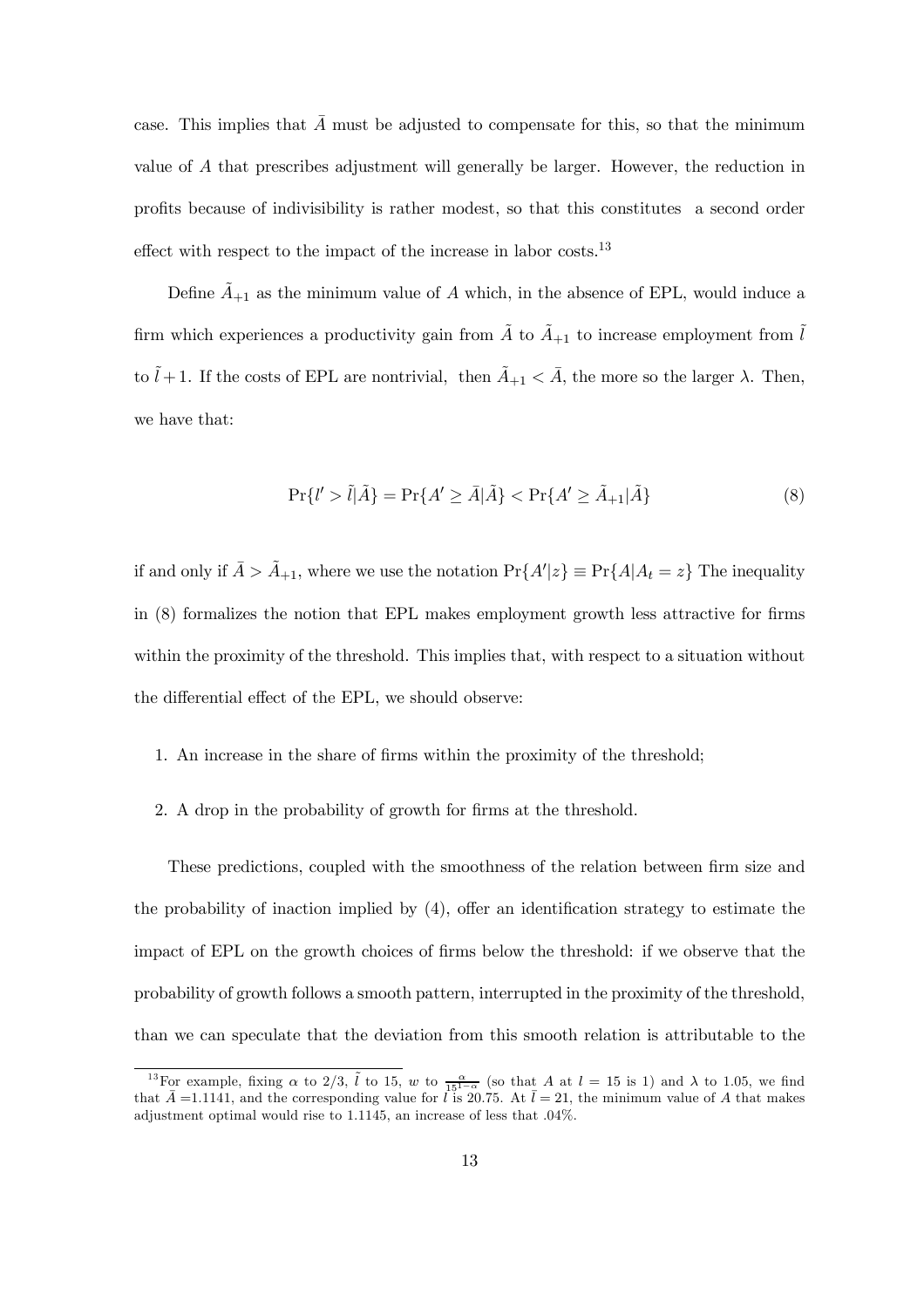effects of the EPL. Moreover, given that the difference between  $\overline{A}$  and  $\overline{A}_{+1}$  increases with  $\lambda$ , the size of this deviation is an indirect measure of the costs of EPL itself.

This model has several additional predictions that can be empirically tested. First, by following a similar argument, it can be shown that, with respect to a situation with no threshold, firms that have employment level  $\tilde{l} - j, 1 \leq j < \tilde{l}$  should show a lower probability of increasing employment by  $j$  or more, because this would imply their passing the threshold. Second, define  $\bar{l} = \text{int}(\frac{\alpha \bar{A}}{\lambda w})^{\frac{1}{1-\alpha}}$ , i.e., as the minimum value of l chosen by a firm that passes the threshold. Then, by using the implicit function theorem, one can show that  $\frac{\partial \bar{l}}{\partial \lambda} > 0$ . This in turn implies that, if the cost of passing the threshold is sufficiently large, the range of employment values  $[\tilde{l} + 1, \bar{l} - 1]$  would not be chosen by an expanding  $\mathrm{firm.}^{14}$ 

The simple way EPL is modeled is more problematic when considering the behavior of firms above the threshold. Here, employment adjustment will be influenced by EPL itself, arguably reducing the propensity to hire and fire with respect to an unregulated world (Bentolila & Bertola 1990). Indeed, our within country analysis would hardly identify the overall effects of EPL; in our simulations we will therefore keep the behavior of firms above the threshold fixed. This implies that we can only identify the size effect deriving from the reduction in the propensity to grow of firms below the threshold. While this is clearly an important limitation, theoretical models of EPL do not identify any clear cut effect of EPL per se on average firm size, because it should reduce both hirings and firings, with second order effects on average employment.<sup>15</sup> It is therefore arguable that our analysis captures the most important channel through which EPL influences firm size, a conjecture that will

<sup>&</sup>lt;sup>14</sup>Numerical analysis shows that  $\bar{l}$  is very sensitive to  $\lambda$ : fixing as before  $\alpha$  to 2/3 and  $\tilde{l}$  to 15 and w to  $\frac{\alpha}{151-\alpha}$  (so that A at  $l = 15$  is 1), at  $\lambda = 1.01$  the jump point is 19, and at  $\lambda = 1.1$  it is 29.<br><sup>15</sup>See Schivardi (2000) for a simple model that formalizes this notion and for a survey of the available

evidence.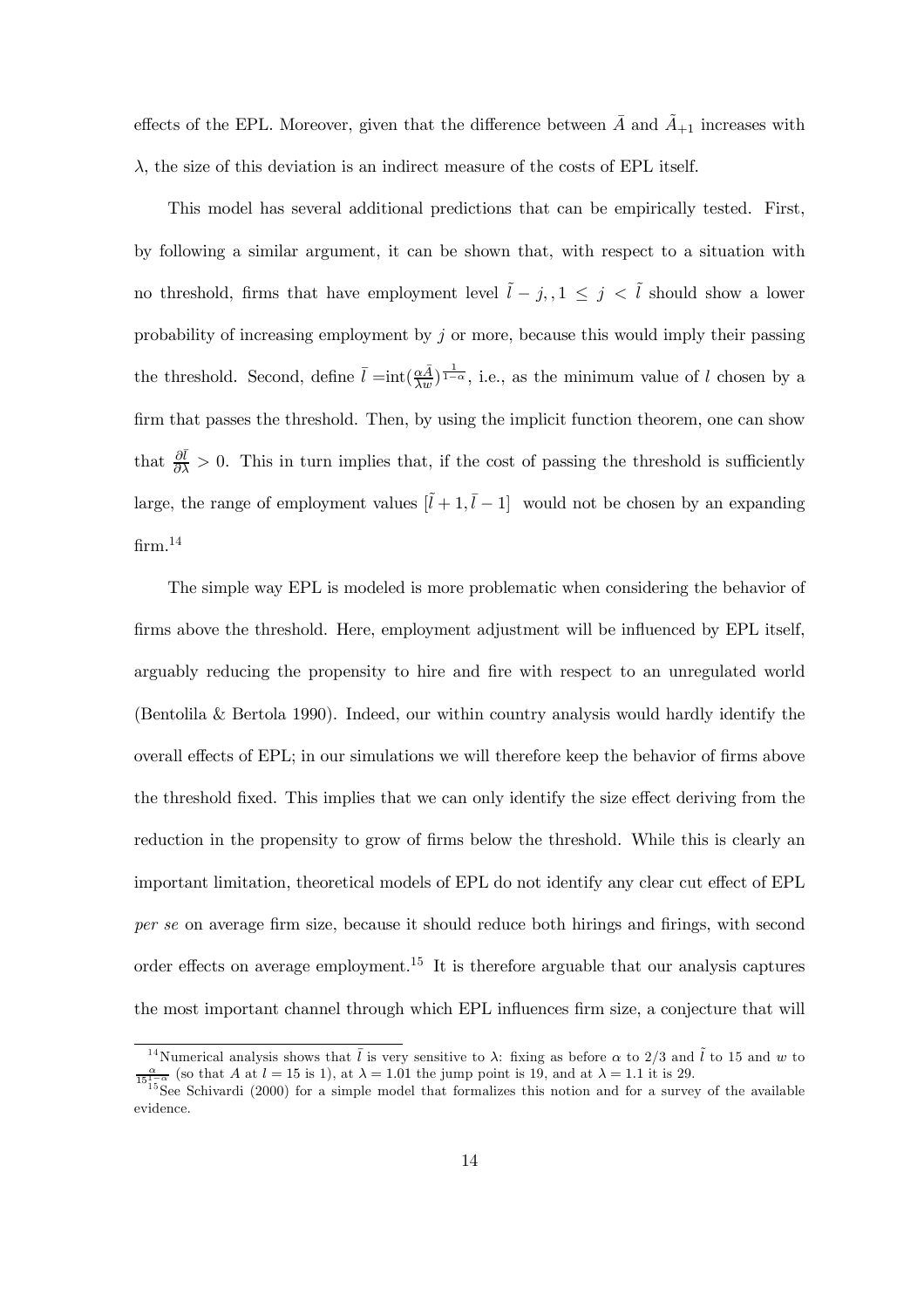require further work to be verified.

#### 4 Estimating the threshold effect

We use data on firms collected in the period 1986-1998 by the Italian Social Security Administration  $($ Inps $)$ ,<sup>16</sup> which covers the entire population of private firms with at least one employee (about 1.1 million firms per year). We use information collected in January of each year so that the size of each firm is defined as the stock of employees registered in the Inps' archive in this month.<sup>17</sup> Figure 1 reports the share of firms and of employment by size class for the whole economy in the entire sample period 1986-98. The main features of the pictures are by now well known:<sup>18</sup>

- Small firms constitute the vast majority of the population: more than 75% of them have less than 5 employees, and only  $0.3\%$  more than 250.
- The picture is dramatically different in terms of employment: firms with less than 5 employees account for around 15% of employment, those with at least 250 employees for 35%.

The density function declines smoothly with size. To get a closer picture of the distribution in the neighborhood of the threshold, Figure 2 reports the annual average number of firms by firm size in the 8-25 employment interval. Similar to Istat (2002), which uses

 $16A$  comprehensive description of Inps' archives can be found in Contini (2002).

<sup>&</sup>lt;sup>17</sup>The employment concept of the "Statuto dei lavoratori" relevant to determine the 15-employee threshold excludes workers with an apprenticeship contract; moreover, case-law allows firms to weight part time workers according to the hours actually worked and refers to the usual employment level. While this will introduce some noise in our estimates it does not seem to be very relevant. In fact, Borgarello et al. (2002), using a richer data set for the province of Turin, that accounts for such factors, do not find major differences comparing the inaction probability of firms around the threshold computed according to two different concepts of employment, the first identical to the one we use, the other more similar to the one to which the law refers.

<sup>&</sup>lt;sup>18</sup>The analysis is conducted on the whole private sector. Manufacturing and services repeat the same patterns, with the distribution shifted to the right for the first and to the left for the second, arguably because of technological factors.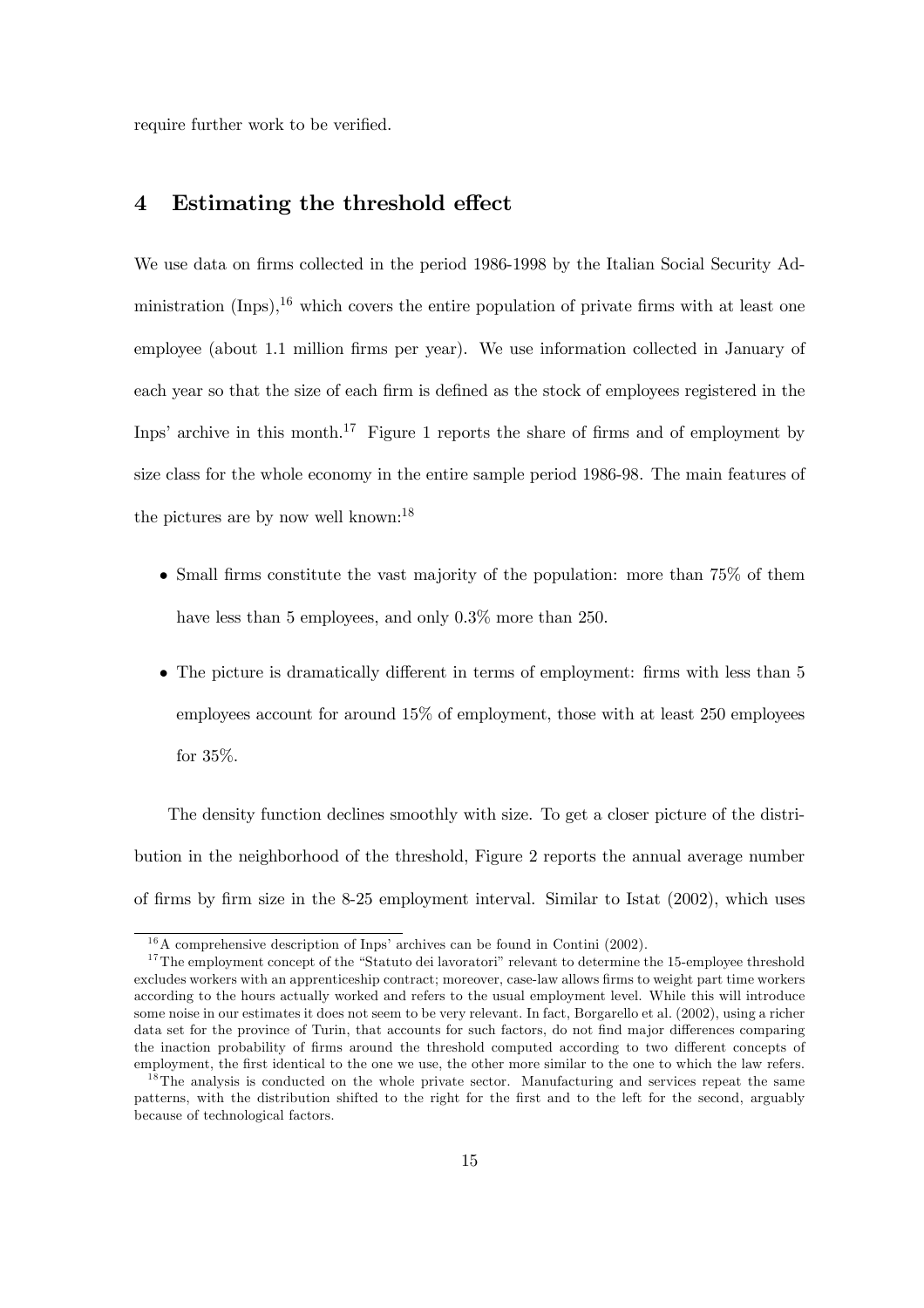data on 1999 from the Statistical Archive on Active Firms, the number of firms regularly declines until 12-13 employees; it still declines, but at a slower pace, at 14 and 15, and drops at 16, after which the number of firms starts to decrease again at a regular pace. This weak disturbance in the relation between the number of firms and their size is a sign that some threshold effect is probably at work, even if its impact on the size distribution appears to be limited.

We turn to the predictions of the model in terms of growth probability. For each employment level we compute this probability as the share of firms that increase the number of employees from one year to the next. Figure 3 plots this probability against size in the 5- 25 employment range; the probability of growth increases regularly with size, as predicted by the model. Moreover, a clear downward spike emerges at 14-15 employees, just at the EPL threshold. Similar patterns are observed when separately analyzing services and manufacturing, the main difference being that small firms in the service sector have a lower probability of growth (Figure 4).1<sup>9</sup>

Consistent with the model, the inertia probability shows an upward spike at 15 (Figure 5). The probability of reducing the number of employees is somewhat more irregular than the inertia and the growth probability (Figure 6), so that it is difficult to single out any clear threshold effect.

 $19$ We have also checked that this probability is stable over time. The share of firms that increase employment from one year to the next for four size classes around the 15 threshold (5-10, 11-15, 16-20, 21-25) shows a clear cyclical pattern and a slightly negative trend. This, however, seems to mirror the differences in macroeconomic conditions between the first and second half of the period rather than a structural change in the firm size dynamics. Moreover, the four groups of firms share the same tendencies, so that it seems fair to say that the probability of growing net of cyclical factors has remained quite stable in the size range we consider.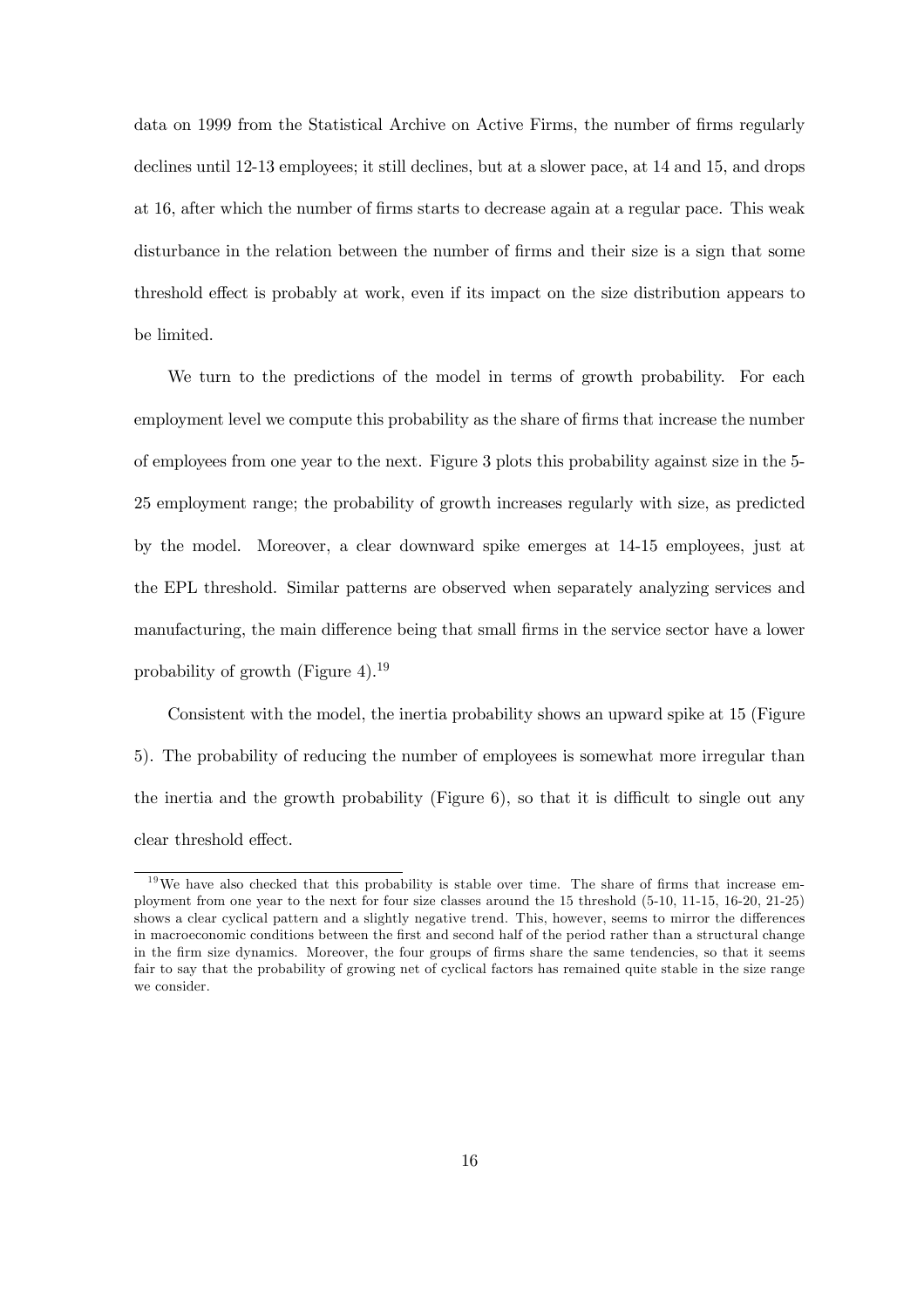To quantify this effect, we estimate a probit model at the firm-year level of the form:

$$
y_{it} = \alpha + \sum_{j=1}^{4} \beta_j l_{it-1}^j + \sum_{k=1}^{n} \gamma_k D(16-k)_{it-1} + X_{it} + \epsilon_{it}
$$
(9)

where  $y_{it} = 1$  if  $l_{it} > l_{it-1}$  and 0 otherwise. This binary variable is regressed on a fourth degree polynomial in size, and a set of dummies  $D(16-k)_{it-1}$  that are equal to 1 if  $l_{it-1}$  =  $16 - k, k = 1, 2, \dots; X_{it}$  are additional controls. In particular, we always include the age of the firm (quadratic form), 2 digit sector, year and 20 regional dummies. The estimates of  $\gamma_k$  should capture the threshold effect due to EPL, given that the fourth degree polynomial in size should account for the smooth relation between size and the probability of growing. All our results are robust to alternative specification.<sup>20</sup>

Table 2 reports the results of the estimates and Figure 7 plots the actual probability of growth and the predicted values by size. As the figure shows, the model fits the actual probabilities quite well, and the dummy at size 15 is approximately -1.5 percentage points and significant, while at 14 it drops to -.35 percentage points, and it is not statistically different from zero at 13. Borgarello et al. (2002) obtain remarkably similar results from a relatively small sample using annual averages instead of microdata, without controlling for age, industry and location of firms.

We run several robustness checks. We have repeated this exercise for the service and manufacturing sectors in order to assess whether the apparently different relation between probability and size we saw above has any significant impact on the estimate of the threshold effect.2<sup>1</sup> Table 2, column 2, reports the estimates and Figure 8 plots actual and predicted

 $20$ Our results do not change substantially if we include dummies for firms whose size is just above the threshold or extend the sample to firms with less than 5 or more than 25 employees, or restrict ourselves to firms belonging to specific age groups, such as young firms.

 $^{21}$ Note that these two sectors are not exhaustive, as construction and mining are not included therein.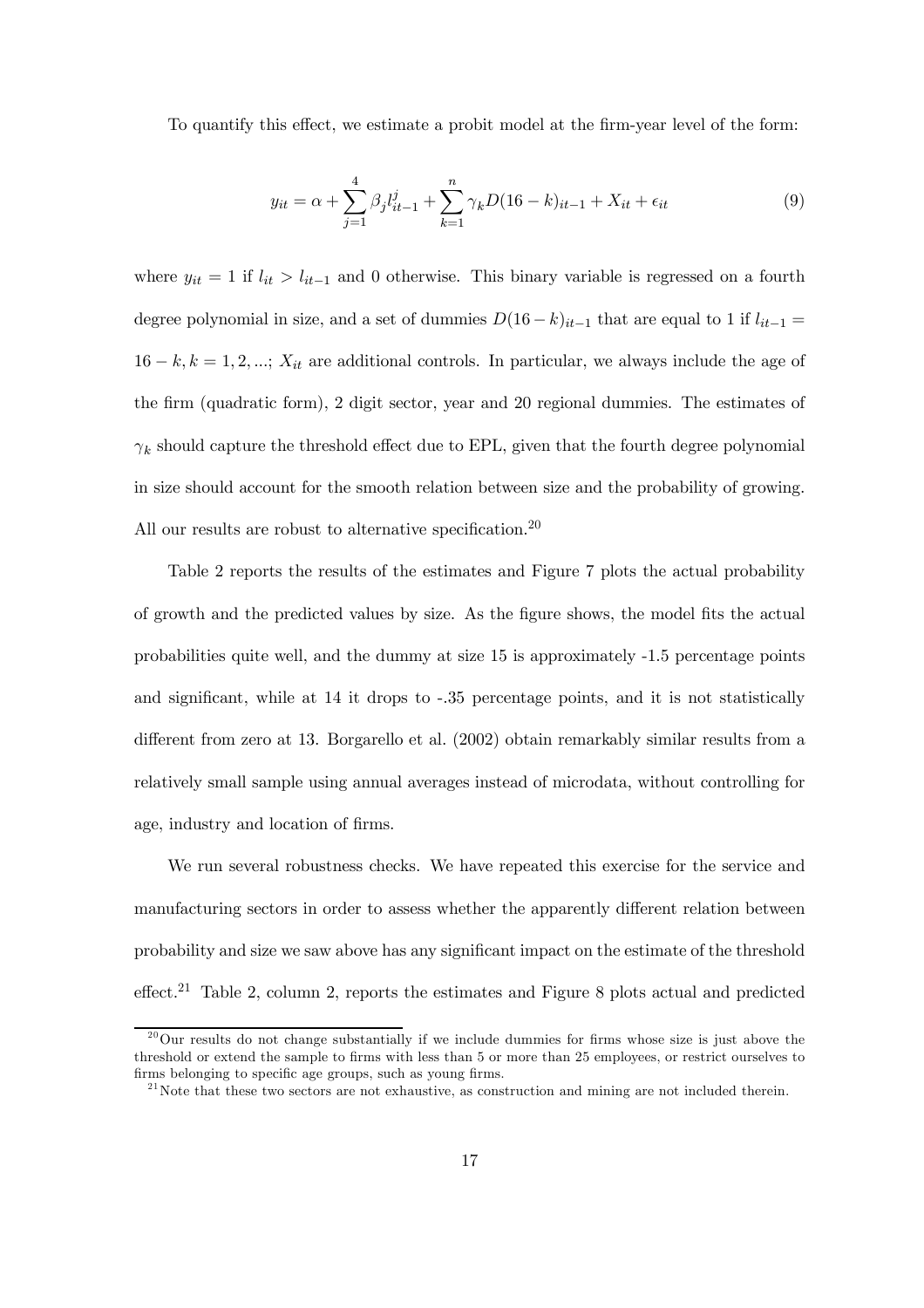probabilities for manufacturing, while column 3 and Figure 9 do so for services. Once we split the sample, the threshold effect seems to be slightly higher (-1.78 in manufacturing and -1.76 in the service sector).22

Given that we consider the probability of growth, irrespective of by how much, the dummy at 14 is harder to interpret, as a firm with 14 employees could still hire one worker without passing the threshold. Our estimates of the threshold effect could therefore be downward biased for this size class. More generally, as argued in the model of the previous section, we should expect that the threshold effect reduces the probability of passing it for any employment level below it. To visualize this effect, Figure 10 reports in each subpanel the probability of growing by 1 or more, 2 or more and so on. The effect is very apparent for employment levels not far from the threshold, while it tends to disappear as we move further away from it. This is due to the fact that the probability of experiencing a shock that prompts a sufficiently large size increase to cross the threshold diminishes as we move away from the threshold itself: in fact, the smooth expansion pattern implied by Gibrat's law makes large increases less likely. The same pattern is observed looking at the probability of growing by exactly 1, 2, 3, etc., as reported in Figure 11. In this case, the drop is more clearly apparent, in line with the theoretical prediction that firms that pass the threshold should record relatively larger employment increases, so that moving just above the threshold is a less likely event.

Table 3 reports the estimates of the dummy 15 for the probability of growing by one or more, of the dummy 14 for the probability of growing by two or more, of the dummy 13 for that of growing by 3 or more and so forth, obtained by probit models separately estimated for each size increase. We used a fourth-degree polynomial in size for rows 1

 $22$ We have also produced annual estimates of the threshold effect, without observing any clear trend in their magnitude.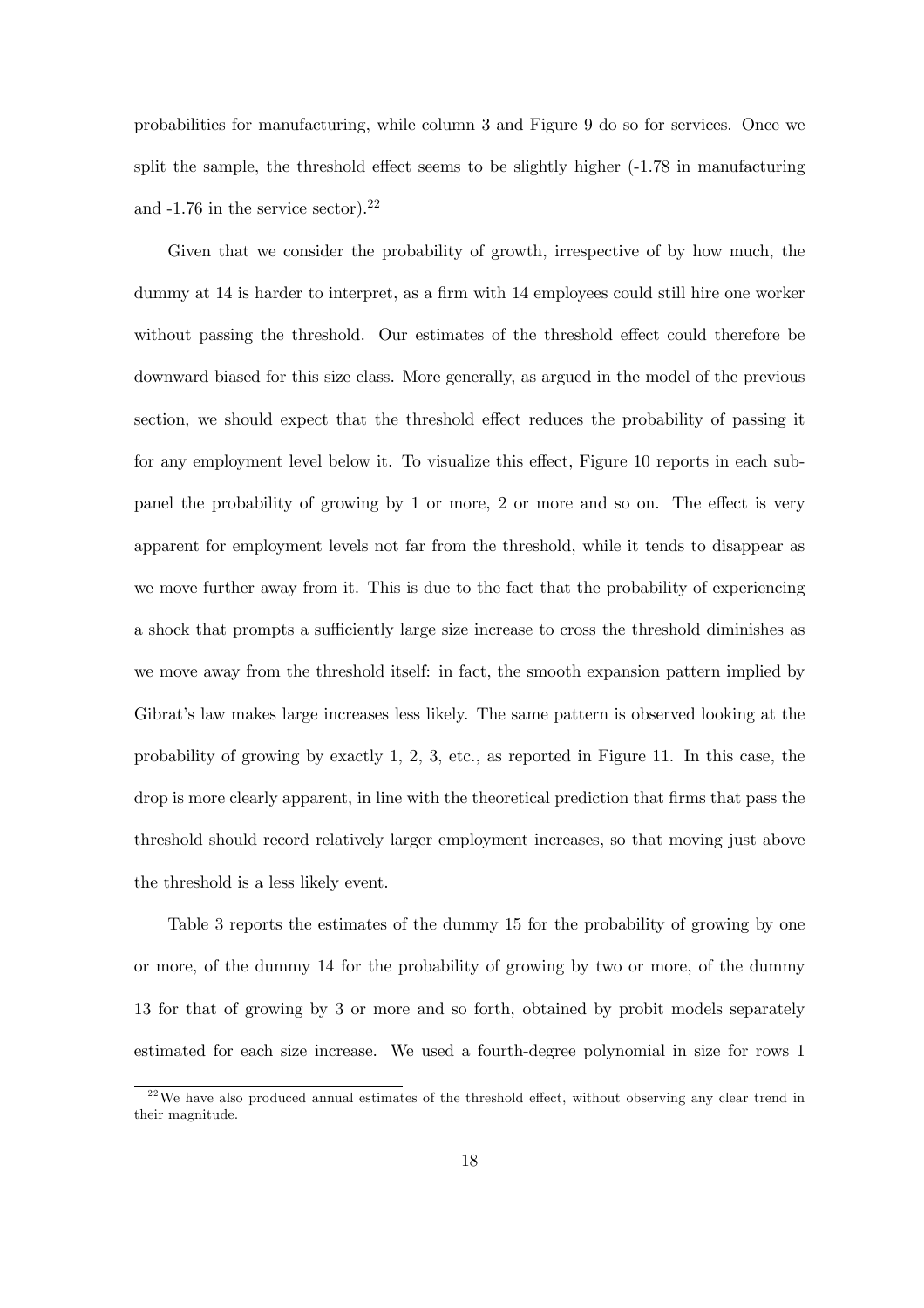and 2, a third-degree polynomial for row 3 and a second-degree polynomial in size in the other probits to accommodate the fact that the relation becomes progressively more linear, as is apparent in Fig. 10. As can be seen, the impact of the threshold moving away from 15 rapidly becomes very low: we estimate that for a firm with 12 workers the threshold prompts a reduction in the probability of growing by 4 or more of 0.36 percentage points; for a firm with 10 workers the reduction in the probability of growing by 6 or more is to 0.1 points and for firms with 8 workers the drop in the probability of growth by 8 or more is only 0.06 percentage points. The effects are negligible afterward.

We have tested other predictions of our model. As suggested by the model, conditional on increasing employment, we observe a higher than expected size of the upward adjustment for firms at the threshold; however the magnitude of this effect is very small and not precisely estimated. As to the probability of a size decrease, the pattern is much noisier than that observed for the probability of an increase, and we could not pin down any sizable threshold effect.

#### 4.1 Extensions

It has been argued (Ichino, Polo & Rettore 2003) that local labor market conditions could affect courts' decisions, in that in a tighter labor market, judges would be more inclined to allow a dismissal than when the unemployment rate is high and the possibility of finding a new job low. Ichino et al. (2003) seem to find some supporting evidence for this argument by analyzing the personnel data of a large bank with branches throughout Italy. According to this hypothesis, the actual application of EPL and the cost of crossing the 15-employee threshold should differ according to the local labor market conditions. As in the South the unemployment rate is much higher than in the North (in 1993, the first year of the new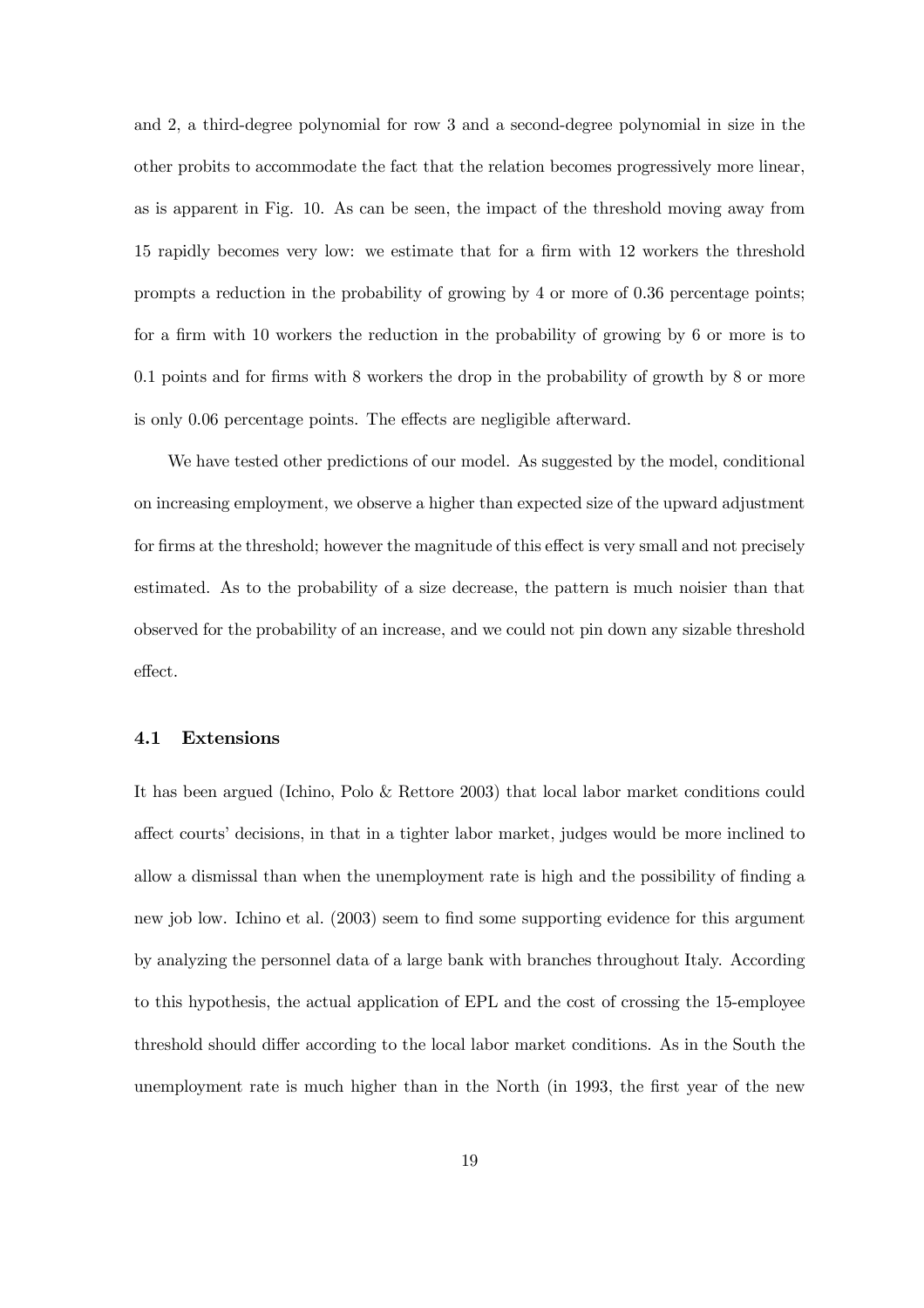labor force survey, unemployment was about 17 per cent in the South and 6 per cent in the North), we should observe a stricter application of EPL and therefore a greater incentive to remain under the threshold in southern regions. We test this hypothesis by repeating our exercise and computing the threshold effect by area. In columns 4 to 7 of Table 2 we report the estimates by area. Our evidence does not support the hypothesis. Contrary to what one would expect, the effect seems to be weaker in the South than elsewhere (0.9 percentage points, against 2.4 in the Center, 2.0 in the North west and 1.5 in the North east).<sup>23</sup>.

Saint-Paul (2002) claims that EPL should be more relevant for firms in innovative sectors, as they would face a rapidly changing environment and therefore would require a higher workers' turnover rate. To test this assumption, we have repeated our basic exercise for two broad manufacturing sectors that should differ as to the incidence of innovative activities: the traditional products sector (textile, leather and wood) and the machinery and equipment sector. The estimate of the threshold effect is somewhat larger for the machinery sector, as predicted by the theory (1.6 vis-a-vis 1.2), but the difference between the two sectors is not statistically significant.

Labor laws introduce multiple thresholds relevant to different aspects of the employment relation (Baffi & Baffi 1999). To check for the presence of other significant thresholds, Figure 12 reports the inaction probability<sup>24</sup> by firm size in the range from 5 to 55 workers; in addition to the one at 15, another clear hump appears at 35. In fact, firms with more than 35 employees were requested, until the reform of  $1999<sup>25</sup>$  to hire 15 per cent of

<sup>&</sup>lt;sup>23</sup>The hypothesis that a high unemployment rate is associated with a more lenient application of EPL is not supported by a time series analysis either. In fact, considering litigation from 1975 to 1999 we observe that the rate of success of workers is lower in the mid-1990s, when the number of judgments was very large due to the early 90s' recession that sharply increased the unemployment rate.

 $2<sup>4</sup>$  We use the inaction probability because that of growth becomes somehow more erratic for larger values of employment.

 $^{25}$ The reform of March 1999 changed the rule in the following way: firms with 15 to 35 workers have to hire a worker from the protected categories; firms with 35 to 50 employees have to hire two workers; and firms with more than 50 employees have to hire 7 per cent of their workforce from these categories. This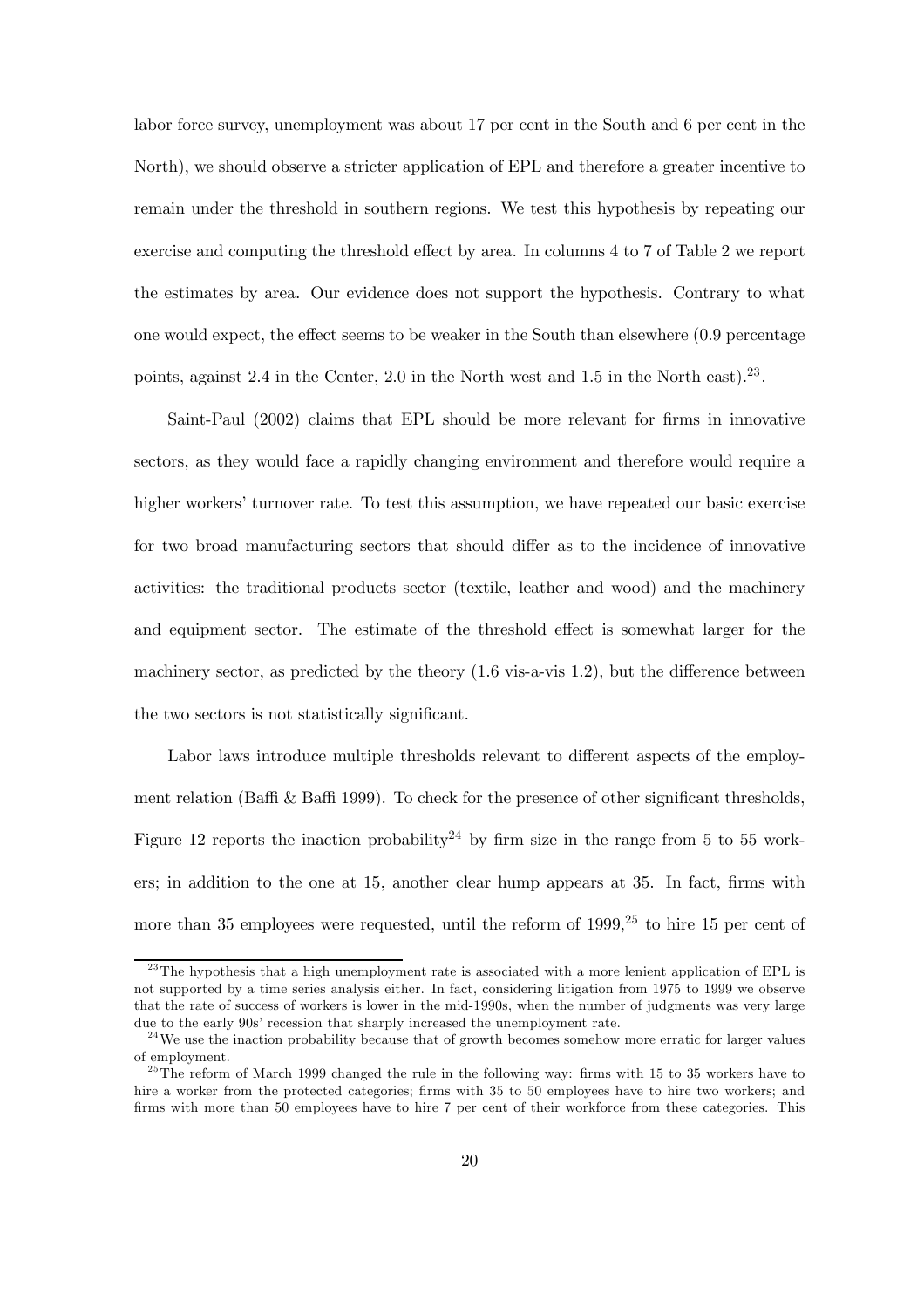their workers from the list of the so-called "protected categories", namely disabled people, refugees, orphans and widows of persons who died in war or in the workplace. This rule substantially restricted firms' freedom to choose their employees. To quantify its effects, we run the same specification as before, with two dummies for firms with 34 and 35 employees. Even if the relation between the probability of growth and size is not as smooth as in the range from 5 to 25 employees, the relation is stable enough to single out a drop in the probability just around the threshold (Table 4): the probability of growth is reduced between 1 and 2 percentage points, again in this case a significant but rather limited amount.

All in all, these results indicate that the effects of EPL on firm growth are in line with the theoretical predictions, but that their extent appear to be rather limited.

#### 5 EPL and firm size in steady state

The analysis of the previous section suggests that the impact effect of the threshold might be modest. However, we lack a precise metric to determine its long-run effect: in fact, it could be that an apparently small effect on the year-to-year probability of growing is compounded in the long run and has a sizable impact on the steady-state distribution. To assess the long-run consequences of EPL on the size distribution, we use a representation of firms' dynamics based on a stochastic transition matrix (STM). An STM is a matrix P whose entries  $p_{i,j}$  represent the probability of a firm moving from size class j to size class i from one year to the next, for any size class subdivision. Given that our dataset comprises the firms' population, we can calculate the exact probabilities of transition for any size class subdivision. This can be seen as a non-parametric representation of the

has made the 35-employee threshold less relevant, by decreasing the share of "protected" workers and by spreading it more evenly across firms of different sizes. The recent changes in the rules do not affect our sample, as it includes data from 1986 to 1998.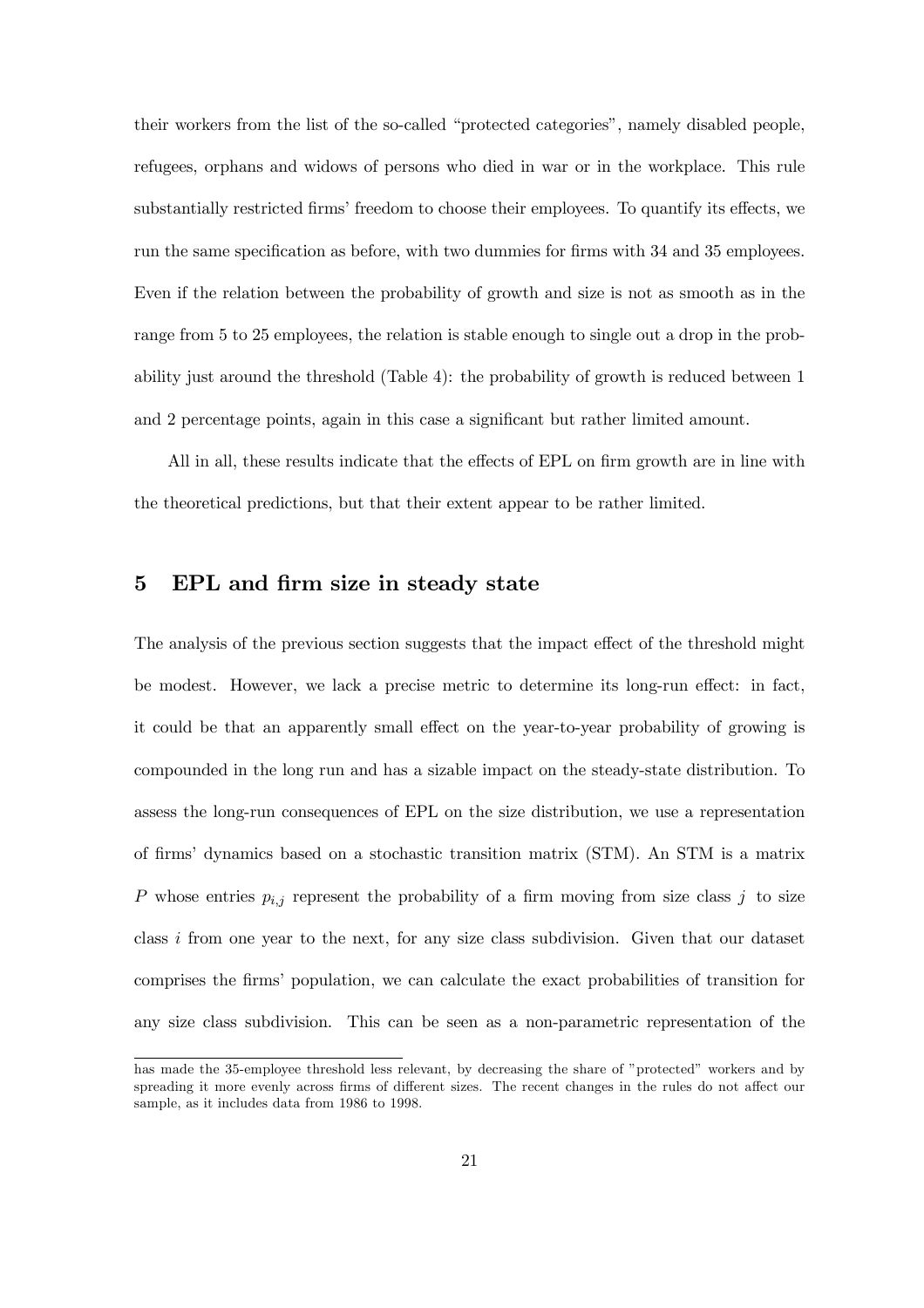transition probability of firm size that exploits the Markov property of the productivity shocks assumed in (3).

Define  $X^t$  as the n-dimensional vector  $\{x_1^t, ..., x_{n+1}^t\}$ , where  $x_i^t$  is the share of firms in size class i and  $n+1$  represents exit.<sup>26</sup> Then, the evolution of X is governed by the system of difference equations:

$$
X^{t+1} = PX^t \tag{10}
$$

The theory of Markov chains establishes that, under regularity conditions, $27$  each STM is associated with a unique steady-state distribution, irrespective of any initial distribution  $X^0$ ; the long-run distribution is obtained by solving the system of equations  $X = PX$ , in addition to the condition  $\Sigma_j x_j = 1$ . Our strategy is to calculate the steady state distribution associated with the actual STM and to modify the STM by removing the threshold effects according to the findings of the previous section. The corresponding steady state distribution can then be interpreted as the one that would emerge in the absence of the threshold effect, thus obtaining a well-defined measure of the long-run impact of EPL on firm size.

Table 5 reports the STM, constructed as an average of the yearly matrices for the period 1986-98. We take the average over the period to minimize the possibility that business cycle factors influence the long-run analysis. A preliminary inspection of the matrix revels that the assumptions of the model are in line with the data. The persistence of the size at the

 $\frac{26}{10}$  accommodate entry and exit we use the following convention: the last row of the matrix represents exit and the last column entry;  $x_{n+1}^t$  is the share of entrants between the beginning and the end of period t, so that  $p_{n+1,i}x_{n+1}^t$  is the contribution of entry to  $x_i^{t+1}$ ;  $x_{n+1}^{t+1} = \sum_j p_{n+1,j}x_j^t$  is the share of exit between t and  $t+1$ . This implies that  $x_{n+1}^t$  represents exits during the previous period at the beginning of the period and entry during the current period at the end of it. This convention agrees perfectly with the steady state, where entry and exit are necessarily the same.

<sup>&</sup>lt;sup>27</sup>A STM P is said to be regular if, when raised to some power k, it has the property that all its elements are strictly positive. In this case, there exists a unique long-run limiting distribution (Karlin & Taylor 1975)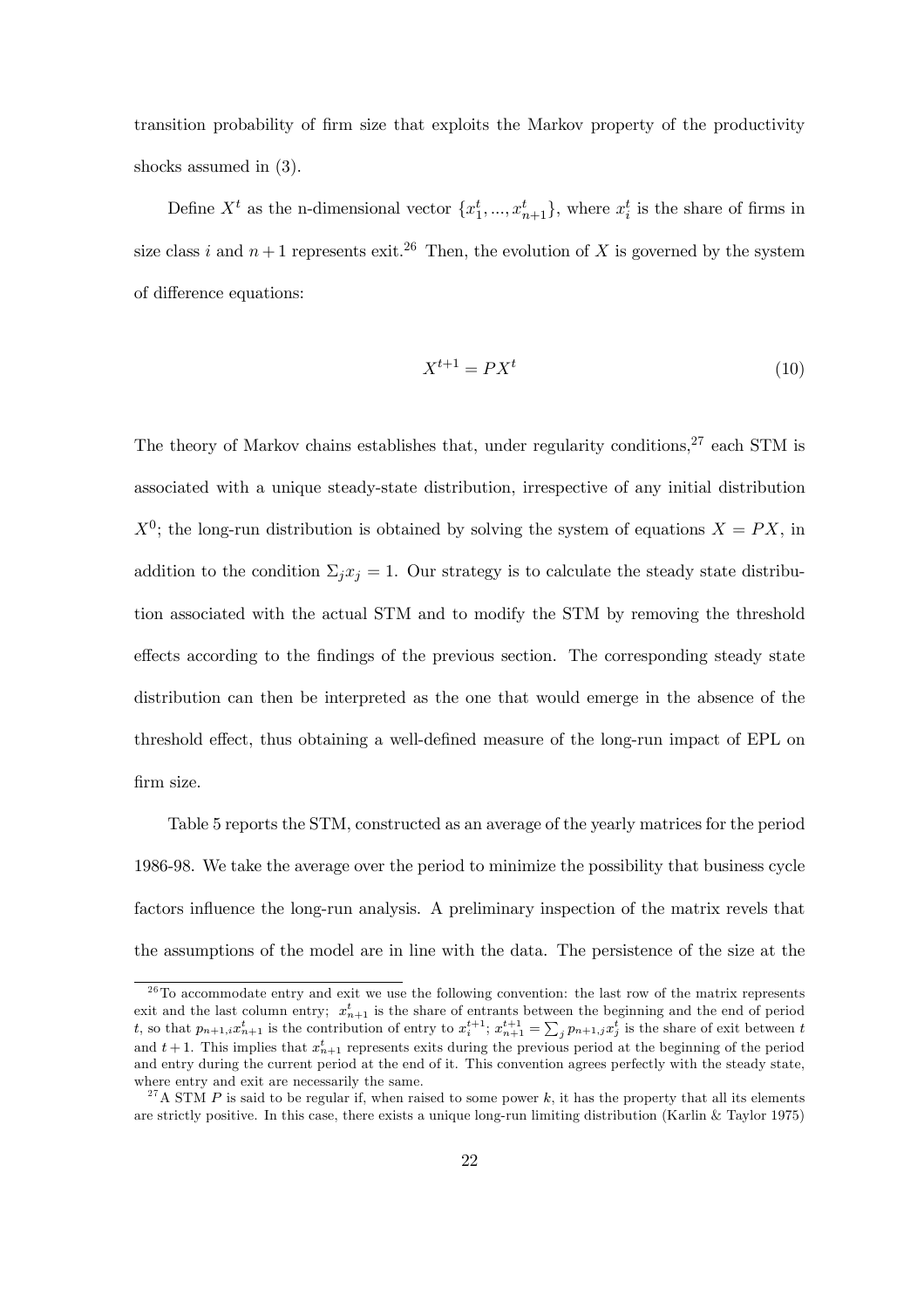individual level clearly emerges from the diagonal, whose entries are always the largest in the column.<sup>28</sup> Moreover, the matrix confirms that firm size tends to evolve smoothly: in fact, entries in the cells adjacent to the diagonal are always larger than those farther away from it, indicating that big jumps are less likely than small ones. Entry occurs mostly at the small end of the size distribution, and the probability of death decreases with firm size.

One potential problem with this approach is that the actual size distribution might be very different from the steady state one. In this case, projecting ahead the evolution of the size distribution might be a dangerous exercise, because any temporary trend might be inflated in steady-state. Table 6 reports the actual distribution (calculated as the average over the period 1986-98) and the steady-state distribution. The table shows that the movements in the size distribution seem to imply a slightly larger share of firms in the intermediate classes, with a very small decrease of the share of those in the largest class. The last column reports the actual average size within class  $\mu_j$ ;<sup>29</sup> using this, we can compute the implied average steady state size as  $\mu^{ss} = \sum_j x_j^{ss} \mu_j$ . It turns out that the increase in the share of firms in the intermediate size classes more than compensate for the decrease in the largest: in fact, the steady state mean size is 9.24, compared with 9.0 for the actual size. The increase is small, indicating that for the period 1986-98 there seems to be no disruptive trend in firm size distribution.

Having checked the reliability of the steady-state analysis, we now proceed to compute the long-run effect of the threshold. Our first experiment restricts the threshold effect to influencing only the growth probability of firms in the proximity of the threshold itself.

<sup>&</sup>lt;sup>28</sup>The persistence probability depends on the range of employment that each cell covers, with persistence increasing with the size of the range. This explains for example why the diagonal entry for the 16-20 class is larger than that for the 13-15 class. As we show below, our results are very robust to changes in the size-class subdivision.

<sup>&</sup>lt;sup>29</sup>It is reasonable to assume that the average size within class  $\mu_i$  is fixed. This is an obvious identity for size classes defined only on one employment level. It is also a reasonable assumption in this context, where we look at changes in the distribution between classes and not within them.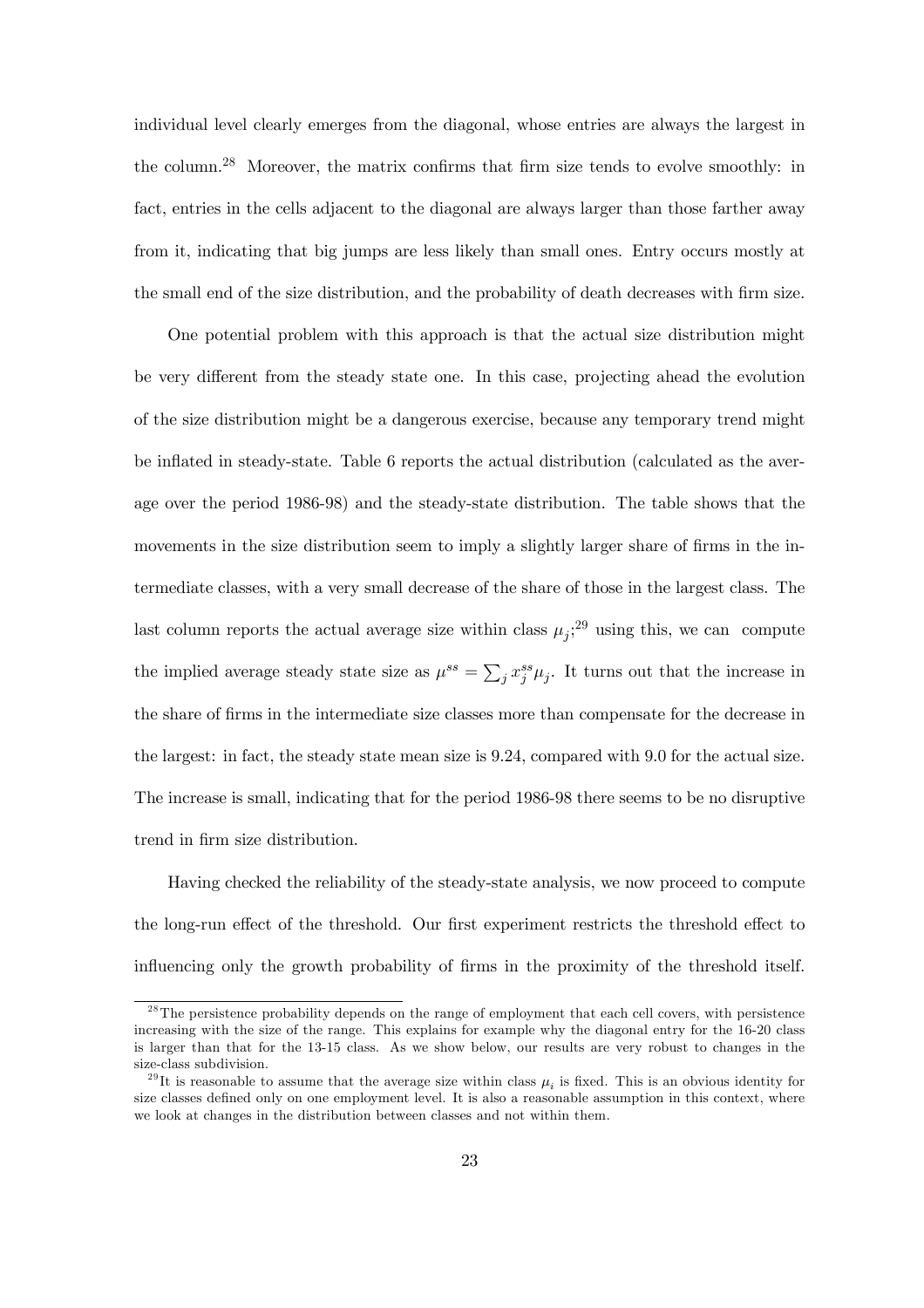Our probit estimates show that the threshold effect reduces the probability of growth by approximately 2 percentage points for firms in the  $9<sup>th</sup>$  size class, which corresponds to the 13-15 employment interval. We therefore reduce the persistence probability for that class by reducing the entry in the diagonal; correspondingly, we increase the probability of growing using two different assumptions about the way firms would grow in the absence of the threshold: first, we redistribute the probability to the size class just above the threshold; second, we redistribute it to all size classes above the threshold, in proportion to the actual probability of moving to each class (excluding the exit class).<sup>30</sup> Formally, if the reduction in the persistence probability is  $\delta$ , then we modify the entries in the matrix as follows:

$$
\tilde{p}_{9,9} = p_{9,9} - \delta \tag{11}
$$

$$
\tilde{p}_{10,9} = p_{10,9} + \delta \tag{12}
$$

$$
\tilde{p}_{i,9} = p_{i,9} + \delta \frac{p_{i,9}}{\sum_{l=10}^{n} p_{l,9}}, \quad i = 10, ..., n \tag{13}
$$

where a tilde indicates values that would prevail in the absence of EPL and (12) and (13) formalize the two redistribution assumptions. We then compute a new steady state distribution  $\tilde{X}$  and, using the within-class average size, the average size that would prevail in the absence of the EPL:  $\tilde{\mu} = \sum_{i=1}^{n} \tilde{x}_i \mu_i$ . We also compute the change in the share of firms above 15 employees.

Table 7 reports the results of these experiments. The first column reports the size classes modified in the experiment; the second the size of the probability redistribution; the

 $30$ The first redistribution assumption is more in line with the model, as it assumes that firms that do not grow are those that have received shocks not large enough to make it worthwhile to cross the threshold. The second can be seen as an upper bound of the effect of removing the threshold.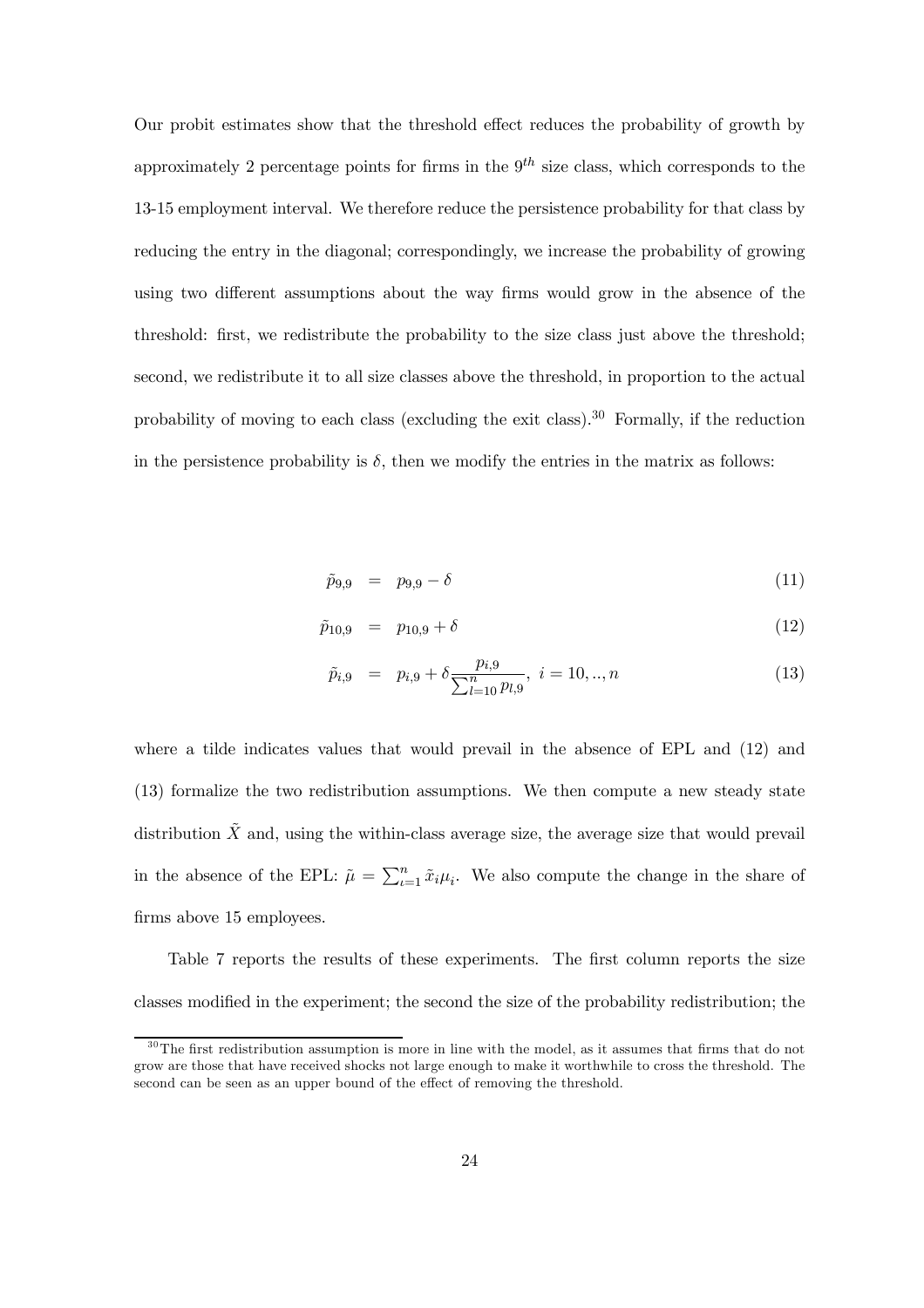last four columns report the change in average size and in the share of firms above 15 for the two redistribution methods. The first line reports the results of the basic experiments, in which only the 13-15 size class is modified. We find that an increase of two percentage points in the growth probability of firms in this size class (an overestimate, given that we are also attributing the larger decrease of firms with 15 employees to firms with 14 and 13 employees) would bring about an increase of 0.5% in the average firm size (from 9.24 to 9.28) using the first redistribution assumption (equation 12) and of 0.7% using the second (equation 13). Moreover, the share of firms above the 15 threshold increases by small amounts, always well below 1 percentage point. These are clearly small effects, in particular in the light of the "Italian anomaly", i.e. that firm size in Italy is approximately half that of the average for the European Union (Pagano & Schivardi 2003).

A first possible explanation of such low effects is that we have only considered the size class just below the threshold, while in the previous section we have seen that in the other classes there is also a clear decline in the probability of growing above the threshold. We therefore modify the probability for the previous size classes according to the estimate reported in Table 3. The next two lines report the results when we modify, in addition to the  $9^{th}$ , the entries in columns 8 (by .36 percentage points) and 7 (by .1 percentage points), corresponding to the 10-12 and 8-9 size classes. In line with the theoretical analysis, our assumption is that firms that are discouraged from passing the threshold stop right before it. Correspondingly, we subtract probability from the  $9^{th}$  row, corresponding to the 13-15 size class, and redistribute it to the cells of larger size classes. We find that the effects are only marginally greater, increasing average firm size by 0.65 and 1.2 per cent for the two redistribution methods respectively.

We have seen that estimating the reduction in the probability of growth for the size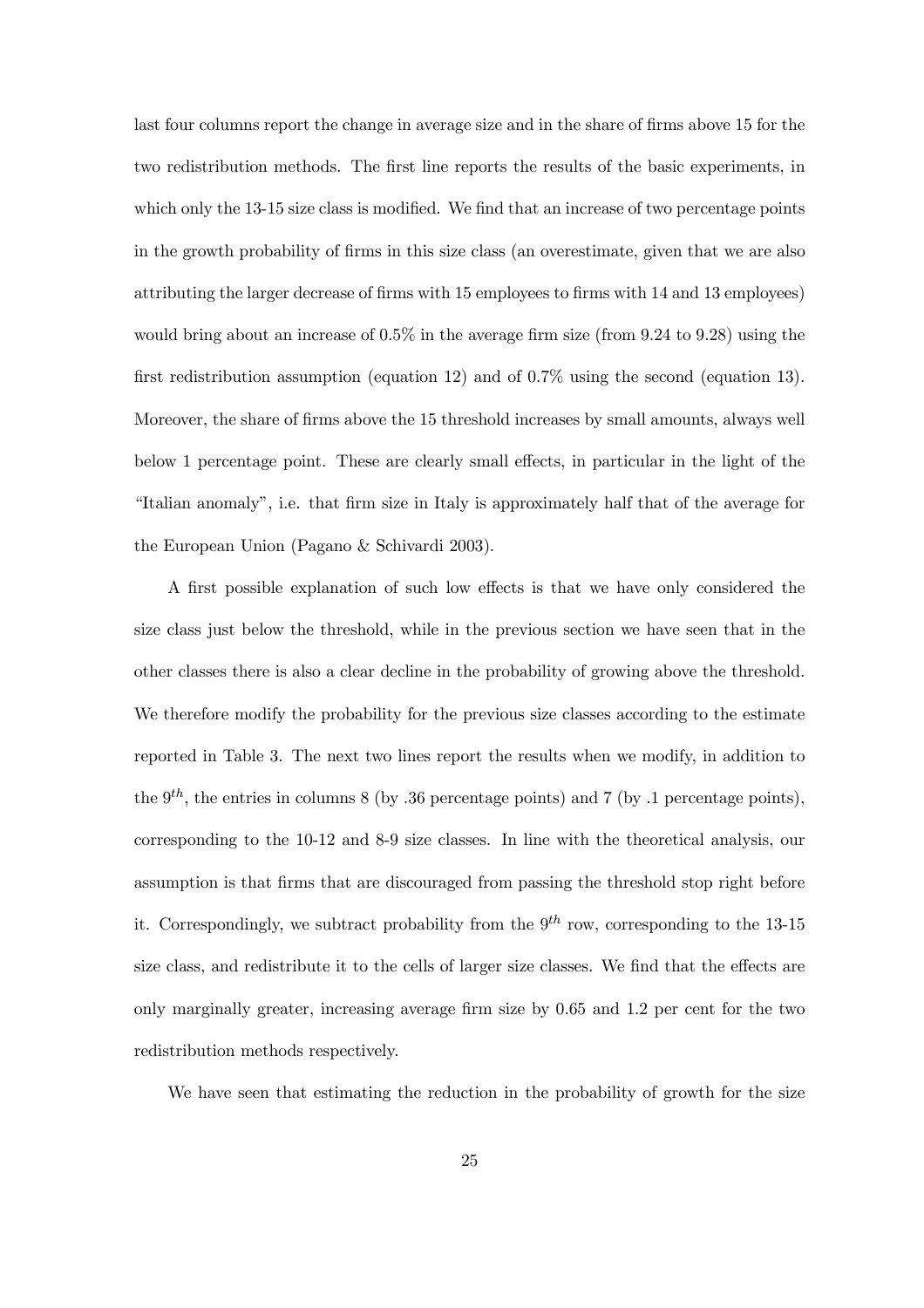classes further away from the threshold is rather problematic. As an alternative approach to determining such probabilities we assume that, for  $j = 1, 2, ..., 8$ , the increase in the probability of moving to the size class just below the threshold,  $p_{9,j}$ , and the symmetric reduction in that of passing the threshold itself, is proportional to that estimated for the size class 9, where this reduction was around 2 percentage points against a persistence probability of  $34\%$ , so that the increase in persistence is in the order of  $1/17$ . Formally,

$$
\delta_j = \frac{1}{17} p_{9,j}, \ j = 1, 2, \dots 8 \tag{14}
$$

so that

$$
\tilde{p}_{9,j} = p_{9,j} - \delta_j \tag{15}
$$

$$
\tilde{p}_{10,j} = p_{10,j} + \delta_j \tag{16}
$$

$$
\tilde{p}_{i,j} = p_{i,j} + \delta_j \frac{p_{i,j}}{\sum_{l=10}^n p_{l,j}}, \ i = 10, ..., n \tag{17}
$$

Results are reported in lines 4-9 of Table 7. The second column reports the size of the probability reallocation calculated according to equation (14). The probability reallocation is slightly higher than estimated, and so is the increase in the average size. However, as we add in more classes away from the threshold the additional effect becomes increasingly smaller, because the probability of moving just below the threshold becomes smaller and smaller. In practice, most of the change is accounted for by the classes with 8 employees and above. When all classes are included, the average firm size increase is 0.86% in the first reallocation method and 1.8 in the second. This analysis therefore suggests that most of the effect of the threshold takes place in its proximity, while that stemming from smaller firms is likely to be very small.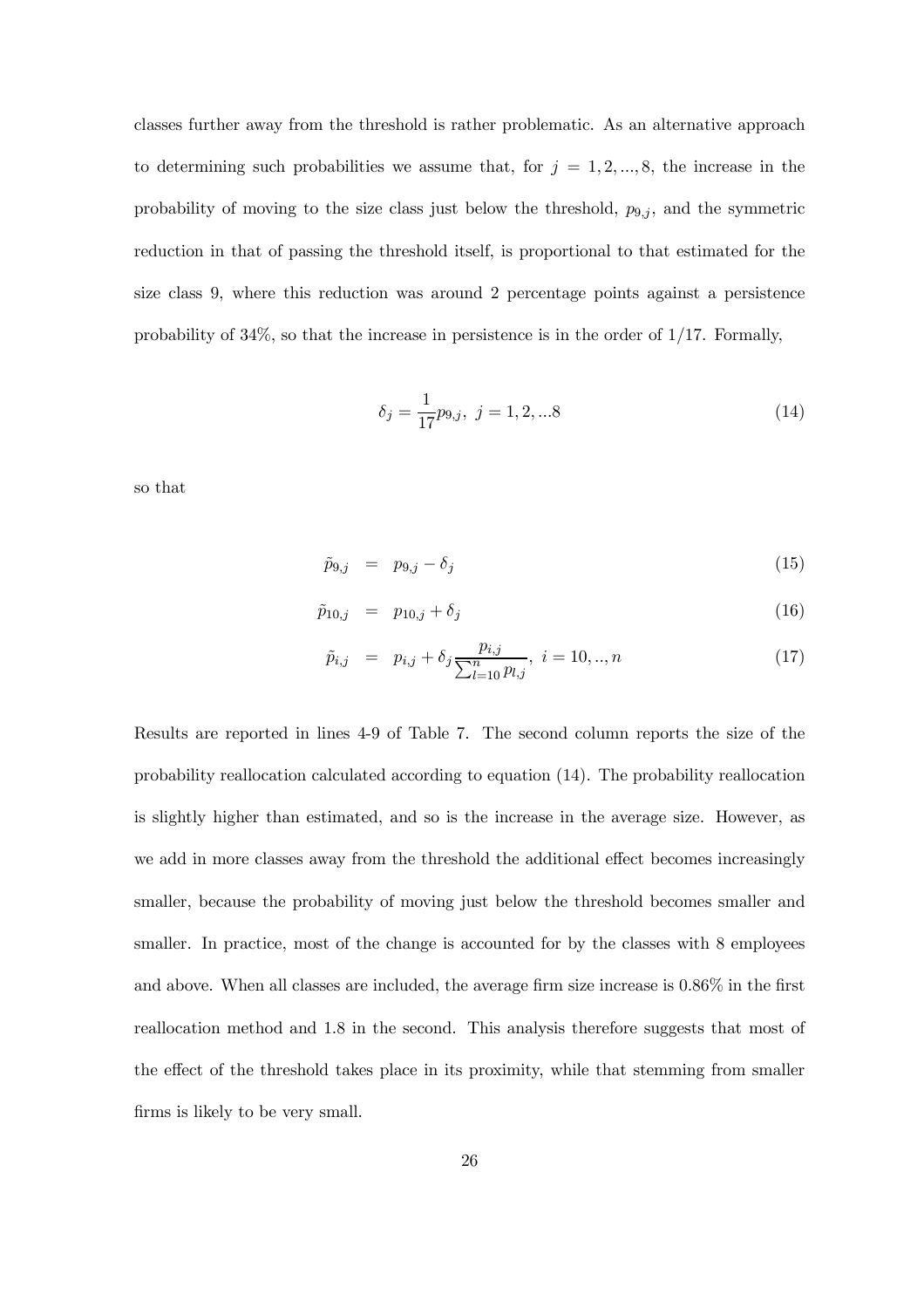We have performed several robustness checks. We have experimented with different values of  $\delta$ , the threshold effects. We found that the increase in average size grows less than proportionally with it: for example, a  $\delta = 4$  percentage points in the baseline experiment brings about an increase in average size of 0.9%, against the 0.5 of the basic experiment with  $\delta = 2$ . This implies that, even if we had substantially underestimated the threshold effect, the size increase is bound to remain modest. We have also controlled that the particular size class subdivision chosen does not influence results. We have repeated the experiment for a finer class subdivision, designed so that each size class contains approximately 3% of total employment (the approximate share of size classes defined over one employee) and composed of 32 classes, obtaining slightly smaller effects.

We have seen that another empirically relevant threshold occurs at 35. We perform the experiment of removing that threshold, again using the two redistributive assumptions above and, from the estimates in the previous section, taking 2 percentage points as the reduction in the growth probability induced by the threshold. Again, we find that the increase in the long-run average firm size is below 1%, a further indication that the threshold effects induced by EPL explain very little of the Italian left-skewed distribution of firm size.

#### 6 Conclusions

This paper has analyzed the role on EPL in determining firm size distribution. We have exploited the fact that EPL applies differentially to firms of different size, which has some clear-cut implications for firm dynamics. Our empirical analysis was based on Italy, where there is both a clear-cut increase in the stringency of EPL regulation for firms above the 15-employee threshold and a large population of small firms, making it an ideal candidate to find such effects. Our results show that EPL does influence firm dynamics, but that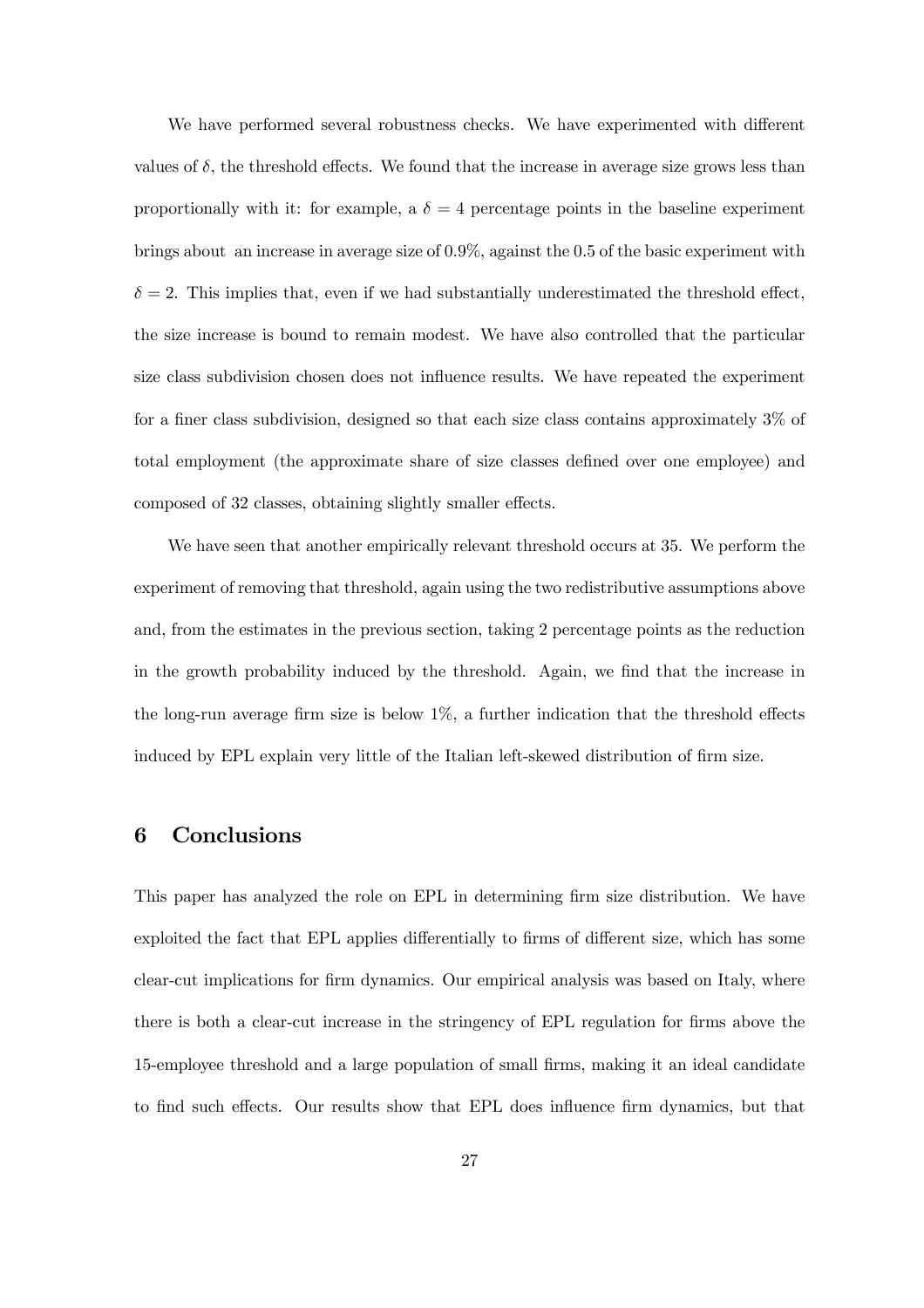its effects are quantitatively modest: in most of our experiments, average firm size would increase by less than 1% in steady state when removing the effect of EPL. We take this finding as indicating that the sources of cross-country differences in firms size distribution are not likely to be explained substantially by differences in labor market regulation.

Our results also have implications for the overall relevance of EPL. While we do not directly measure the costs of EPL, the threshold effect is clearly a function of the perceived costs of passing it. Given that we find that the discouragement effect is modest, one can infer that the overall additional costs of the stricter legislation are not very large, an important input in the debate on the role of labor market regulation for economic performance.

This observation leads to our final point. Our model has the advantage of capturing threshold effects in a simple setting. For further policy evaluation, however, it would be important to set up a model that explicitly incorporates firing restrictions. While greatly increasing the complexity of the analysis, particularly on the empirical side, this would allow to directly recover a measure of firing costs, a policy relevant issue. We plan to pursue this task in future work.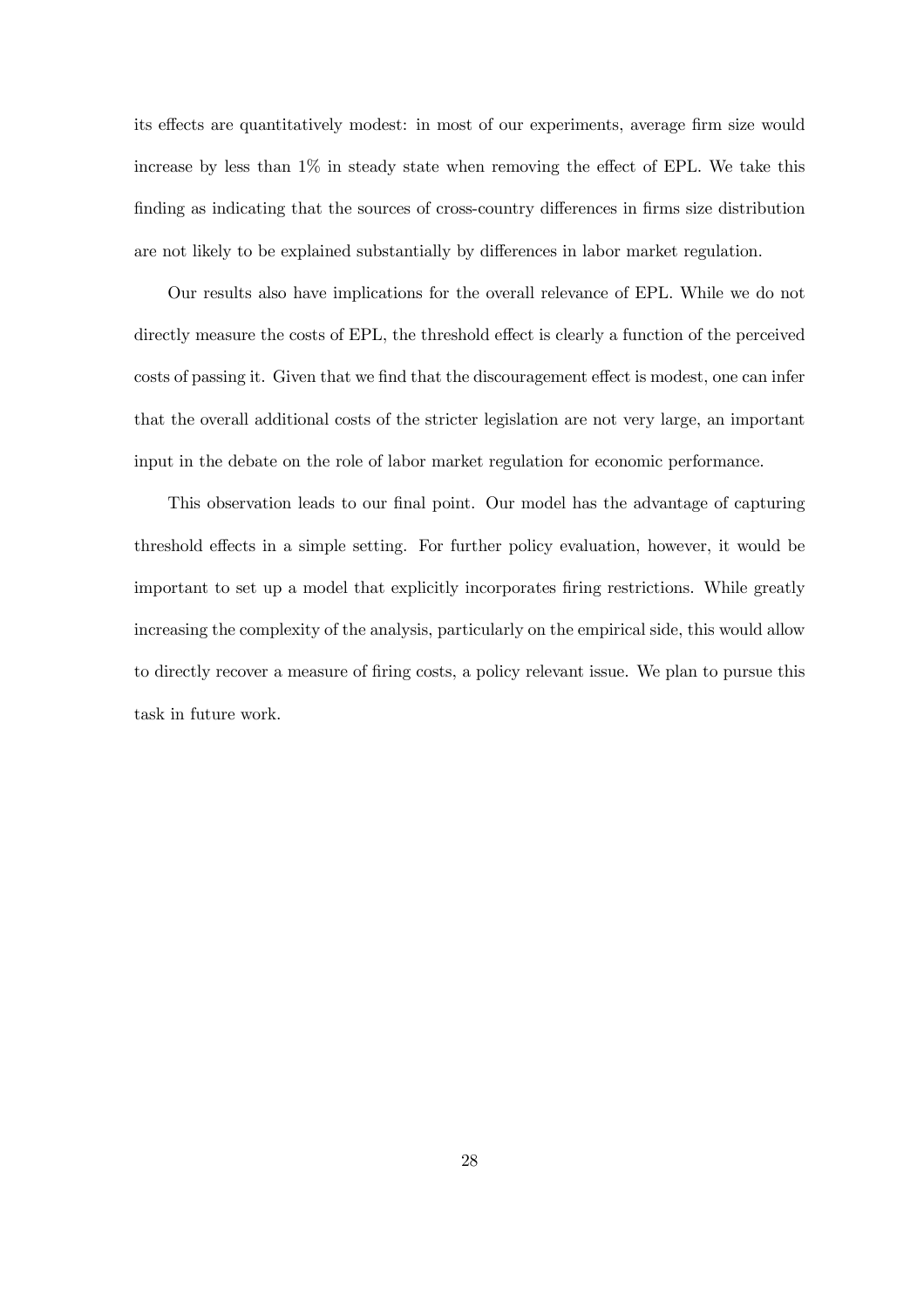|                    | Total<br>economy | Non-agric.<br>business sector | Manufacturing | <b>Business</b><br>services |
|--------------------|------------------|-------------------------------|---------------|-----------------------------|
|                    |                  |                               |               |                             |
| United States      | 26.4             | 25.6                          | 80.3          | 21.4                        |
| western Germany    | 17.0             | 17.7                          | 39.1          | 11.5                        |
| France             | 33.5             | 33.2                          | 32.1          | 35.7                        |
| Italy              | 10.5             | 10.0                          | 15.3          | 6.8                         |
| United Kingdom     |                  |                               | 40.7          |                             |
| Canada             | 12.7             | 15.2                          | 40.5          | 12.0                        |
| Denmark            | 13.3             | 15.2                          | 30.4          | 12.7                        |
| Finland            | 13.0             | 13.0                          | 27.8          | 9.9                         |
| <b>Netherlands</b> | 6.5              | 5.8                           | 18.3          | 5.3                         |
| Portugal           | 16.8             | 17.4                          | 31.0          | 11.4                        |

Table 1: Average number of employees per firm in broad sectors of OECD countries, 1989-94

Source: Bartelsman et al. (2003).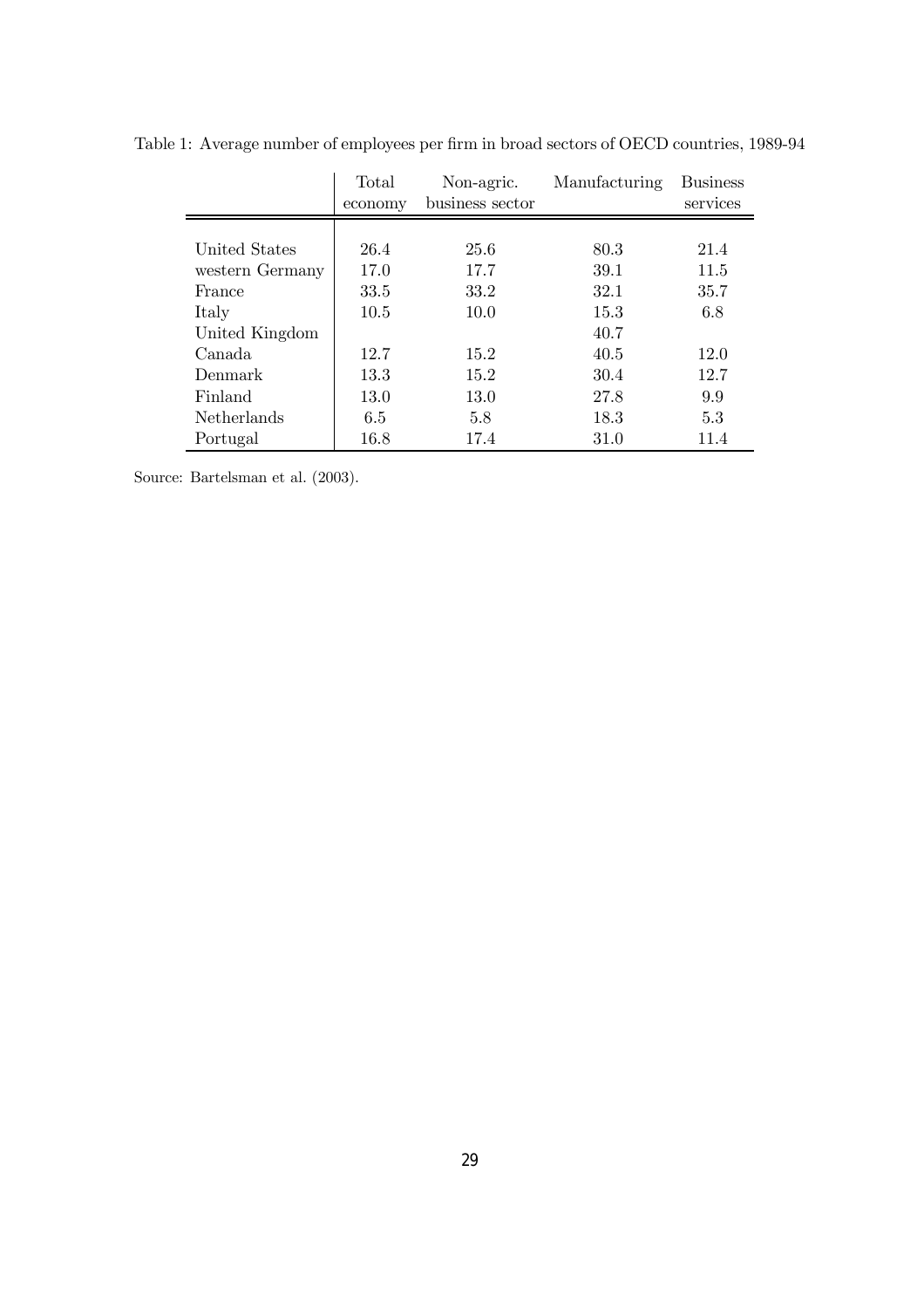|            | Total       | Man.       | Serv.                   | $N-W$      | $N-E$      | $\mathcal{C}$ | $\mathbf S$ |
|------------|-------------|------------|-------------------------|------------|------------|---------------|-------------|
| Size       | $4.89***$   | $4.12***$  | $6.20***$               | $4.93***$  | 1.58       | $4.70***$     | $6.28***$   |
|            | (0.34)      | (0.54)     | (0.53)                  | (0.90)     | (1.03)     | (1.21)        | (1.33)      |
| $Size^2$   | $-0.37***$  | $-0.26***$ | $-0.52***$              | $-0.36***$ | 0.09       | $-0.35***$    | $-0.58***$  |
|            | (0.04)      | (0.07)     | (0.06)                  | (0.11)     | (0.12)     | (0.15)        | (0.17)      |
| $Size^3$   | $0.01***$   | $0.01*$    | $0.02***$               | $0.01**$   | $-0.013**$ | 0.01          | $0.02***$   |
|            | (0.02)      | (0.00)     | (0.00)                  | (0.01)     | (0.01)     | (0.1)         | (0.01)      |
| $Size^4$   | $-0.00***$  | $-0.00***$ | $-0.00***$              | 0.00       | $0.00***$  | 0.00          | $0.00**$    |
|            | (0.00)      | (0.00)     | (0.00)                  | (0.00)     | (0.00)     | (0.00)        | (0.00)      |
| Age        | $-0.78***$  | $-0.97***$ | $-0.74***$              | $-0.92***$ | $-1.05***$ | $-0.86***$    | $-0.96***$  |
|            | (0.01)      | (0.01)     | (0.01)                  | (0.03)     | (0.03)     | (0.03)        | (0.03)      |
| $Age^2$    | $0.01***$   | $0.01***$  | $0.01***$               | $0.01***$  | $0.01***$  | $0.01***$     | $0.01***$   |
|            | (0.00)      | (0.00)     | (0.00)                  | (0.00)     | (0.00)     | (0.00)        | (0.00)      |
| Du13       | 0.07        | 0.06       | 0.11                    | 0.14       | $-0.44$    | 0.57          | $-0.07$     |
|            | (0.14)      | (0.22)     | (0.24)                  | (0.38)     | (0.41)     | (0.49)        | (0.56)      |
| Du14       | $-0.35***$  | 0.22       | $-0.96***$              | $-0.45$    | 0.35       | $-0.04$       | 0.39        |
|            | (0.15)      | (.23)      | (0.25)                  | (0.38)     | (0.43)     | (0.53)        | (0.60)      |
| Du15       | $-1.51***$  | $-1.78***$ | $-1.76***$              | $-1.98***$ | $-1.51***$ | $-2.42***$    | $-0.91$     |
|            | (0.16)      | (0.24)     | (0.27)                  | (0.39)     | (0.44)     | (0.53)        | (0.63)      |
| Pseudo Rsq | 1.64        | 1.89       | 1.54                    | 2.08       | 1.9        | 1.54          | 1.64        |
| N. obs     | 3, 263, 287 |            | $1,397,795$ $1,362,775$ | 508,064    | 397,976    | 276, 271      | 215, 484    |

Table 2: Probit model. Probability of growth, by sector and area

Note: Probit estimates. The table reports the change in probability for an infinitesimal change in each independent, continuous variable and the discrete change in the probability for dummy variables. Sector, year and regional dummies included in the model. Firms in the range 5 - 25 workers. ∗∗∗ indicates significance at 1%, ∗∗ at 5% and ∗10%. Standard errors in brackets.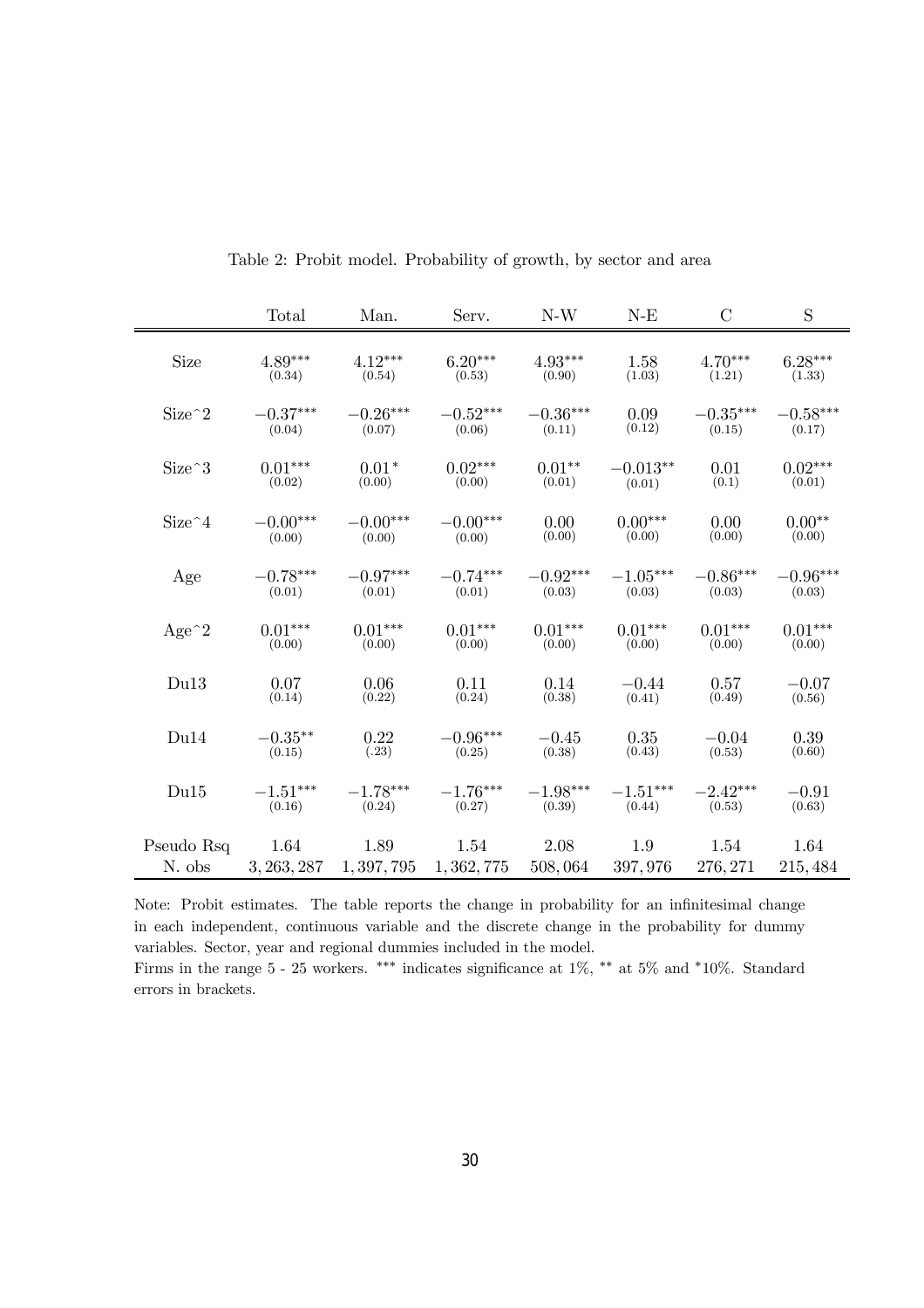| Probability of increasing by:   | Size dummy     | Parameter<br>dy/dx   |
|---------------------------------|----------------|----------------------|
| 1 or more                       | 15             | $-1.51***$<br>(0.16) |
| $2\ \mathrm{or}\ \mathrm{more}$ | 14             | $-0.79***$<br>(0.13) |
| 3 or more                       | 13             | $-0.39***$<br>(0.09) |
| 4 or more                       | 12             | $-0.36***$<br>(0.06) |
| 5 or more                       | 11             | $-0.24***$<br>(0.05) |
| 6 or more                       | 10             | $-0.11***$<br>(0.04) |
| $7$ or more                     | 9              | $0.10***$<br>(0.02)  |
| 8 or more                       | $\overline{4}$ | $-0.06***$<br>(0.02) |

#### Table 3: Size dummy estimates

 $\equiv$ 

Note: Each row refers to a different probit model. The first reports the estimate of the dummy at 15 for the probability of growing by one or more, the second the estimate of dummy 14 for the probability of growing by 2 or more etc. The table reports the discrete change in probability due to these dummies. Age of the firm (quadratic form) and sector, year and regional dummies included in the models. ∗∗∗ indicates significance at 1%, ∗∗ at 5% and ∗ 10%. Standard errors in brackets. We used a fourth-degree polynomial in size for rows 1 and 2, a third-degree polynomial for row 3 and a second-degree polynomial in size in the other probits, to accommodate the different relationships between these probabilities and size, which is apparent in Fig. 10 .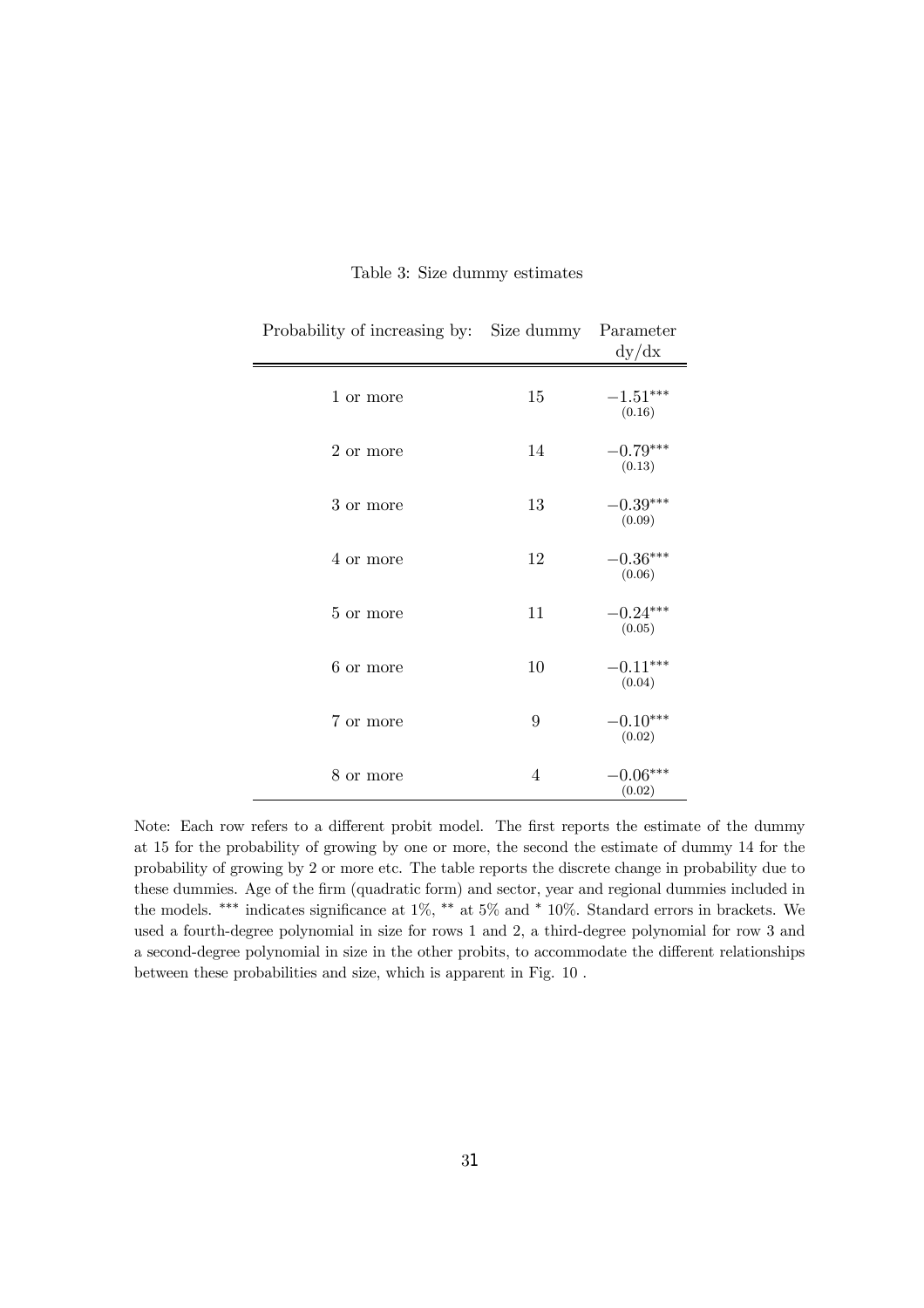| Variables                            | Parameter                       |
|--------------------------------------|---------------------------------|
|                                      | dy/dx                           |
| Size                                 | $2.51^{\ast\ast\ast}$<br>(0.43) |
| $Size^{\wedge}2$                     | $0.07***$<br>(0.01)             |
| Size^3                               | $0.00***$<br>(0.00)             |
| Age                                  | $0.44***$<br>(0.02)             |
| Age <sup><math>\gamma</math></sup> 2 | $0.00***$<br>(0.00)             |
| Du34                                 | $-0.96^{\ast\ast}$<br>(0.39)    |
| Du35                                 | $-1.86***$<br>(0.41)            |

Table 4: Probit model. Probability of growth

Note: The table reports the change in probability for an infinitesimal change in each independent, continuous variable and the discrete change in the probability for dummy variables. Year, sector and regional dummies included in the model. \*\*\* indicates significance at 1%, \*\* at 5% and \* 10%. Standard errors in brackets. Firms in the range 20-50 workers. Number of observations: 539,191; Pseudo Rsq=1.71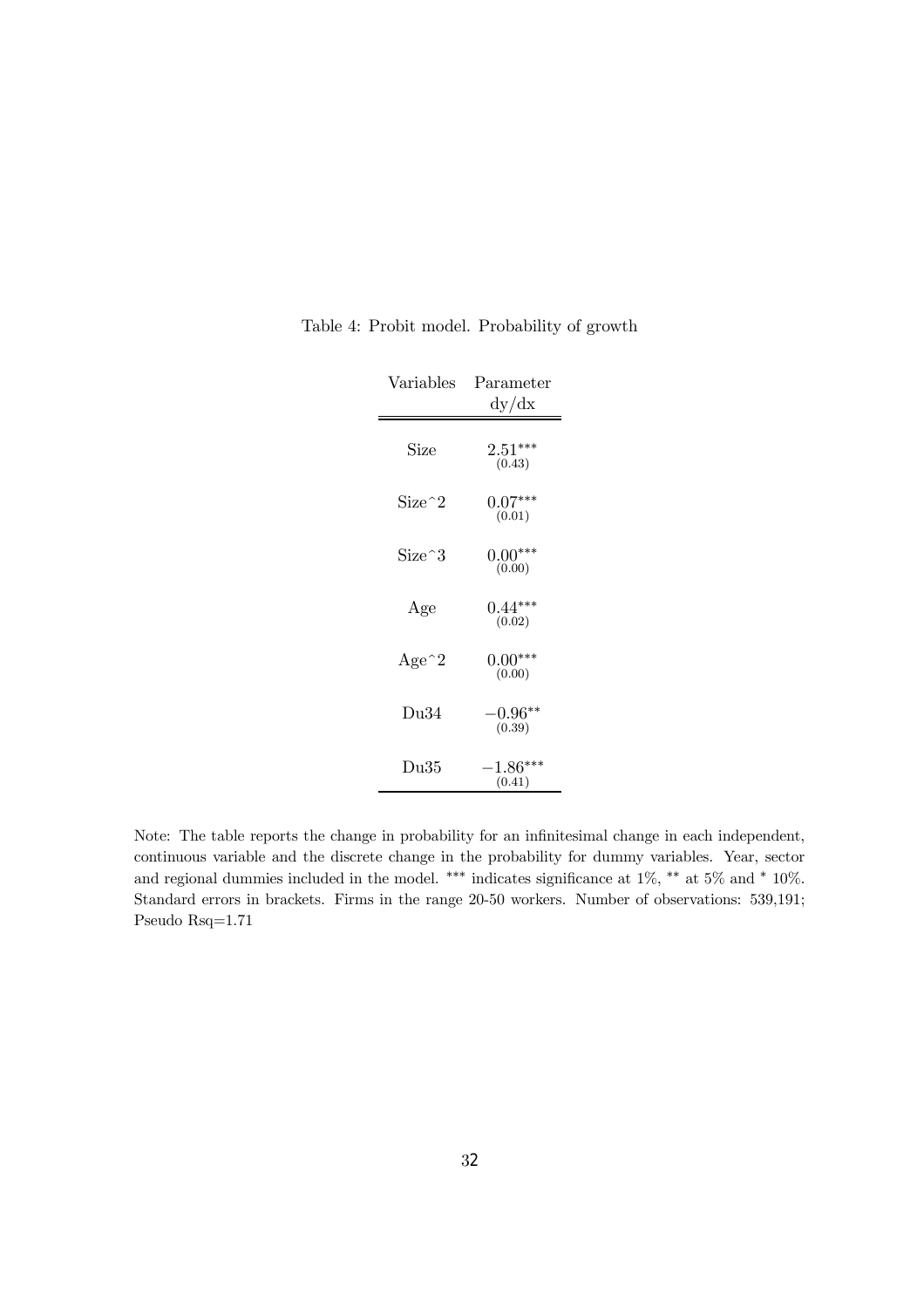| $- \sqrt{\frac{1}{2}} \sum_{n = 0}^{\infty} \sum_{n = 0}^{\infty} \sum_{n = 0}^{\infty} \sum_{n = 0}^{\infty} \sum_{n = 0}^{\infty} \sum_{n = 0}^{\infty} \sum_{n = 0}^{\infty} \sum_{n = 0}^{\infty} \sum_{n = 0}^{\infty} \sum_{n = 0}^{\infty} \sum_{n = 0}^{\infty} \sum_{n = 0}^{\infty} \sum_{n = 0}^{\infty} \sum_{n = 0}^{\infty} \sum_{n = 0}^{\infty} \sum_{n = 0}^{\infty} \sum$ | $\begin{array}{c} \mathbf{a} \begin{vmatrix} \mathbf{b} & \mathbf{c} & \mathbf{c} \\ \mathbf{c} & \mathbf{c} & \mathbf{c} \\ \mathbf{c} & \mathbf{c} & \mathbf{c} \end{vmatrix} \mathbf{c} & \mathbf{c} \mathbf{c} & \mathbf{c} \end{array} \\ \mathbf{a} \begin{vmatrix} \mathbf{c} & \mathbf{c} & \mathbf{c} \\ \mathbf{c} & \mathbf{c} & \mathbf{c} \\ \mathbf{c} & \mathbf{c} & \mathbf{c} \end{vmatrix} \mathbf{c} & \mathbf{c} \begin{vmatrix} \math$ | $\begin{array}{c} \mathcal{P} \left\  \begin{matrix} \mathcal{P} & \mathcal{P} & \mathcal{P} & \mathcal{P} & \mathcal{P} & \mathcal{P} & \mathcal{P} & \mathcal{P} & \mathcal{P} & \mathcal{P} & \mathcal{P} & \mathcal{P} & \mathcal{P} & \mathcal{P} & \mathcal{P} & \mathcal{P} & \mathcal{P} & \mathcal{P} & \mathcal{P} & \mathcal{P} & \mathcal{P} & \mathcal{P} & \mathcal{P} & \mathcal{P} & \mathcal{P} & \mathcal{P} & \mathcal{P} & \mathcal{P} & \math$ |  |                                                                                                                                                                                                                                                                                                                                                                                                           |                  |                                                                                                                                                                                                                                                                                                                                                                                                                                 |  |                                                                                                                                                                                                                                                                                                                                                                                                                             |  |  |                                                                                                                                                                                                                                                                                                                                                                                                                                                                                                                                                                                                                                                                                   | $+00$ |                                                                                                                                                                                                                                                                                                                                                          |
|---------------------------------------------------------------------------------------------------------------------------------------------------------------------------------------------------------------------------------------------------------------------------------------------------------------------------------------------------------------------------------------------|-------------------------------------------------------------------------------------------------------------------------------------------------------------------------------------------------------------------------------------------------------------------------------------------------------------------------------------------------------------------------------------------------------------------------------------------------------------|---------------------------------------------------------------------------------------------------------------------------------------------------------------------------------------------------------------------------------------------------------------------------------------------------------------------------------------------------------------------------------------------------------------------------------------------------------------------|--|-----------------------------------------------------------------------------------------------------------------------------------------------------------------------------------------------------------------------------------------------------------------------------------------------------------------------------------------------------------------------------------------------------------|------------------|---------------------------------------------------------------------------------------------------------------------------------------------------------------------------------------------------------------------------------------------------------------------------------------------------------------------------------------------------------------------------------------------------------------------------------|--|-----------------------------------------------------------------------------------------------------------------------------------------------------------------------------------------------------------------------------------------------------------------------------------------------------------------------------------------------------------------------------------------------------------------------------|--|--|-----------------------------------------------------------------------------------------------------------------------------------------------------------------------------------------------------------------------------------------------------------------------------------------------------------------------------------------------------------------------------------------------------------------------------------------------------------------------------------------------------------------------------------------------------------------------------------------------------------------------------------------------------------------------------------|-------|----------------------------------------------------------------------------------------------------------------------------------------------------------------------------------------------------------------------------------------------------------------------------------------------------------------------------------------------------------|
|                                                                                                                                                                                                                                                                                                                                                                                             |                                                                                                                                                                                                                                                                                                                                                                                                                                                             |                                                                                                                                                                                                                                                                                                                                                                                                                                                                     |  | $\mathcal{F} = \begin{bmatrix} \n\frac{1}{2} & \frac{1}{2} & \frac{1}{2} & \frac{1}{2} & \frac{1}{2} & \frac{1}{2} & \frac{1}{2} & \frac{1}{2} & \frac{1}{2} & \frac{1}{2} & \frac{1}{2} & \frac{1}{2} & \frac{1}{2} & \frac{1}{2} & \frac{1}{2} & \frac{1}{2} & \frac{1}{2} & \frac{1}{2} & \frac{1}{2} & \frac{1}{2} & \frac{1}{2} & \frac{1}{2} & \frac{1}{2} & \frac{1}{2} & \frac{1}{2} & \frac{1}{$ | $\circ \sqrt{3}$ | $21\frac{1}{11} \cdot \frac{1}{11} \cdot \frac{1}{11} \cdot \frac{1}{11} \cdot \frac{1}{11} \cdot \frac{1}{11} \cdot \frac{1}{11} \cdot \frac{1}{11} \cdot \frac{1}{11} \cdot \frac{1}{11} \cdot \frac{1}{11} \cdot \frac{1}{11} \cdot \frac{1}{11} \cdot \frac{1}{11} \cdot \frac{1}{11} \cdot \frac{1}{11} \cdot \frac{1}{11} \cdot \frac{1}{11} \cdot \frac{1}{11} \cdot \frac{1}{11} \cdot \frac{1}{11} \cdot \frac{1}{11}$ |  | $\begin{array}{c} \mathbb{E}[\mathbb{E}[\mathbb{E}[\mathbb{E}[\mathbb{E}[\mathbb{E}[\mathbb{E}[\mathbb{E}[\mathbb{E}[\mathbb{E}[\mathbb{E}[\mathbb{E}[\mathbb{E}[\mathbb{E}[\mathbb{E}[\mathbb{E}[\mathbb{E}[\mathbb{E}[\mathbb{E}[\mathbb{E}[\mathbb{E}[\mathbb{E}[\mathbb{E}[\mathbb{E}[\mathbb{E}[\mathbb{E}[\mathbb{E}[\mathbb{E}[\mathbb{E}[\mathbb{E}[\mathbb{E}[\mathbb{E}[\mathbb{E}[\mathbb{E}[\mathbb{E}[\mathbb$ |  |  | $\begin{array}{l} \circledast \\ \circledast \\ \circledast \\ \circledast \circledast \\ \circledast \circledast \\ \circledast \circledast \\ \circledast \circledast \\ \circledast \circledast \\ \circledast \circledast \circledast \\ \circledast \circledast \circledast \\ \circledast \circledast \circledast \\ \circledast \circledast \circledast \\ \circledast \circledast \circledast \\ \circledast \circledast \circledast \\ \circledast \circledast \circledast \\ \circledast \circledast \\ \circledast \circledast \circledast \\ \circledast \circledast \\ \circledast \circledast \\ \circledast \circledast \\ \circledast \circledast \\ \circledast$ |       | $\begin{picture}(10,10) \put(0,0){\line(1,0){15}} \put(0,0){\line(1,0){15}} \put(0,0){\line(1,0){15}} \put(0,0){\line(1,0){15}} \put(0,0){\line(1,0){15}} \put(0,0){\line(1,0){15}} \put(0,0){\line(1,0){15}} \put(0,0){\line(1,0){15}} \put(0,0){\line(1,0){15}} \put(0,0){\line(1,0){15}} \put(0,0){\line(1,0){15}} \put(0,0){\line(1,0){15}} \put(0,$ |
|                                                                                                                                                                                                                                                                                                                                                                                             |                                                                                                                                                                                                                                                                                                                                                                                                                                                             |                                                                                                                                                                                                                                                                                                                                                                                                                                                                     |  |                                                                                                                                                                                                                                                                                                                                                                                                           |                  |                                                                                                                                                                                                                                                                                                                                                                                                                                 |  |                                                                                                                                                                                                                                                                                                                                                                                                                             |  |  |                                                                                                                                                                                                                                                                                                                                                                                                                                                                                                                                                                                                                                                                                   |       |                                                                                                                                                                                                                                                                                                                                                          |
|                                                                                                                                                                                                                                                                                                                                                                                             |                                                                                                                                                                                                                                                                                                                                                                                                                                                             |                                                                                                                                                                                                                                                                                                                                                                                                                                                                     |  |                                                                                                                                                                                                                                                                                                                                                                                                           |                  |                                                                                                                                                                                                                                                                                                                                                                                                                                 |  |                                                                                                                                                                                                                                                                                                                                                                                                                             |  |  |                                                                                                                                                                                                                                                                                                                                                                                                                                                                                                                                                                                                                                                                                   |       |                                                                                                                                                                                                                                                                                                                                                          |
|                                                                                                                                                                                                                                                                                                                                                                                             |                                                                                                                                                                                                                                                                                                                                                                                                                                                             |                                                                                                                                                                                                                                                                                                                                                                                                                                                                     |  |                                                                                                                                                                                                                                                                                                                                                                                                           |                  |                                                                                                                                                                                                                                                                                                                                                                                                                                 |  |                                                                                                                                                                                                                                                                                                                                                                                                                             |  |  |                                                                                                                                                                                                                                                                                                                                                                                                                                                                                                                                                                                                                                                                                   |       |                                                                                                                                                                                                                                                                                                                                                          |
|                                                                                                                                                                                                                                                                                                                                                                                             |                                                                                                                                                                                                                                                                                                                                                                                                                                                             |                                                                                                                                                                                                                                                                                                                                                                                                                                                                     |  |                                                                                                                                                                                                                                                                                                                                                                                                           |                  |                                                                                                                                                                                                                                                                                                                                                                                                                                 |  |                                                                                                                                                                                                                                                                                                                                                                                                                             |  |  |                                                                                                                                                                                                                                                                                                                                                                                                                                                                                                                                                                                                                                                                                   |       |                                                                                                                                                                                                                                                                                                                                                          |
|                                                                                                                                                                                                                                                                                                                                                                                             |                                                                                                                                                                                                                                                                                                                                                                                                                                                             |                                                                                                                                                                                                                                                                                                                                                                                                                                                                     |  |                                                                                                                                                                                                                                                                                                                                                                                                           |                  |                                                                                                                                                                                                                                                                                                                                                                                                                                 |  |                                                                                                                                                                                                                                                                                                                                                                                                                             |  |  |                                                                                                                                                                                                                                                                                                                                                                                                                                                                                                                                                                                                                                                                                   |       |                                                                                                                                                                                                                                                                                                                                                          |
|                                                                                                                                                                                                                                                                                                                                                                                             |                                                                                                                                                                                                                                                                                                                                                                                                                                                             |                                                                                                                                                                                                                                                                                                                                                                                                                                                                     |  |                                                                                                                                                                                                                                                                                                                                                                                                           |                  |                                                                                                                                                                                                                                                                                                                                                                                                                                 |  |                                                                                                                                                                                                                                                                                                                                                                                                                             |  |  |                                                                                                                                                                                                                                                                                                                                                                                                                                                                                                                                                                                                                                                                                   |       |                                                                                                                                                                                                                                                                                                                                                          |
|                                                                                                                                                                                                                                                                                                                                                                                             |                                                                                                                                                                                                                                                                                                                                                                                                                                                             |                                                                                                                                                                                                                                                                                                                                                                                                                                                                     |  |                                                                                                                                                                                                                                                                                                                                                                                                           |                  |                                                                                                                                                                                                                                                                                                                                                                                                                                 |  |                                                                                                                                                                                                                                                                                                                                                                                                                             |  |  |                                                                                                                                                                                                                                                                                                                                                                                                                                                                                                                                                                                                                                                                                   |       |                                                                                                                                                                                                                                                                                                                                                          |
|                                                                                                                                                                                                                                                                                                                                                                                             |                                                                                                                                                                                                                                                                                                                                                                                                                                                             |                                                                                                                                                                                                                                                                                                                                                                                                                                                                     |  |                                                                                                                                                                                                                                                                                                                                                                                                           |                  |                                                                                                                                                                                                                                                                                                                                                                                                                                 |  |                                                                                                                                                                                                                                                                                                                                                                                                                             |  |  |                                                                                                                                                                                                                                                                                                                                                                                                                                                                                                                                                                                                                                                                                   |       |                                                                                                                                                                                                                                                                                                                                                          |
|                                                                                                                                                                                                                                                                                                                                                                                             |                                                                                                                                                                                                                                                                                                                                                                                                                                                             |                                                                                                                                                                                                                                                                                                                                                                                                                                                                     |  |                                                                                                                                                                                                                                                                                                                                                                                                           |                  |                                                                                                                                                                                                                                                                                                                                                                                                                                 |  |                                                                                                                                                                                                                                                                                                                                                                                                                             |  |  |                                                                                                                                                                                                                                                                                                                                                                                                                                                                                                                                                                                                                                                                                   |       |                                                                                                                                                                                                                                                                                                                                                          |
|                                                                                                                                                                                                                                                                                                                                                                                             |                                                                                                                                                                                                                                                                                                                                                                                                                                                             |                                                                                                                                                                                                                                                                                                                                                                                                                                                                     |  |                                                                                                                                                                                                                                                                                                                                                                                                           |                  |                                                                                                                                                                                                                                                                                                                                                                                                                                 |  |                                                                                                                                                                                                                                                                                                                                                                                                                             |  |  |                                                                                                                                                                                                                                                                                                                                                                                                                                                                                                                                                                                                                                                                                   |       |                                                                                                                                                                                                                                                                                                                                                          |
|                                                                                                                                                                                                                                                                                                                                                                                             |                                                                                                                                                                                                                                                                                                                                                                                                                                                             |                                                                                                                                                                                                                                                                                                                                                                                                                                                                     |  |                                                                                                                                                                                                                                                                                                                                                                                                           |                  |                                                                                                                                                                                                                                                                                                                                                                                                                                 |  |                                                                                                                                                                                                                                                                                                                                                                                                                             |  |  |                                                                                                                                                                                                                                                                                                                                                                                                                                                                                                                                                                                                                                                                                   |       |                                                                                                                                                                                                                                                                                                                                                          |
|                                                                                                                                                                                                                                                                                                                                                                                             |                                                                                                                                                                                                                                                                                                                                                                                                                                                             |                                                                                                                                                                                                                                                                                                                                                                                                                                                                     |  |                                                                                                                                                                                                                                                                                                                                                                                                           |                  |                                                                                                                                                                                                                                                                                                                                                                                                                                 |  |                                                                                                                                                                                                                                                                                                                                                                                                                             |  |  |                                                                                                                                                                                                                                                                                                                                                                                                                                                                                                                                                                                                                                                                                   |       |                                                                                                                                                                                                                                                                                                                                                          |
|                                                                                                                                                                                                                                                                                                                                                                                             |                                                                                                                                                                                                                                                                                                                                                                                                                                                             |                                                                                                                                                                                                                                                                                                                                                                                                                                                                     |  |                                                                                                                                                                                                                                                                                                                                                                                                           |                  |                                                                                                                                                                                                                                                                                                                                                                                                                                 |  |                                                                                                                                                                                                                                                                                                                                                                                                                             |  |  |                                                                                                                                                                                                                                                                                                                                                                                                                                                                                                                                                                                                                                                                                   |       |                                                                                                                                                                                                                                                                                                                                                          |
|                                                                                                                                                                                                                                                                                                                                                                                             |                                                                                                                                                                                                                                                                                                                                                                                                                                                             |                                                                                                                                                                                                                                                                                                                                                                                                                                                                     |  |                                                                                                                                                                                                                                                                                                                                                                                                           |                  |                                                                                                                                                                                                                                                                                                                                                                                                                                 |  |                                                                                                                                                                                                                                                                                                                                                                                                                             |  |  |                                                                                                                                                                                                                                                                                                                                                                                                                                                                                                                                                                                                                                                                                   |       |                                                                                                                                                                                                                                                                                                                                                          |
|                                                                                                                                                                                                                                                                                                                                                                                             |                                                                                                                                                                                                                                                                                                                                                                                                                                                             |                                                                                                                                                                                                                                                                                                                                                                                                                                                                     |  |                                                                                                                                                                                                                                                                                                                                                                                                           |                  |                                                                                                                                                                                                                                                                                                                                                                                                                                 |  |                                                                                                                                                                                                                                                                                                                                                                                                                             |  |  |                                                                                                                                                                                                                                                                                                                                                                                                                                                                                                                                                                                                                                                                                   |       |                                                                                                                                                                                                                                                                                                                                                          |
|                                                                                                                                                                                                                                                                                                                                                                                             |                                                                                                                                                                                                                                                                                                                                                                                                                                                             |                                                                                                                                                                                                                                                                                                                                                                                                                                                                     |  |                                                                                                                                                                                                                                                                                                                                                                                                           |                  |                                                                                                                                                                                                                                                                                                                                                                                                                                 |  |                                                                                                                                                                                                                                                                                                                                                                                                                             |  |  |                                                                                                                                                                                                                                                                                                                                                                                                                                                                                                                                                                                                                                                                                   |       |                                                                                                                                                                                                                                                                                                                                                          |
|                                                                                                                                                                                                                                                                                                                                                                                             |                                                                                                                                                                                                                                                                                                                                                                                                                                                             |                                                                                                                                                                                                                                                                                                                                                                                                                                                                     |  |                                                                                                                                                                                                                                                                                                                                                                                                           |                  |                                                                                                                                                                                                                                                                                                                                                                                                                                 |  |                                                                                                                                                                                                                                                                                                                                                                                                                             |  |  |                                                                                                                                                                                                                                                                                                                                                                                                                                                                                                                                                                                                                                                                                   |       |                                                                                                                                                                                                                                                                                                                                                          |
|                                                                                                                                                                                                                                                                                                                                                                                             |                                                                                                                                                                                                                                                                                                                                                                                                                                                             |                                                                                                                                                                                                                                                                                                                                                                                                                                                                     |  |                                                                                                                                                                                                                                                                                                                                                                                                           |                  |                                                                                                                                                                                                                                                                                                                                                                                                                                 |  |                                                                                                                                                                                                                                                                                                                                                                                                                             |  |  |                                                                                                                                                                                                                                                                                                                                                                                                                                                                                                                                                                                                                                                                                   |       |                                                                                                                                                                                                                                                                                                                                                          |
|                                                                                                                                                                                                                                                                                                                                                                                             |                                                                                                                                                                                                                                                                                                                                                                                                                                                             |                                                                                                                                                                                                                                                                                                                                                                                                                                                                     |  |                                                                                                                                                                                                                                                                                                                                                                                                           |                  |                                                                                                                                                                                                                                                                                                                                                                                                                                 |  |                                                                                                                                                                                                                                                                                                                                                                                                                             |  |  |                                                                                                                                                                                                                                                                                                                                                                                                                                                                                                                                                                                                                                                                                   |       |                                                                                                                                                                                                                                                                                                                                                          |

Table 4: Transition matrix Table 4: Transition matrix

Each entry represents the probability of moving from the size class of the column to that of the row. Size classes are identified with the upper limit of the class, so that, for example, the class 20 is constituted by fir Each entry represents the probability of moving from the size class of the column to that of the row. Size classes are identified with the upper limit of the class, so that, for example, the class 20 is constituted by firms in the size intervale 16-20. Boldface entries represent the persistance probability. Average values for the 1986-98 period.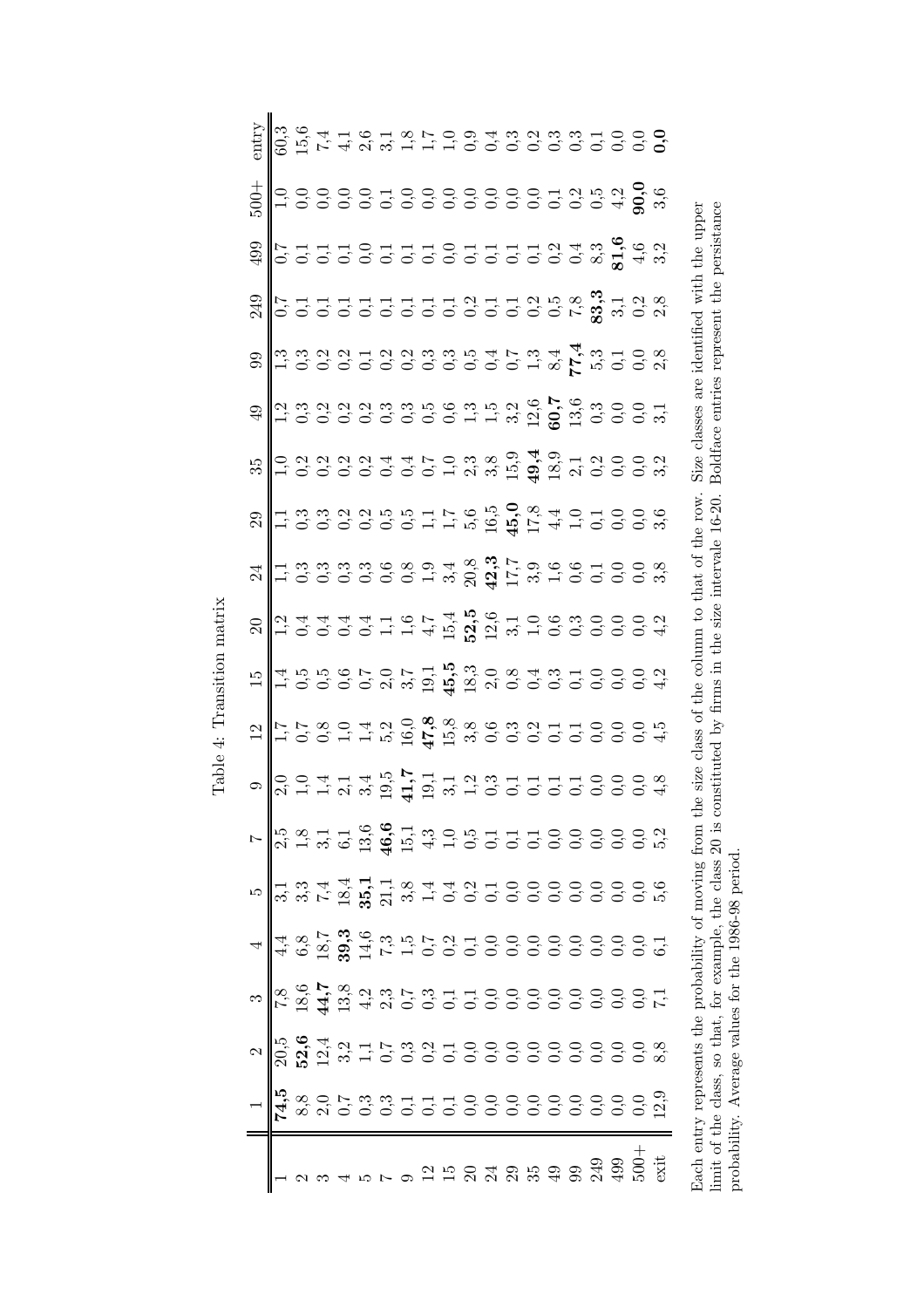| Size class     | Actual sh. | Ss sh. | Difference | $\mu_j$  |
|----------------|------------|--------|------------|----------|
|                |            |        |            |          |
| 1              | 41.00      | 39.62  | 1.38       | $0.85\,$ |
| $\overline{2}$ | 15.90      | 15.61  | 0.29       | 2.00     |
| 3              | 9.46       | 9.37   | 0.09       | 3.00     |
| $\overline{4}$ | 6.17       | 6.18   | $-0.01$    | 4.00     |
| 5              | 4.34       | 4.40   | $-0.06$    | 5.00     |
| 7              | 5.77       | 5.92   | $-0.15$    | 6.44     |
| 9              | 3.72       | 3.85   | $-0.13$    | 8.45     |
| 12             | 3.64       | 3.83   | $-0.18$    | 10.89    |
| 15             | 2.39       | 2.56   | $-0.18$    | 13.91    |
| 20             | 2.19       | 2.43   | $-0.24$    | 17.74    |
| 24             | 1.02       | 1.16   | $-0.14$    | 22.37    |
| 29             | 0.86       | 0.99   | $-0.13$    | 26.86    |
| 35             | 0.76       | 0.88   | $-0.12$    | 32.34    |
| 49             | 0.87       | 1.03   | $-0.16$    | 41.59    |
| 99             | 1.06       | 1.25   | $-0.19$    | 68.51    |
| 249            | 0.54       | 0.61   | $-0.08$    | 150.60   |
| 499            | $0.16\,$   | 0.17   | $-0.00$    | 346.49   |
| $500+$         | 0.14       | 0.13   | 0.01       | 1800.77  |

Table 6: Firm size distribution (actual and steady state) and average size within each class

The first column is the size class, the second the share calculated from the data, the third the implied steady-state share, the fourth the difference between the two, and the last the average firm size within class.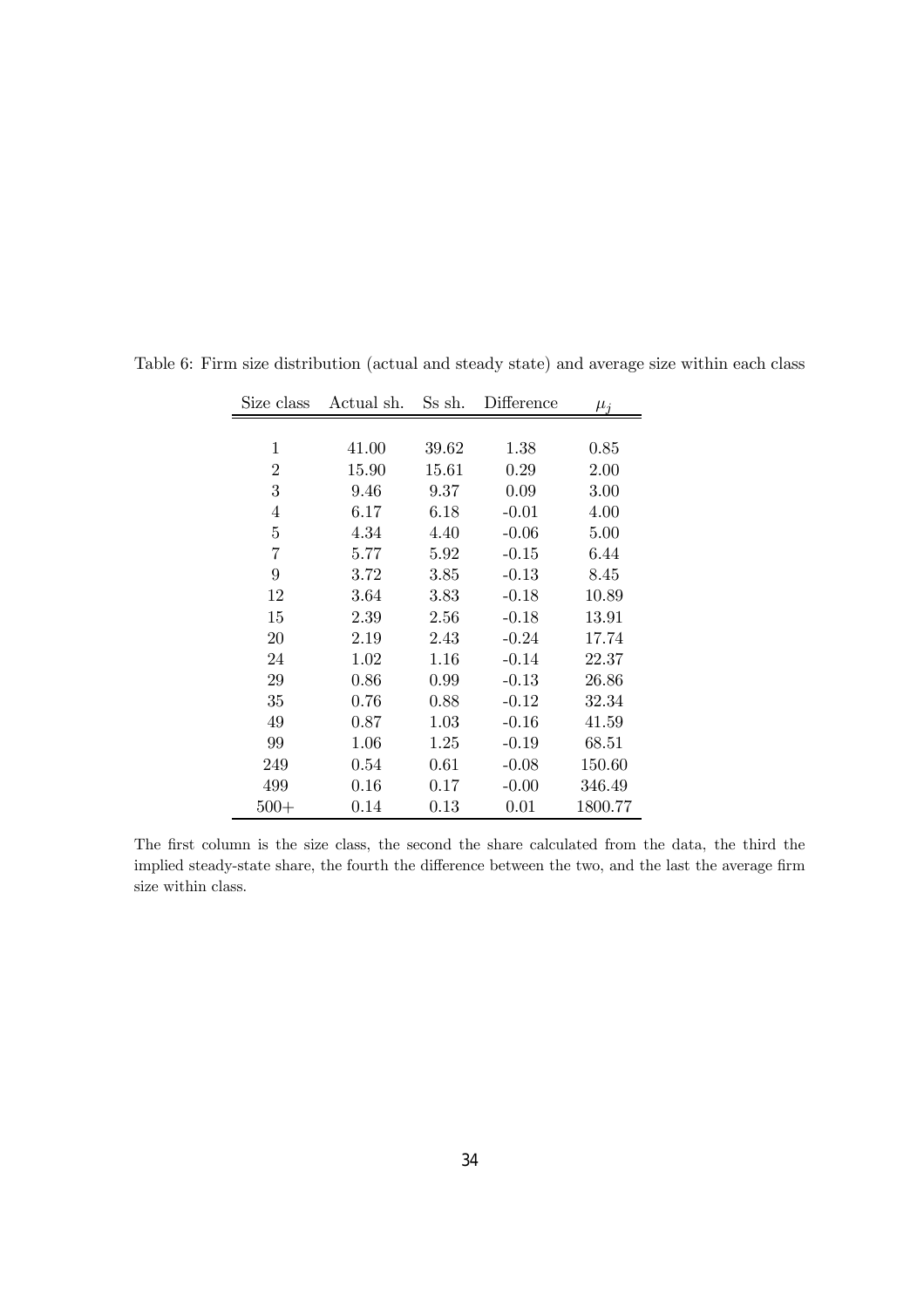| Experiment                                         |                |         |                                 |         | Outcome by reallocation method |  |
|----------------------------------------------------|----------------|---------|---------------------------------|---------|--------------------------------|--|
|                                                    |                |         | Next                            |         | Proportional                   |  |
| Classes                                            | $\delta$       |         |                                 |         | Mean $\% >15$ Mean $\% >15$    |  |
|                                                    |                |         |                                 |         |                                |  |
|                                                    |                |         | Baseline case: size class 13-15 |         |                                |  |
|                                                    |                |         |                                 |         |                                |  |
| $13+$                                              | $\overline{2}$ | .5      | $.16\,$                         | .7      | .18                            |  |
| Other classes: experiment A (actual estimates)     |                |         |                                 |         |                                |  |
|                                                    |                |         |                                 |         |                                |  |
| $10+$                                              | .36            | .62     | .21                             | 1.1     | .24                            |  |
| 8+                                                 | $.10\,$        | .65     | .22                             | 1.2     | .26                            |  |
|                                                    |                |         |                                 |         |                                |  |
| Other classes: experiment B (proportional changes) |                |         |                                 |         |                                |  |
| $10+$                                              | .72            | .75     | .25                             | 1.3     | .3                             |  |
| 8+                                                 | .14            | .80     | .27                             | 1.5     | .32                            |  |
| $6+$                                               | $.05\,$        | .82     | .28                             | $1.6\,$ | .34                            |  |
| $5+$                                               | $.02\,$        | $.83\,$ | .28                             | 1.6     | .34                            |  |
| $4+$                                               | .01            | .84     | .28                             | $1.7\,$ | .35                            |  |
| $1+$                                               | .003           | .86     | .29                             | 1.8     | .36                            |  |

Table 7: Percentage increase in average firm size and in the share of firms above the 15 employee threshold in steady state

Note: Jump is the decrease in the probability of inaction; Next cell means that the reduction in inaction is compensated by an identical increase in the probability of moving to the next size class, Proportional by an increase in all superior size classes, in proportion to the actual probability of moving to each of them; the outcome columns report the percentage increase in steady-state average size and the percentage points increase in share of firms above 15 and 35 employees.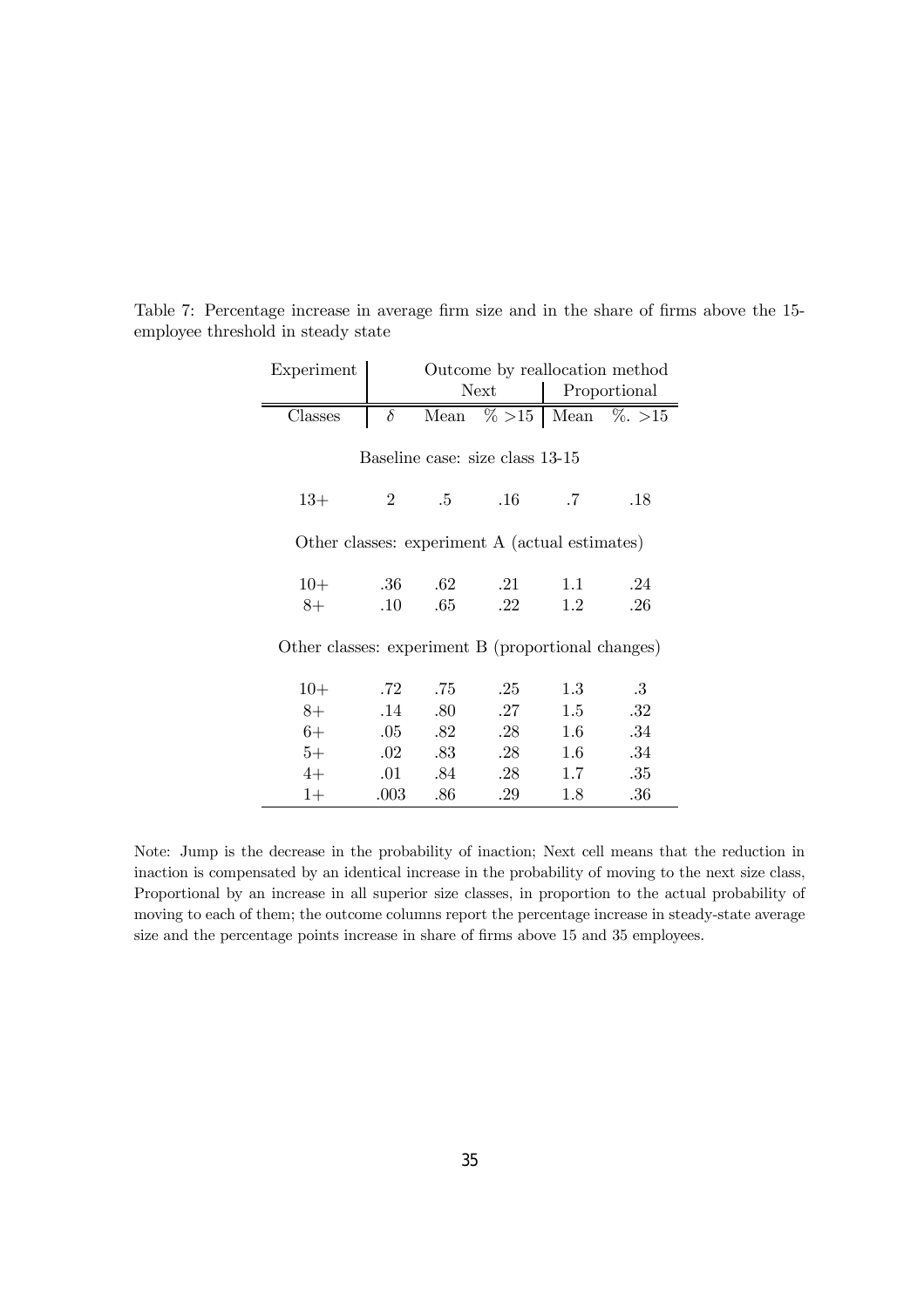Figure 1: Firm and employment shares by size class (Average values over the 1986-98 period)



Figure 2: Number of firms by size class, average 1986-1998 (thousands)

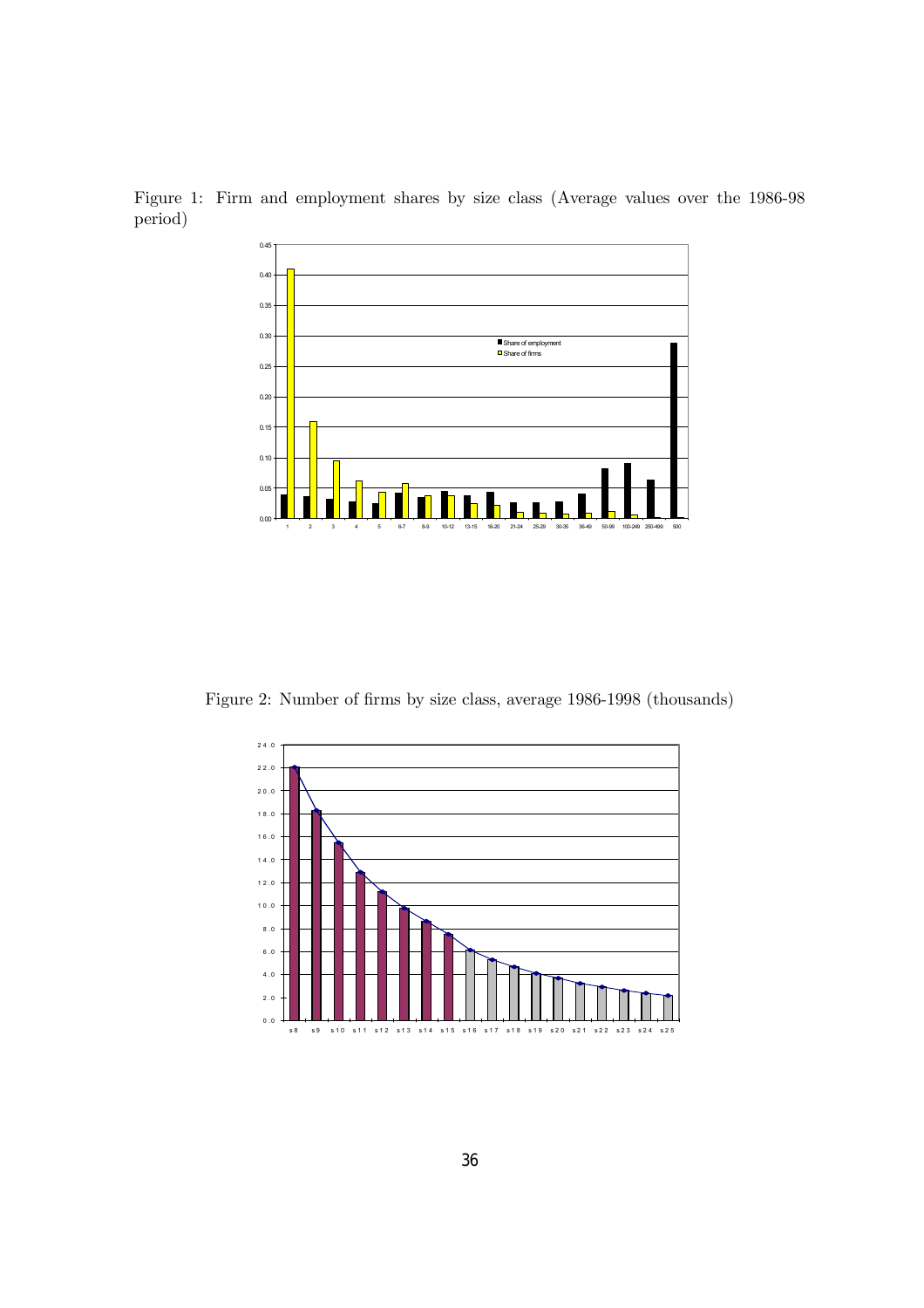

Figure 3: Probability of growth by size class, average 1986-1997

Figure 4: Probability of growth by size class in the service and manufacturing sectors

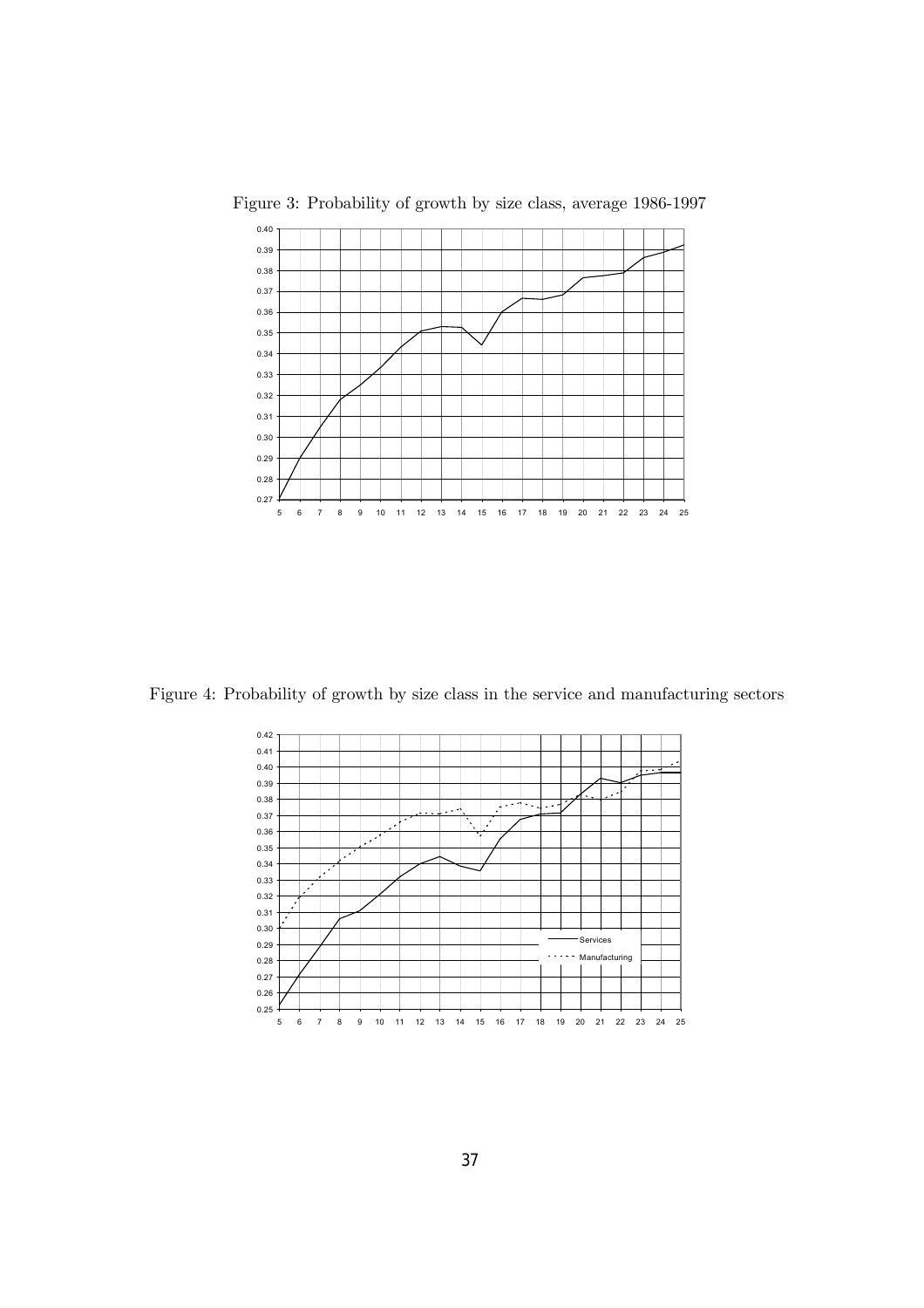

Figure 5: Inertia probability by size class, average 1986-1997

Figure 6: Probability of reducing firm sise by size class, average 1986-1997

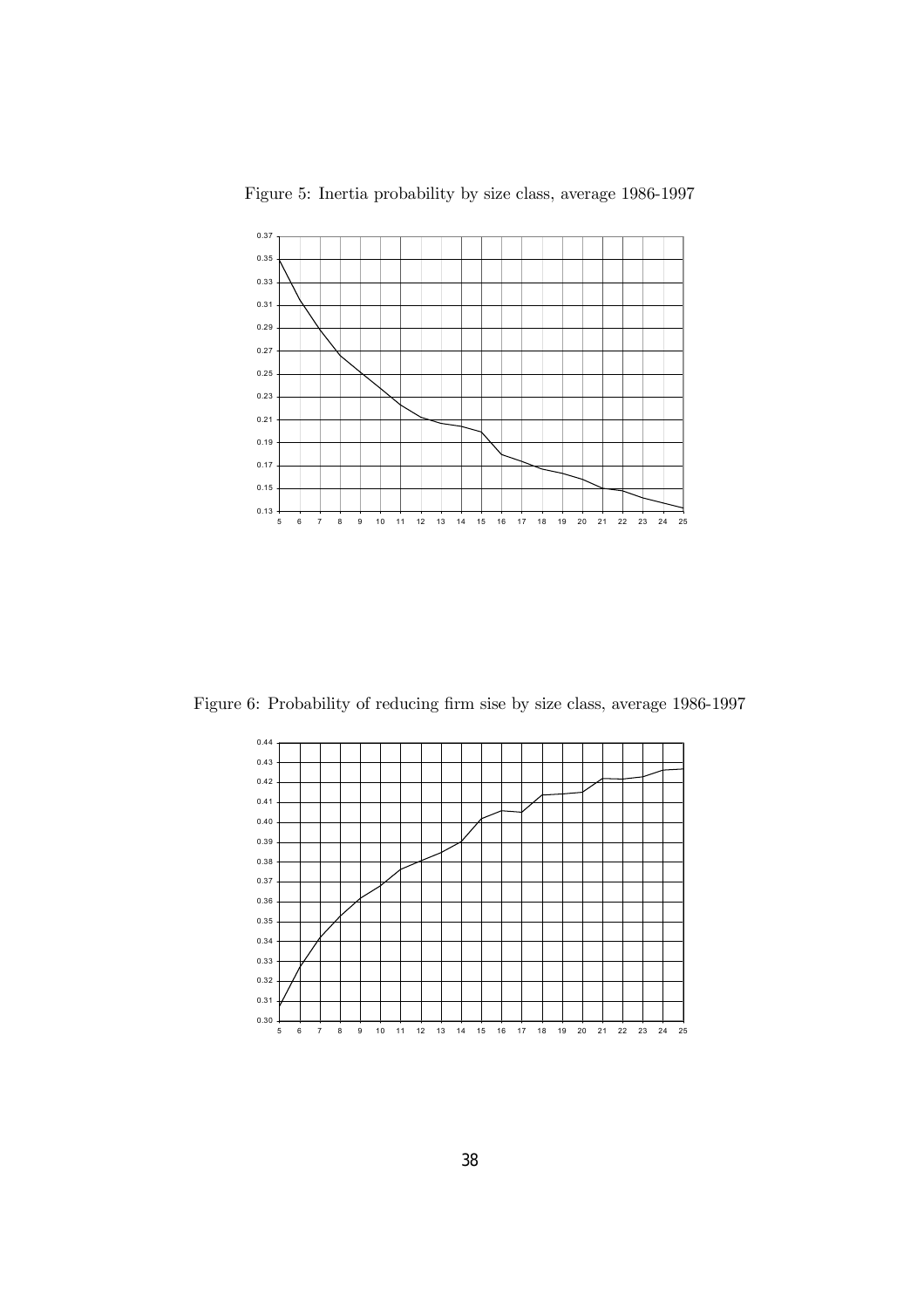

Figure 7: Probability of growth and predicted probabilities, all sectors

Figure 8: Probability of growth and predicted probability, manufacturing

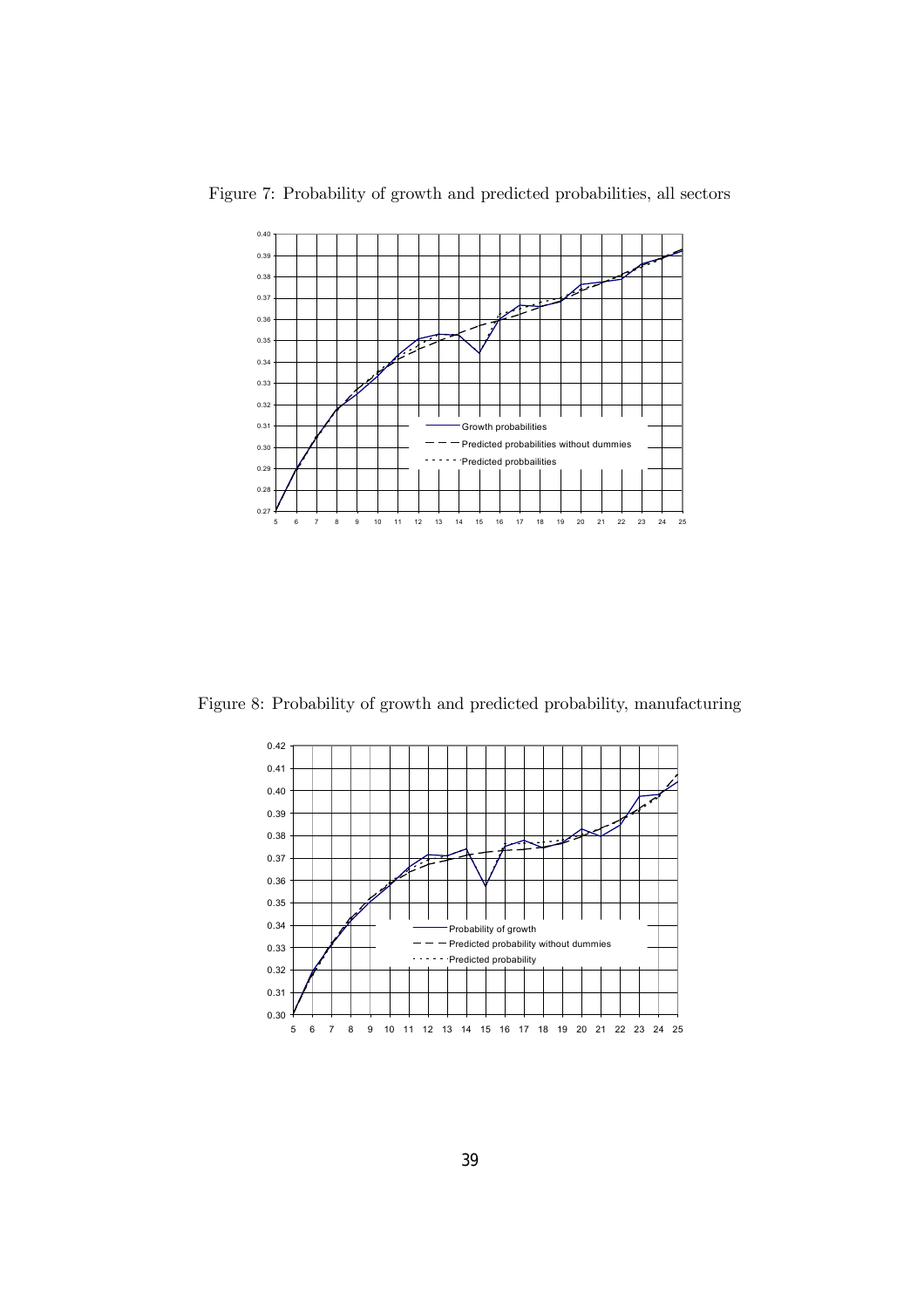

Figure 9: Probability of growth and predicted probability, services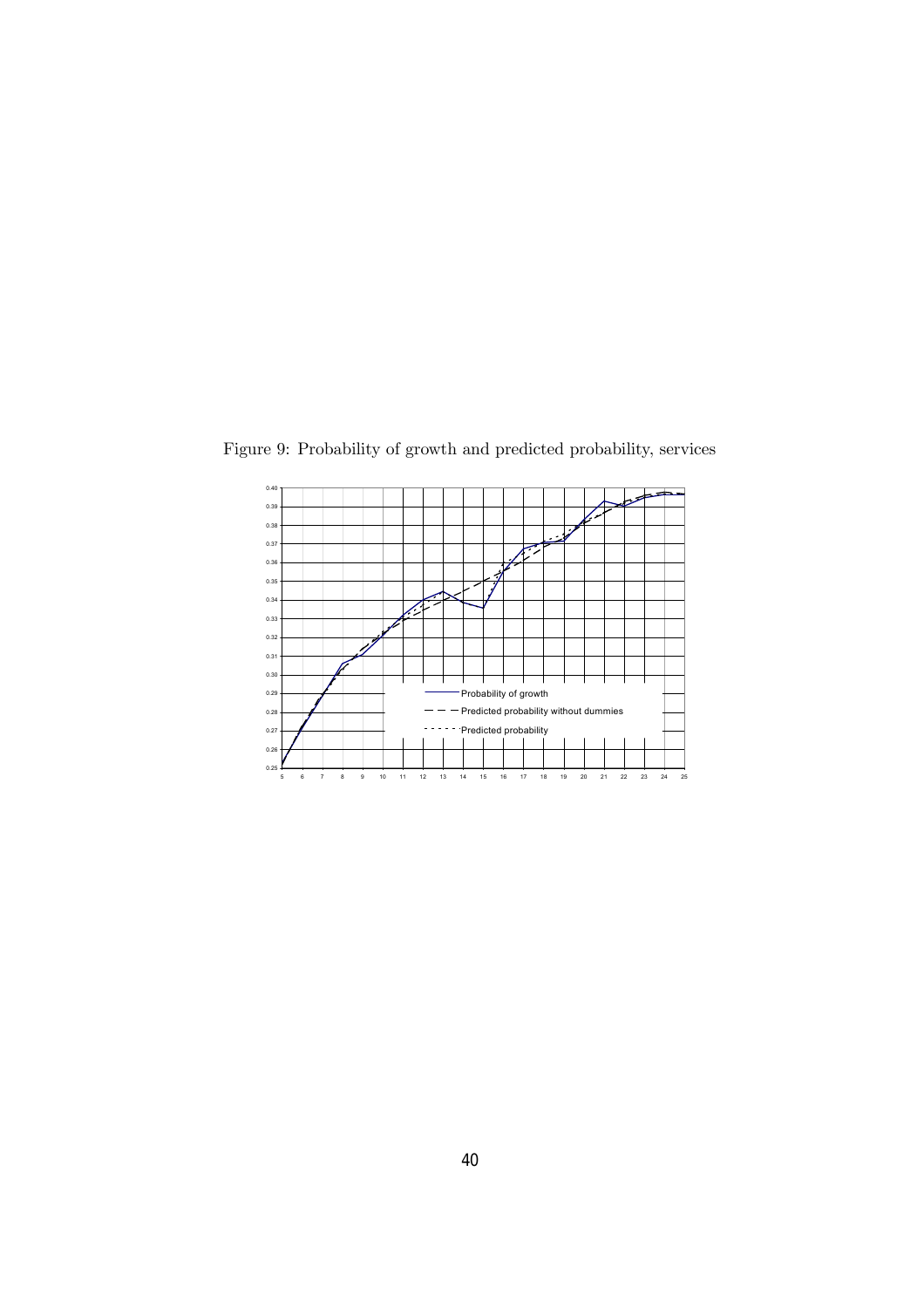

Figure 10: Probability of growing by size of the increase (1 or more, 2 or more, etc.) and firm size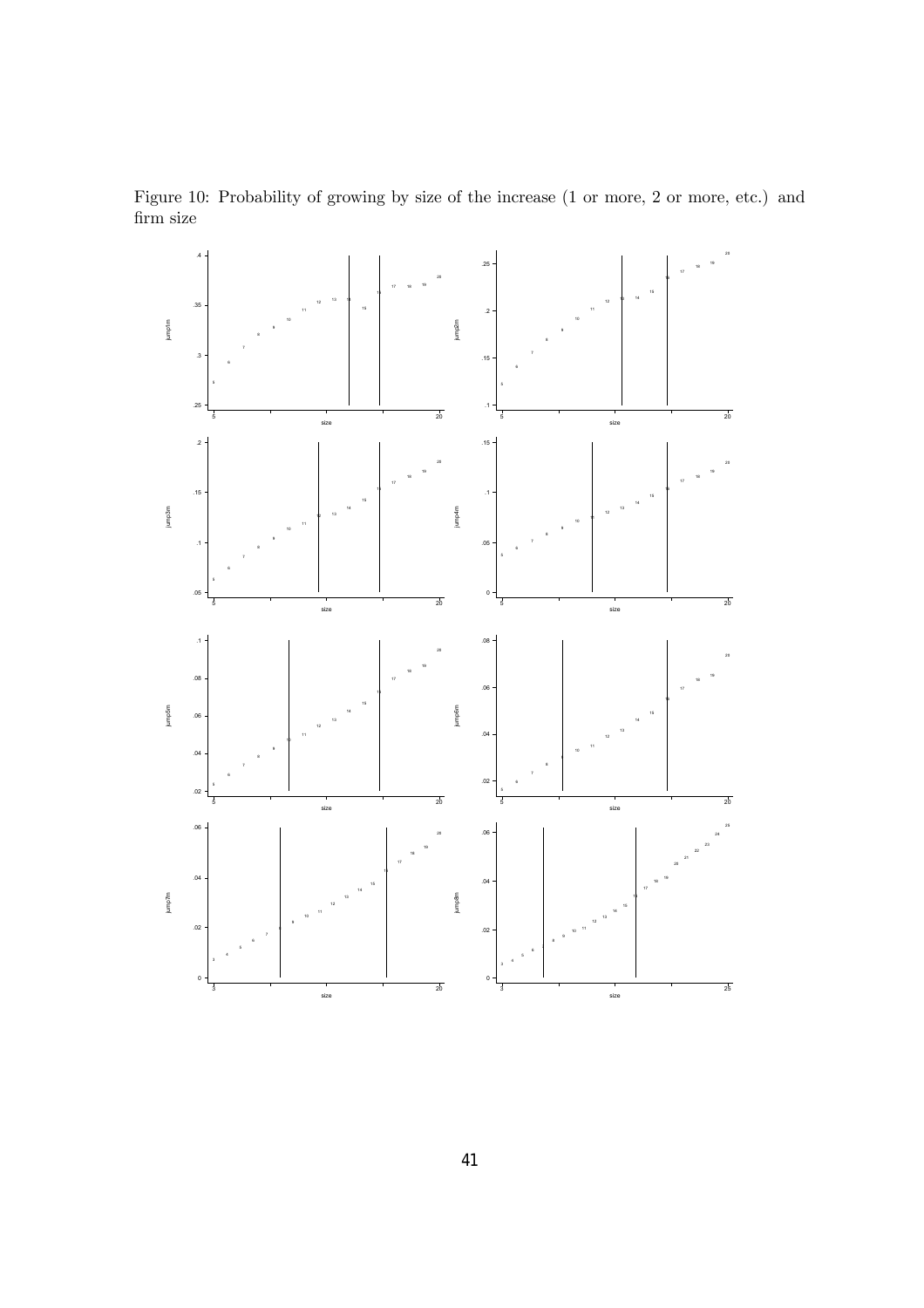

Figure 11: Probability of growing by size of the increase and firm size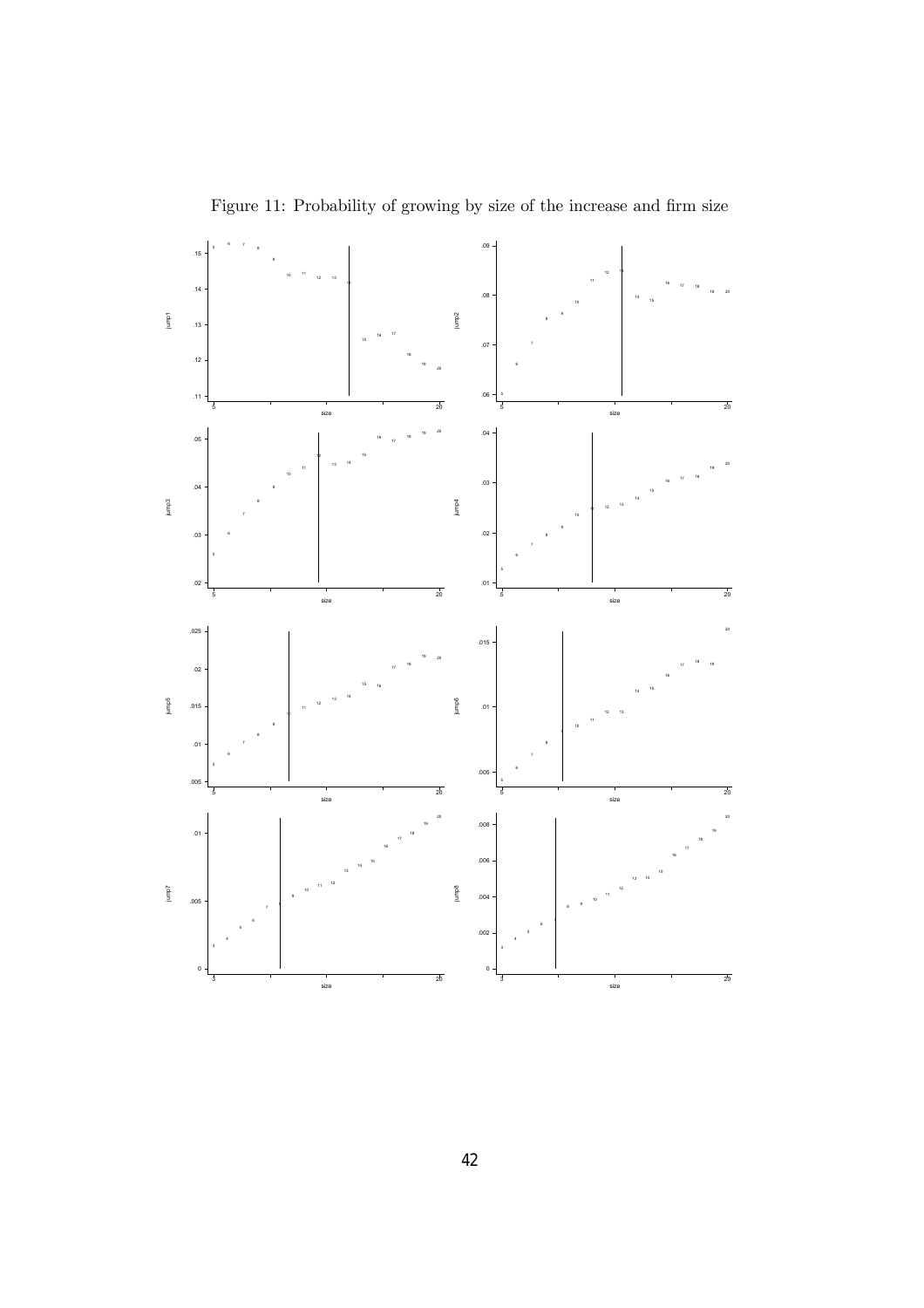Figure 12: Inertia probability by firm size class

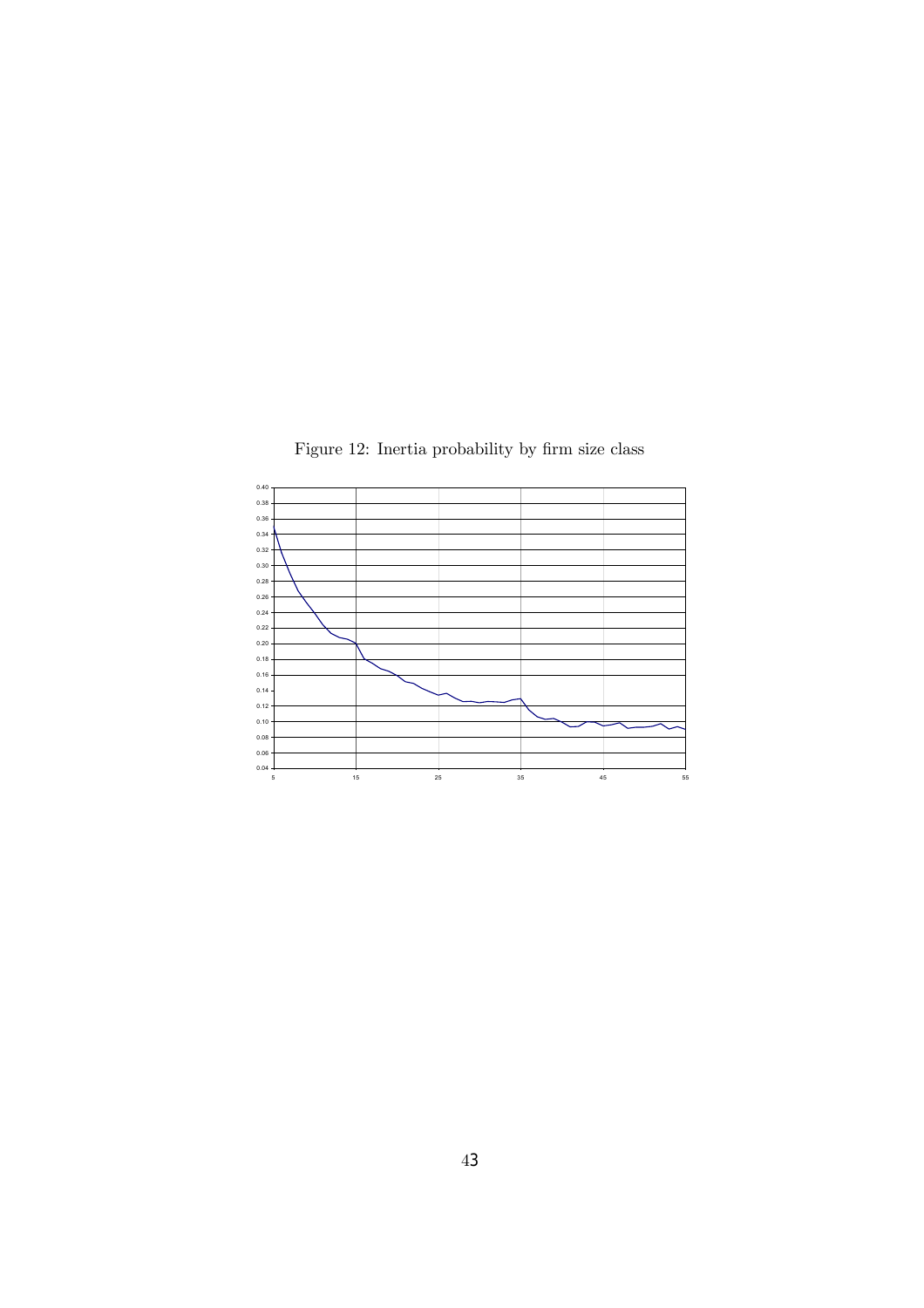## A Appendix: The difficulty of assessing employment protection tightness through international comparisons: the OECD index

International comparisons can help us understand how restrictive EPL is in any single country. Unfortunately, international comparisons of institutional arrangements are not easy and the existing attempts do not seem to be fully satisfactory.

The most influential comparative study is that conducted by the OECD, which collected detailed information on individual and collective dismissals for most member countries (OECD 1999). The OECD study tried to evaluate how restrictive is the definition of fair dismissal and how cumbersome are the procedures to fire workers. Moreover, the OECD assessed the cost of firing a worker, both in the case of a no-fault dismissal and in the case of an unfair one. This body of information was then summarized in a numerical index, ranking the OECD countries according to the tightness of their legislation. The OECD study explicitly skipped the difficulty of assessing the actual application of the rules by courts, limiting the analysis to the comparison of legislations. Moreover, to make comparisons feasible, some base-line assumptions, for instance on the duration of trials, were made.

The OECD index has been criticized on the grounds that apparently similar rules can have very different interpretations across countries and that the same rules can have different effects according to the efficiency of the judiciary system, so that this indicator is of little use for the policy-maker (Bertola, Boeri & Cases 2000). Moreover, even disregarding these criticisms the OECD index computed for Italy appears to be affected by some misunderstandings of Italian legislation.

The OECD index is a weighted average of scores assigned to different aspects of national employment regulation. As to the indicator of the strictness of employment protection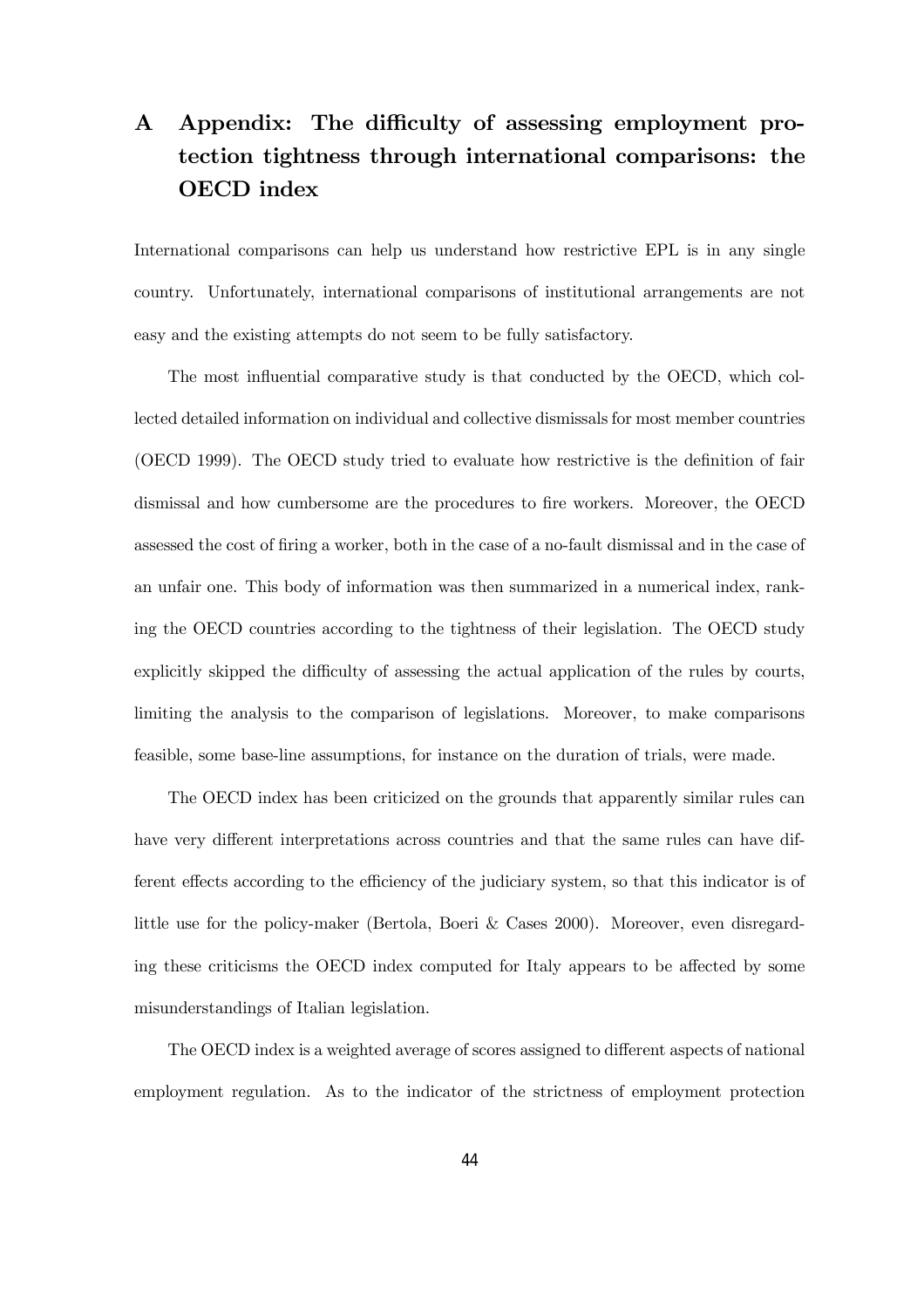for regular employment, the OECD analysts took into account the following issues: the procedures; the delay to start of notice; the notice period for workers with 9 months, 4 years and 20 years of tenure; and the severance payment for no-fault individual dismissal for the same tenures; the definition of unfair dismissal; the trial period before eligibility for full protection; unfair dismissal compensation at 20 years of tenure; the extent of reinstatement. The index computed for Italy erroneously considered as a firing cost a special kind of severance payment, the TFR (Trattamento di fine rapporto), which can be regarded as a sort of deferred salary: this is a one-time payment of the sum put aside during the worker's tenure in the firm (0.07 of his yearly income for each year of work), which is at the firm's disposal while the worker maintains her job. Italian workers are entitled to this payment irrespective of the reasons for separation, even in the case of retirement or resignation. In companies with a private pension fund, the TFR contributes to its funding. Thus, it is a part of workers' compensation and is not related to firing. Removing the TFR from firing costs changes Italy's ranking dramatically, from fifth to eighteenth position, close to that of Anglo-Saxon countries.

Moving to the regulation of collective dismissals, we find the interpretation that OECD analysts gave to Italian rules questionable. Given that collective dismissals impose more burdensome procedures, they valued the employment regulation of a country to be more restrictive, the lower the number of dismissals above which a firm is required to apply this procedure. In the Italian case, as we stated above, this is set at 5 workers, which is quite low compared to most OECD countries. Therefore, taking the OECD score at face value, Italian regulation would become less restrictive by raising this threshold to a higher level. This conclusion, however, is probably incorrect considering together the rules and their enforcement. On the basis of our earlier remarks, it is plausible that collective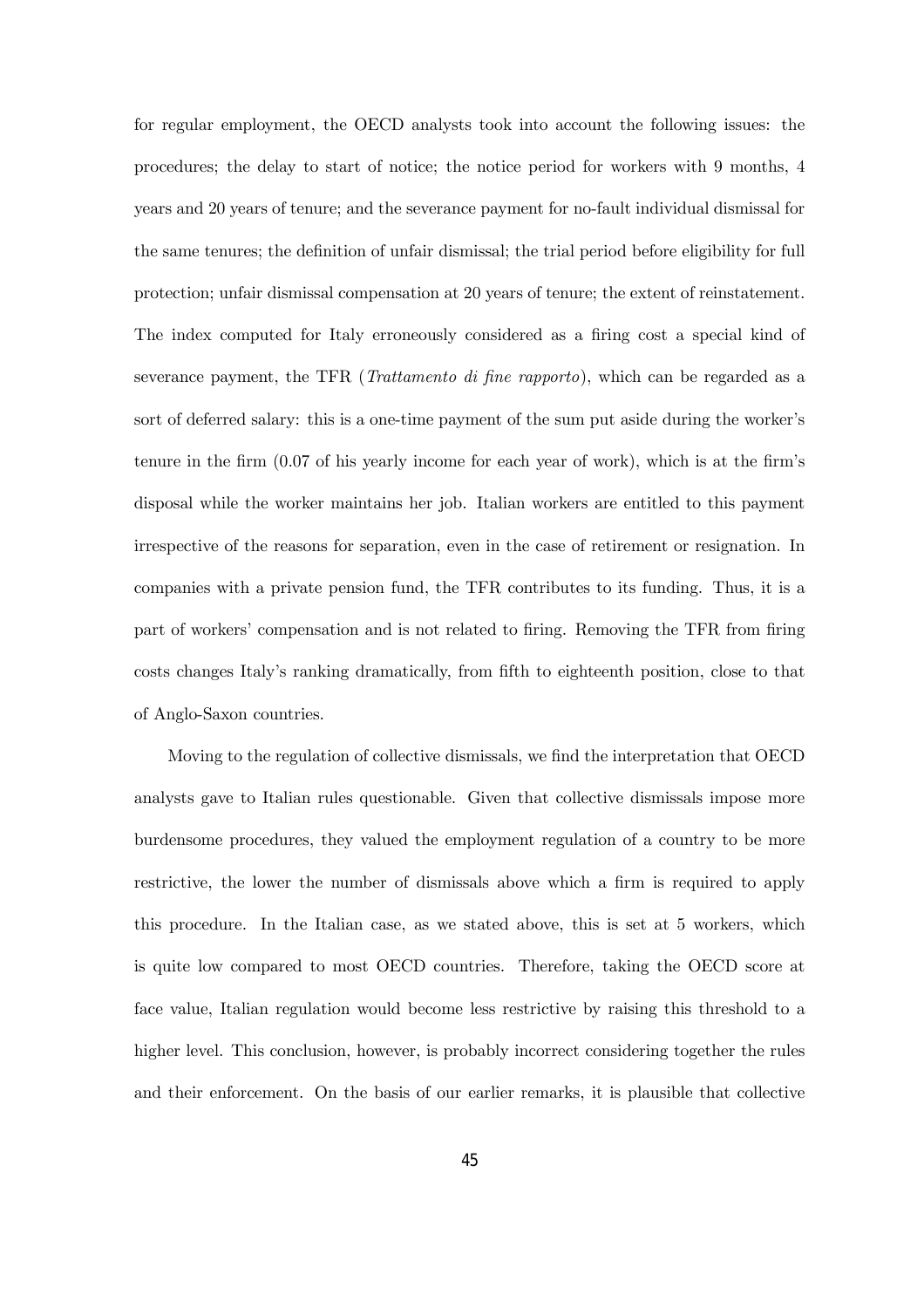dismissal procedures reduce the uncertainty about the result of a dismissal, so that it could be advantageous for Italian firms to make use of collective dismissals despite additional burdens. In that case, all things being equal, it would be better to maintain a low threshold. These considerations are just an example of the kind of difficulty we face when we do not take account of both the rules and their actual application; moreover, they shed further doubt on the possibility of using the OECD index to orient policy making (Bertola et al. 2000).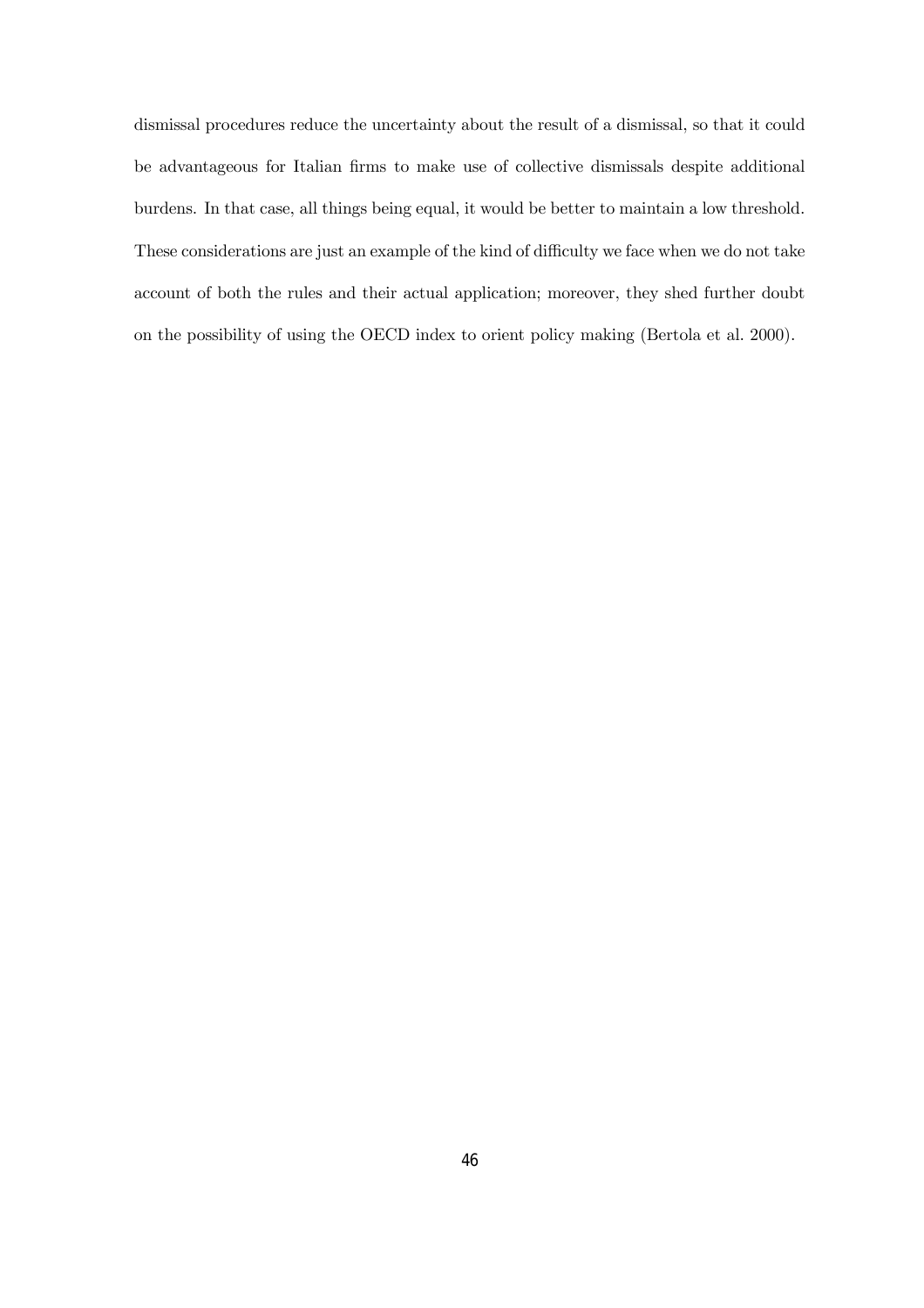### **References**

- Acemoglu, D. and Angrist, J. (2001), 'Consequences of Employment Protection? The Case of the American with Disabilities Act', Journal of Political Economy, 109, pp. 915-957.
- Anastasia, B. (1999), 'I vantaggi competitivi della piccola impresa nell'utilizzo del fattore lavoro: formazione, costi, obblighi e norme, in F. Traù, (ed.), *La questione dimensionale nell'industria italiana*, il Mulino: Bologna.
- Autor, D. (2003), 'Outsourcing at Will: The Contribution of Un just Dismissal Doctrine to the Growth of Employment Outsourcing', Journal of Labor Economics, 21, pp. 1-41.
- Autor, D., Donohue, J. and Schwab, S. (2004a), 'The Costs of Wrongful-Discharge Laws', unpublished, Mit.
- Autor, D., Donohue, J. and Schwab, S. (2004a), 'The Employment Consequences of Wrongful-Discharge Laws: Large, Small or None at All?', Forthcoming in American Economic Review.
- Baffi, G. and Baffi, E. (1999), 'Il diritto del lavoro e le soglie dimensionali: presentazione di un quadro sinottico', in F. Traù, (ed.), *La questione dimensionale nell'industria italiana*, il Mulino: Bologna.
- Bartelsman, E., Scarpetta, S. and Schivardi, F. (2003), 'Comparative Analysis of Firm Demographics and Survival: Micro-Macro Evidence for the OECD Countries', OECD Economic Department Working Paper, no. 348.
- Bentolilla, S. and Bertola, G. (1990), 'Firing Costs and Labor Demand: How Bad is Eurosclerosis?', Review of Economic Studies, 57, pp. 381-401.
- Bertola, G., Boeri T., and Cases, S. (2000), 'Employment Protection in Industrialised Countries: The Case for New Indicators', International Labour Review, 139, pp. 57- 72.
- Boeri, T. and Jimeno, J. F. (2003), 'The Effects of Employment Protection: Learning from Variable Enforcement', FEDEA Discussion Paper 2003-12.
- Borgarello, A., Garibaldi, P. and Pacelli, L. (2002), 'Employment Protection Legislation and the Size of Firms', LABORatorio Revelli Working Paper no. 24.
- Caplin, A. and Spulber, D. (1987), 'Menu Costs and the Neutrality of Money', Quarterly Journal of Economics, 46, pp. 703-725.
- Contini, B., ed. (2002), *Labour Mobility and Wage Dynamics in Italy*, Rosenberg & Sellier: Torino.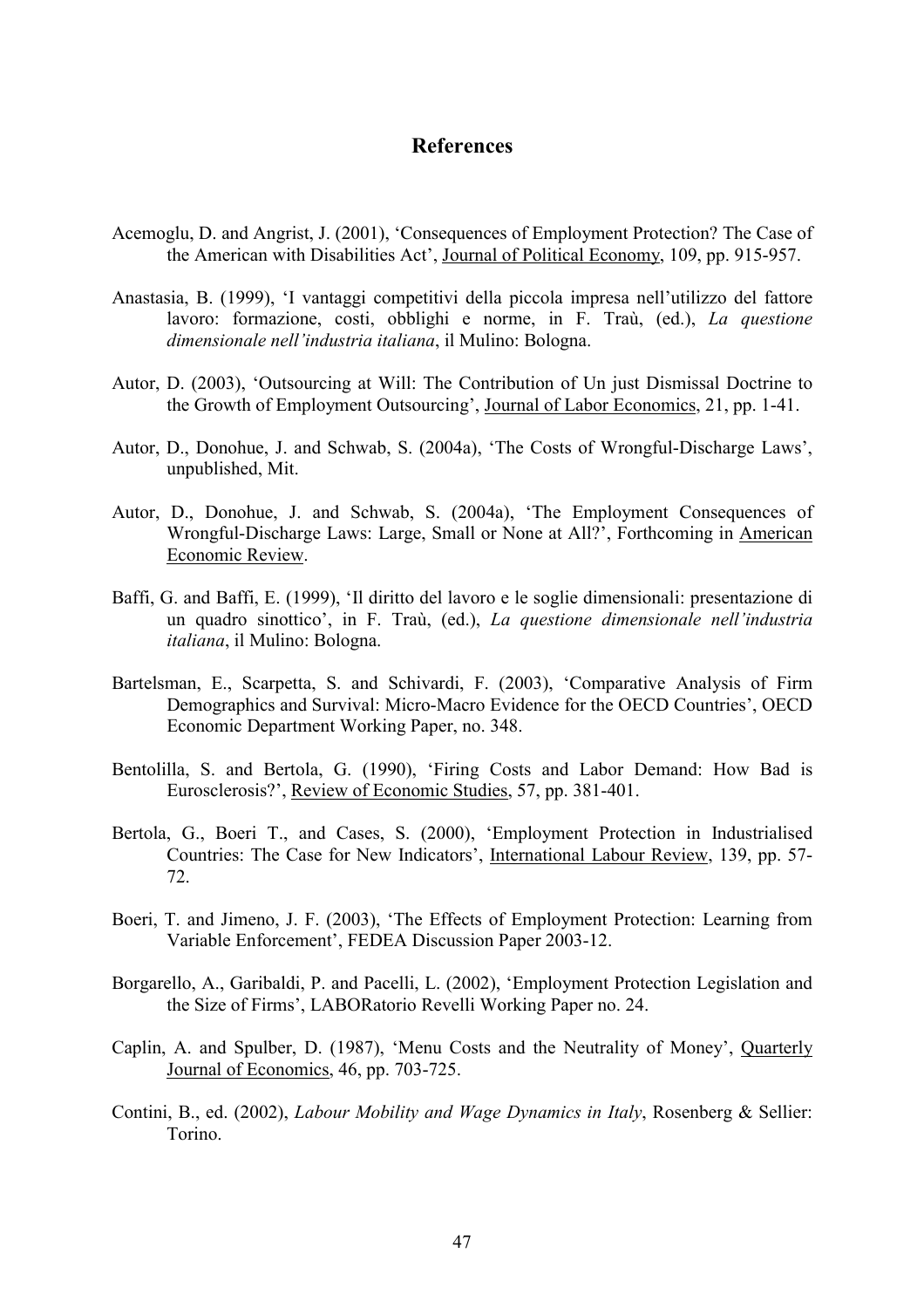- Davis, S. and Henrekson, M. (1999), 'Explaining National Differences in the Size and Industry Distribution of Employment', Small Business Economics, 12, pp. 59-83.
- Hopenayn, H. (1992), 'Entry, Exit, and Firm Dynamics in Long Run Equilibrium', Econometrica, 60, pp. 1127-1150.
- Ichino, A., Polo, M. and Rettore, E. (2003), 'Are Judges Biased by Labour Market Conditions?' European Economic Review, 47, pp. 913-944.
- Ichino, P. (1996), *Il lavoro e il mercato*, Mondatori: Milano.
- Istat (2002), *Rapporto annuale*, Istat.
- Jovanovic, B. (1982), 'Selection and the Evolution of Industry', Econometria, 50, pp. 649- 670.
- Karlin, S. and Taylor, H.M. (1975), *A First Course in Stochastic Processes. Second Edition*, Academic Press.
- Kumar, K. Rajan, R. and Zingales, L. (2001), 'What Determines Firm Size?', unpublished, University of Chicago.
- Lucas, Jr. R.E. (1978), 'On Size Distribution and Growth', Bell Journal of Economics, 2, pp. 508-523.
- OECD (1999), *Employment Outlook 1999*, OECD.
- Pagano, P. and Schivardi F. (2003), 'Firm Size Distribution and Growth', The Scandinavian Journal of Economics, 105, pp. 255-274.
- Saint-Paul, G. (2002), 'Employment Protection, International Specialization, and Innovation', European Economic Review, 46, pp. 375-395.
- Schivardi, F. (2000), 'Labor Market Rigidities, Unemployment and Growth', Giornale degli Economisti e Annali di Economia', 59, pp.115-141. In Italian, English version available at http://digilander.iol.it/schivardi.
- Schumpeter, J. (1911), *The Theory of Economic Development*, Harvard University Press: Cambridge, Mass.
- Verick, S. (2004), 'Threshold Effects of Dismissal Protection Legislation in Germany', IZA Discussion Paper, no. 991.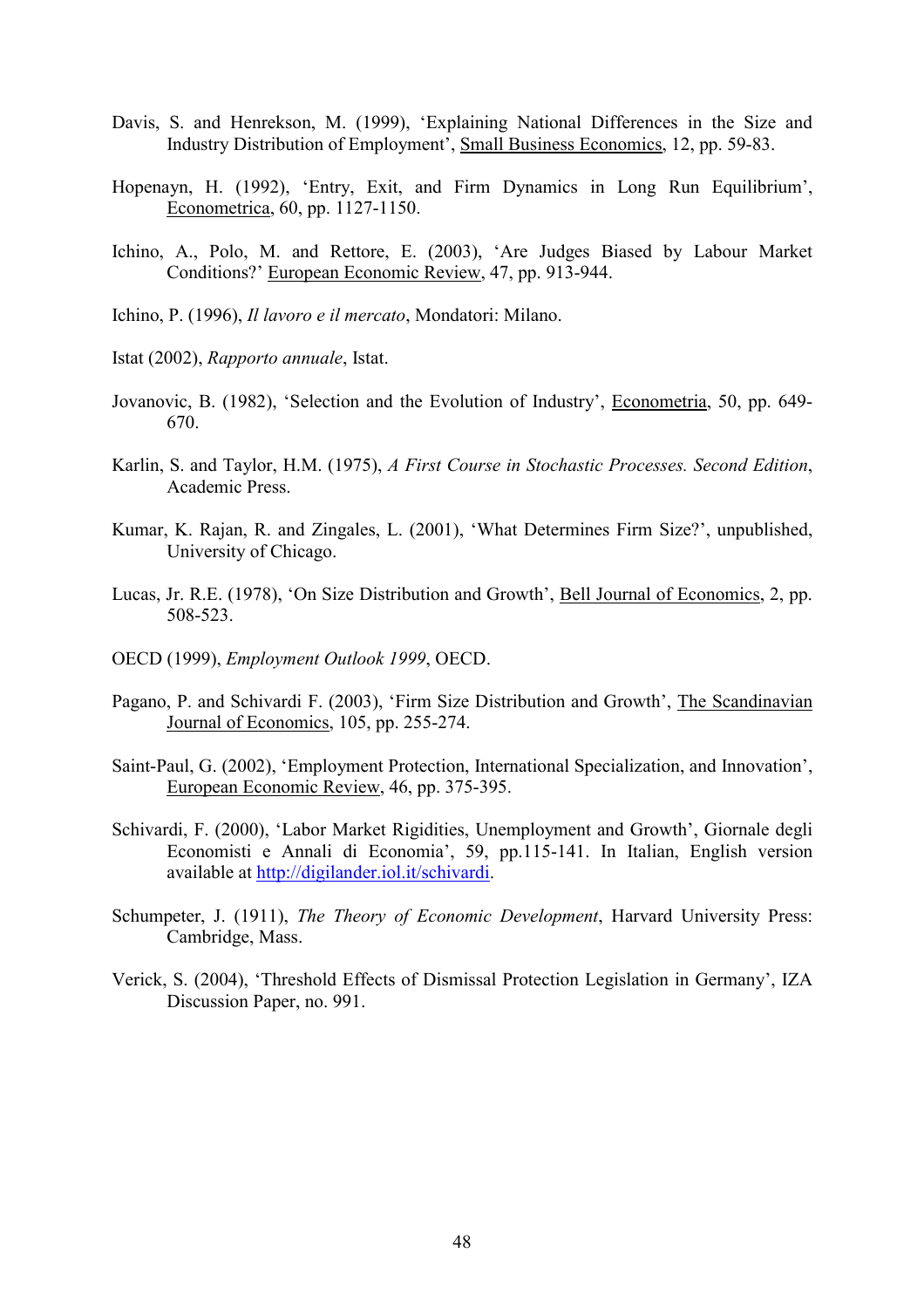## **CENTRE FOR ECONOMIC PERFORMANCE Recent Discussion Papers**

| 632 | Paul Gregg<br>Jonathan Wadsworth                                             | Two Sides to Every Story: Measuring the<br>Polarisation of Work                                                                                   |
|-----|------------------------------------------------------------------------------|---------------------------------------------------------------------------------------------------------------------------------------------------|
| 631 | Jeremy Grant<br><b>Thomas Kirchmaier</b>                                     | Corporate Ownership Structure and Performance in<br>Europe                                                                                        |
| 630 | Neal Knight-Turvey<br><b>Andrew Neal</b><br>Michael A. West<br>Jeremy Dawson | The Impact of an Innovative Human Resource<br>Function on Firm Performance: the Moderating Role<br>of Financing Strategy                          |
| 629 | Nicholas Oulton                                                              | A Statistical Framework for the Analysis of<br>Productivity and Sustainable Development                                                           |
| 628 | Vasileios Gkionakis                                                          | Short Job Tenures and Firing Taxes in the Search<br>Theory of Unemployment                                                                        |
| 627 | L. Rachel Ngai<br>Christopher A. Pissarides                                  | <b>Balanced Growth With Structural Change</b>                                                                                                     |
| 626 | <b>Malcolm Patterson</b><br>Peter Warr<br>Michael West                       | Organizational Climate and Company Productivity:<br>the Role of Employee Affect and Employee Level                                                |
| 625 | John Schmitt<br>Jonathan Wadsworth                                           | Is There An Impact of Household Computer<br>Ownership on Children's Educational Attainment in<br>Britain?                                         |
| 624 | Andrew Neal<br>Michael A. West<br>Malcolm G. Patterson                       | Do Organisational Climate and Strategic Orientation<br>Moderate the Relationship Between Human Resource<br>Management Practices and Productivity? |
| 623 | Michele Pellizzari                                                           | Do Friends and Relatives Really Help in Getting a<br>Good Job?                                                                                    |
| 622 | <b>Steven McIntosh</b>                                                       | The Returns to Apprenticeship Training                                                                                                            |
| 621 | <b>Steven McIntosh</b>                                                       | The Impact of Vocational Qualifications on the<br>Labour Market Outcomes of Low-Achieving School-<br>Leavers                                      |